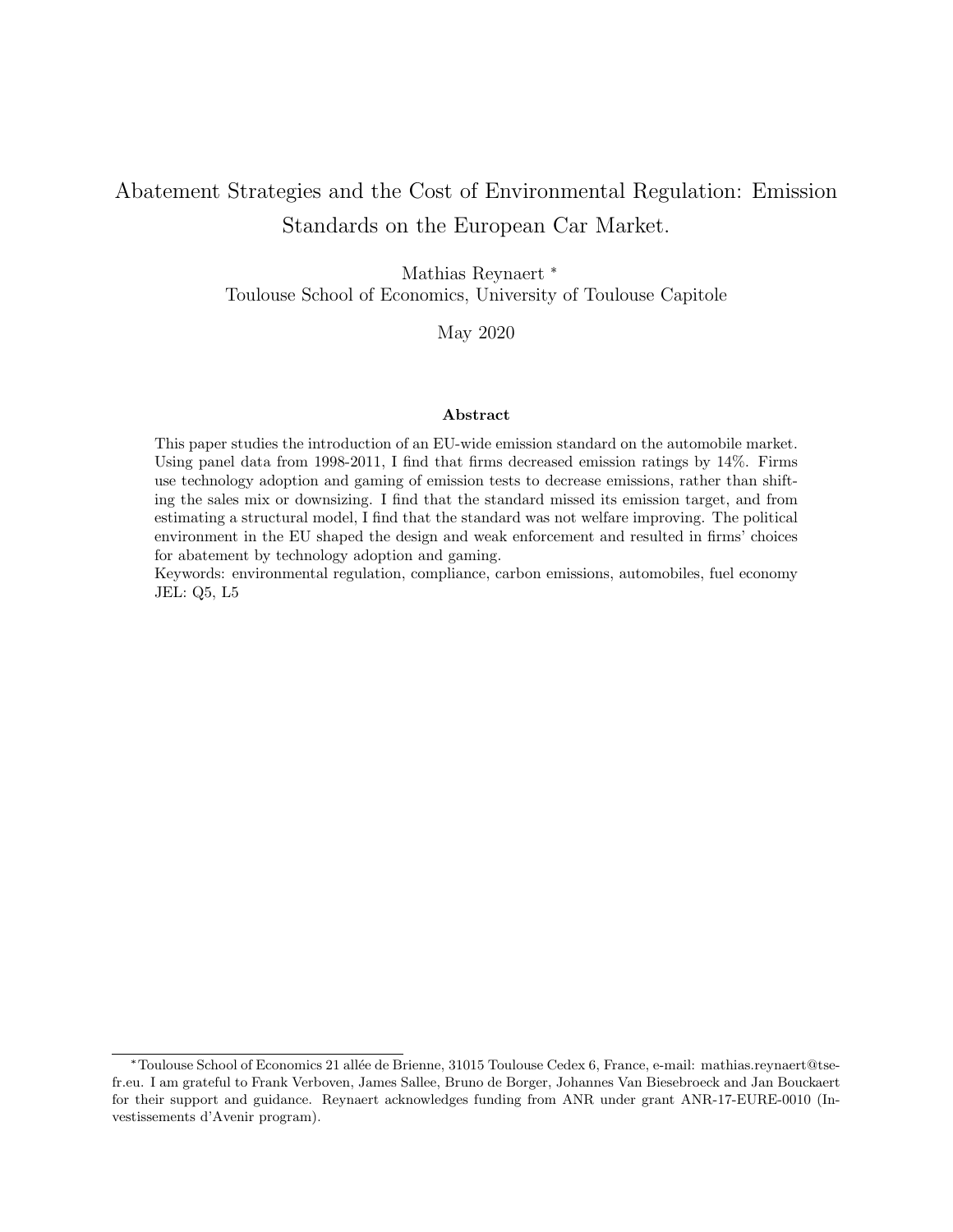# 1 Introduction

Transportation accounts for 20% of global greenhouse gas emissions and policymakers are taking up the challenge to reduce the use of polluting petroleum liquids. Emission standards are one of the primary policy tools used to achieve this goal. This type of regulation sets mandatory limits on average emission rates (or fuel economy) across the fleet. These policies are simple to prescribe and do not explicitly tax consumers or producers. This paper studies the introduction of the emission standard in the EU and tries to estimate the welfare effects of the EU policy.

The EU regulation aimed to reduce  $CO<sub>2</sub>$  emissions from passenger cars by 18%. The policy was announced in 2007 and became fully binding from 2015, after a phase-in period that started in 2012. The regulation targets  $CO<sub>2</sub>$  emissions, which is equivalent to targeting fuel consumption or fuel-efficiency.<sup>[1](#page-1-0)</sup> The EU standard is interesting to study for three reasons. First, it is a very demanding standard with a target of 130 g  $\rm CO_2/km$ . For comparison, the US standard required only 152 g  $CO<sub>2</sub>/km$  in 2016. Second, before the standard, the EU had no regulation on  $CO<sub>2</sub>$  emissions. The introduction of the standard thus allows me to study how the market equilibrium changes with the introduction of an emission standard. Third, the EU standard is an attribute-based regulation (ABR); the policy target not only depends on  $CO<sub>2</sub>$  emission but also on the attribute vehicle weight. The attribute basing makes the policy target less stringent for firms producing heavier vehicles.<sup>[2](#page-1-1)</sup> Understanding the effects of the EU standard is helpful to guide the design of this type of regulation in the future and in other markets across the world.

Evaluating the welfare impact of emission standards is not an easy task. Firms can choose between different abatement strategies to comply with a standard, and these strategies have different effects on market equilibrium. The first strategy is to change pricing to shift the sales mix to vehicles with  $CO<sub>2</sub>$  emissions below the target. I define this strategy as mix-shifting. A second strategy is downsizing, i.e., releasing smaller but more fuel efficient vehicles. A third strategy is technology adoption, i.e., improving the fuel-efficiency of the vehicle fleet. A fourth strategy is gaming, i.e., improving the emissions as measured in official ratings without improving the actual emission on the road. Throughout the paper, I refer to official  $CO<sub>2</sub>$  emissions as the emission ratings that firms report from lab tests and actual  $CO<sub>2</sub>$  emissions as the emissions that vehicles emit on the road. These strategies change the prices, product attributes, product sets, and market outcomes in different ways. Firms choose the abatement strategy that has the lowest cost while taking into account the strategy chosen by competing firms. Additionally, the design of the policy matters for the costs of different abatement strategies. This paper presents a model that accounts for firms' abatement strategies and the design of the policy to evaluate the EU standard.

<span id="page-1-0"></span> $1 \text{ CO}_2$  cannot be filtered during the combustion process. Fuel consumption translates proportionally into grams of CO<sup>2</sup> per km, with a different CO<sup>2</sup> content per liter for diesel and gasoline. Fuel consumption (liters per kilometer) and CO<sup>2</sup> emissions per kilometer are the inverse of fuel economy (miles per gallon).

<span id="page-1-1"></span><sup>2</sup>The International Council on Clean Transportation (2014) compares the different regulations between countries. The EU has the goal of decreasing emissions to 95 g/km by 2021, the US has communicated a goal of 103 g/km by 2025, Japan has a goal 105 g/km by 2020, and China has a goal of 117 g/km by 2020. The US and Japan have also introduced attribute basing in their regulations.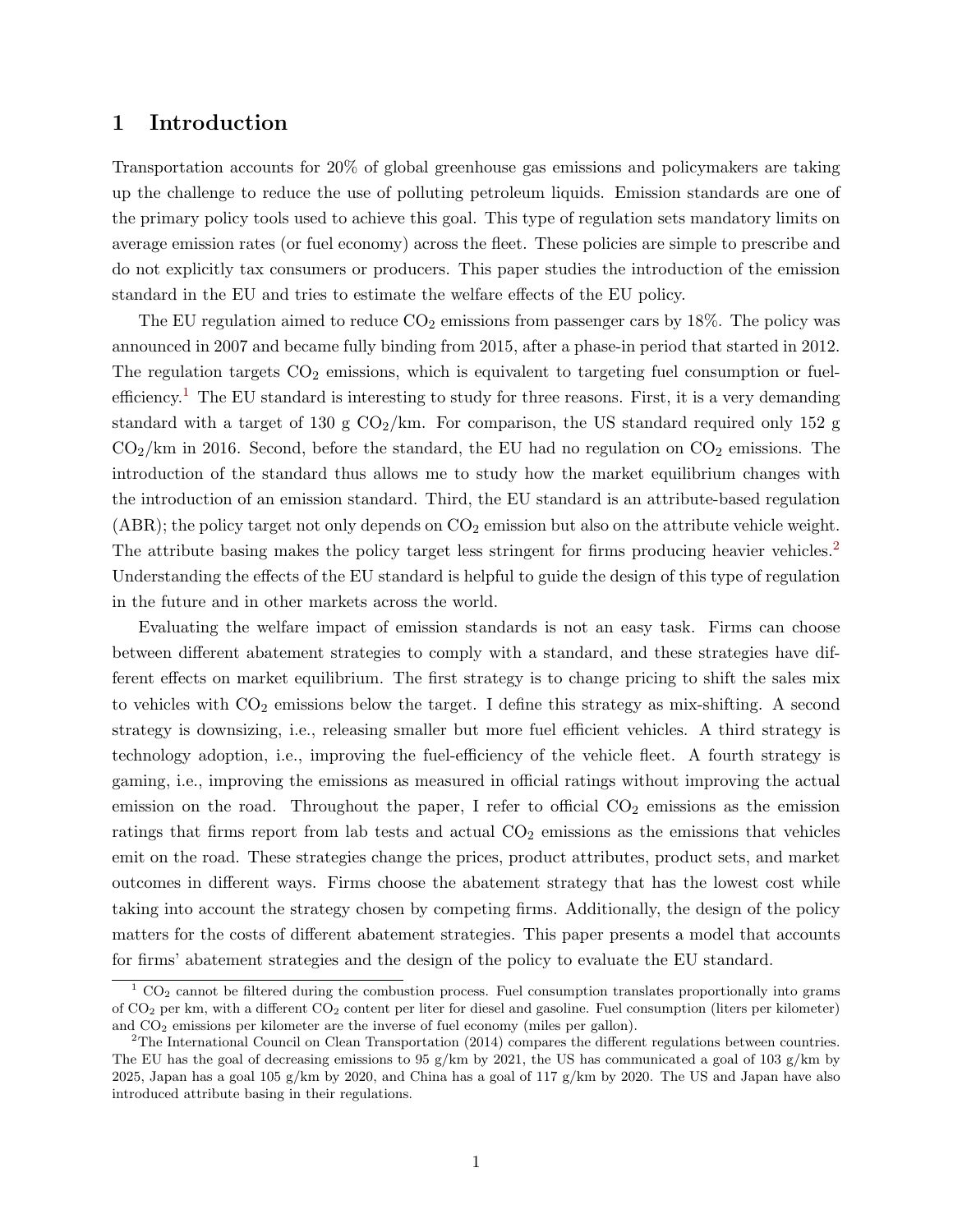In the first step, I explain the trend in sales-weighted official  $CO<sub>2</sub>$  emissions between 1998 and 2011 in the EU market. [Knittel](#page-41-0) [\(2011\)](#page-41-0) shows that vehicles sold on the US market change between 1980 and 2006 in terms of the amount of attributes that automakers offer relative to fuel economy and interprets this as technological progress. I follow his approach and estimate technological improvements in the trade-off that firms face between emissions and other vehicle characteristics. I find that official emissions reduce by 14% after the policy announcement. This reduction is explained by decreases in official emissions of vehicles, while the attributes and the product set offered by firms do not change, showing no downsizing. The results show that technological progress is twice as fast after the regulatory announcement, in line with the findings of [Klier and Linn](#page-41-1) [\(2016\)](#page-41-1). Firms respond to emission standards by increasing the speed of technology adoption, at least when we look at the official emission ratings. [Reynaert and Sallee](#page-42-0) [\(2020\)](#page-42-0) study the fuel-efficiency of thousands of vehicles on the road to find significant gaming in the market. Emission ratings improve on paper, but these improvements do not translate to the road. Using these estimates of on-road fuel efficiency, I find that only 30% of the increased technology adoption is measurable on the road so that 70% is due to gaming.

The observed decrease in the official emission ratings is so strong that almost all of the firms reached the emission target before it became partly binding in 2012. However, looking at market outcomes before and after the policy is insufficient to find the welfare effects of the policy as we cannot separate the policy from the effects of changes in local regulations and taxes. Many EU member states began changing vehicle taxation after 2007, clearly contributing to the downward trend in emissions.<sup>[3](#page-2-0)</sup> Demand, costs, and market fundamentals potentially change in the eightyear gap between the policy announcement and implementation. I resort to a structural model to simulate the impact of the emission standard. The model allows me to single out the impact of the policy and to study how that impact changes when I change the policy design. In the counterfactual, I assume that the product sets of the firms and the product attributes are fixed. I then model heterogeneous consumers making discrete choices between vehicles. The firms have three strategic choices: mix-shifting, technology adoption, and gaming. I study how equilibrium changes with each strategic choice. To simulate the model, I need estimates of the following primitives: preferences and price elasticities, marginal costs, changes in costs from technology adoption, and changes in costs from gaming.

To estimate these primitives, I rely on the rich panel data from before the policy announcement when firms' decisions are not affected. I estimate demand following the framework of [Berry,](#page-39-0) [Levinsohn, and Pakes](#page-39-0) [\(1995\)](#page-39-0) and extend the model to allow for multiple endogenous characteristics: fuel economy, horsepower, and weight in addition to prices. I instrument the endogenous characteristics with variables that use exogenous variation in the competitive environment, the global sales of vehicles, and the manufacturing structure. Given the estimated demand, the firstorder conditions of the profit function provide estimates of the marginal costs of vehicles as well

<span id="page-2-0"></span><sup>&</sup>lt;sup>3</sup>See for example the French bonus malus discussed in [Durrmeyer](#page-40-0) [\(2018\)](#page-40-0) and the Swedish rebate discussed in [Huse](#page-41-2) [and Lucinda](#page-41-2) [\(2014\)](#page-41-2).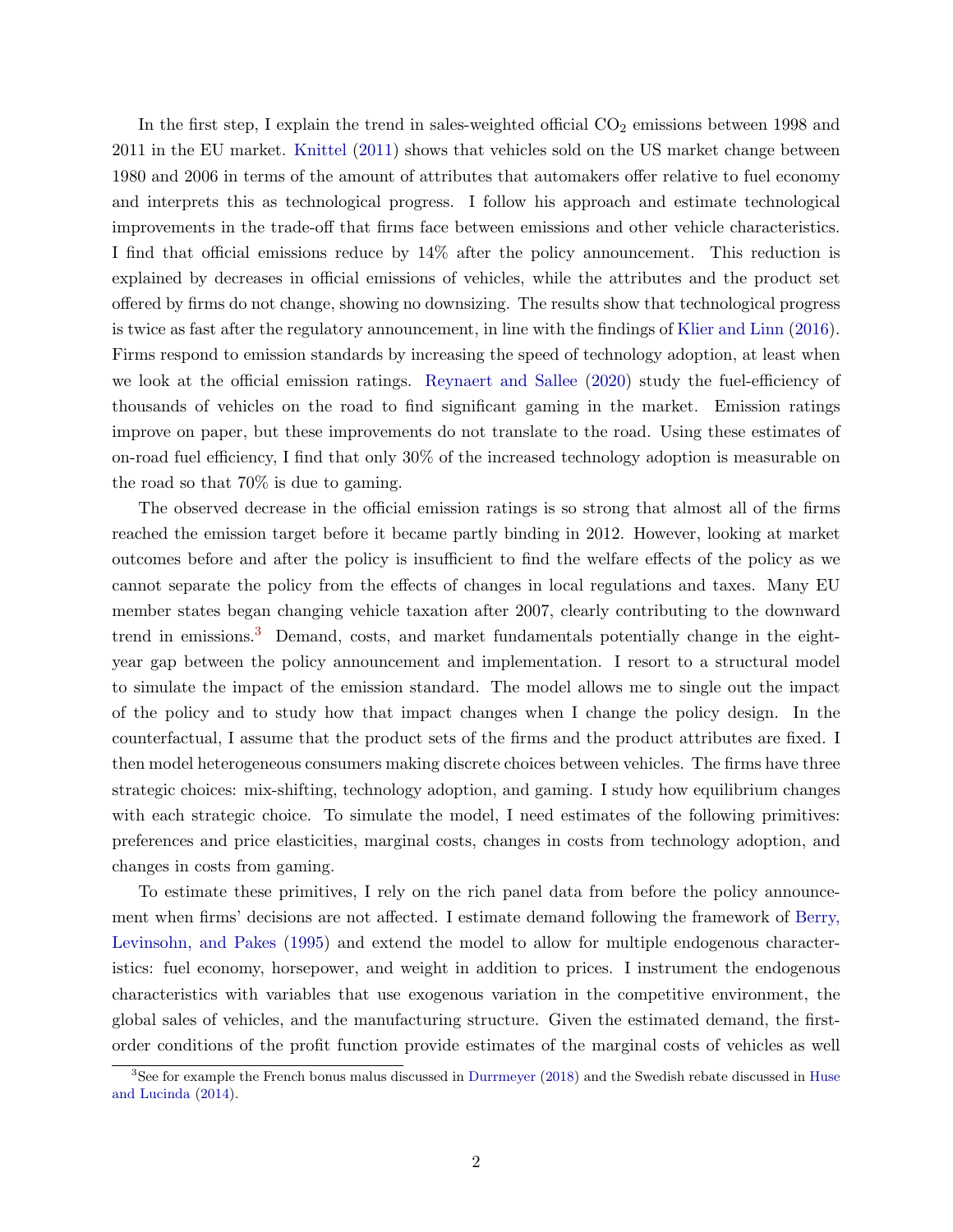as the marginal benefits and costs of supplying fuel consumption (and emissions). The regulation increases the marginal benefit of lowering fuel consumption, as vehicles with lower emissions help the firm attain the standard. To predict how marginal cost increases with technology adoption, I rely on two approaches. First, I use the observed correlation in the data between fuel consumption and marginal cost. Second, I use engineering predictions submitted with the policy proposal, see [TNO](#page-42-1) [\(2011\)](#page-42-1). In line with recent evidence presented by [Whitefoot, Fowlie, and Skerlos](#page-42-2) [\(2017\)](#page-42-2), these engineering predictions show that fuel consumption is relatively adjustable in the short term with available technology. Given this evidence, I choose to model improvements in fuel consumption as a continuous choice that is made simultaneously with pricing. Finally, I need an estimate for the costs of gaming. The costs of gaming consist of the expected litigation and the cost of emission test falsification. These costs are challenging to estimate, and I rely on the level of gaming from the emission decomposition. The estimated model with multiple strategic decisions on continuous variables is similar to the recent contributions of [Fan](#page-40-1) [\(2013\)](#page-40-1) and [Crawford, Shcherbakov, and Shum](#page-39-1)  $(2019).4$  $(2019).4$  $(2019).4$ 

Given the estimated primitives, I introduce the EU policy in the model and simulate how it impacts the market equilibrium. Increases in costs from technology adoption beyond the willingness to pay for fuel consumption imply that the regulation decreases consumer surplus and profits. Because of the gaming, the reductions in actual  $CO<sub>2</sub>$  emissions are a mere 5% instead of the 18% target. The sum of the value of emission savings and consumer and profit losses is negative so that the regulation reduces welfare. However, when I consider two additional non-targeted welfare effects, I find the emission standard to have a small positive impact. The two additional welfare effects are reductions in other externalities (local pollution, congestion, and accident risk) and correction of consumer undervaluation of fuel economy. I estimate that consumers do not fully take into account future fuel expenses, so when the regulation provides consumers with more fuelefficient vehicles, this increases their experience utility. The simulation also reveals that when I restrict firms to mix-shifting, the standard has different welfare effects. The total sales and actual emissions sharply decrease at a very high cost for consumers and firms.

Next, I study how the design of the regulation induced firms to choose the combination of technology adoption and gaming. I first study the attribute basing which makes the emission target dependent on vehicle weight. Firms selling more lightweight vehicles face a more stringent attribute-based target. I find that attribute basing makes abatement with mix-shifting much more costly because firms have to distort prices more to reach the target. If the regulation has a flat target without attribute basing, firms would opt for mix-shifting and technology adoption. The flat target reaches actual  $CO_2$  emission reductions of 11%, much closer to the 18% target. Why, then, was the attribute basing introduced? The simulations show that the positions of the governments are in line with the interests of their firms. The attribute basing redistributes the incidence of the regulation between French, Italian, and German producers. Newspaper articles show that French and Italian

<span id="page-3-0"></span><sup>&</sup>lt;sup>4</sup> Another option would have been to model technology adoption as a discrete choice for firms in a two-stage model, as in [Eizenberg](#page-40-2) [\(2014\)](#page-40-2) or [Wollmann](#page-42-3) [\(2018\)](#page-42-3). However, this approach is computationally less suited for a market with hundreds of products and a continuous characteristic, such as improvements in fuel consumption.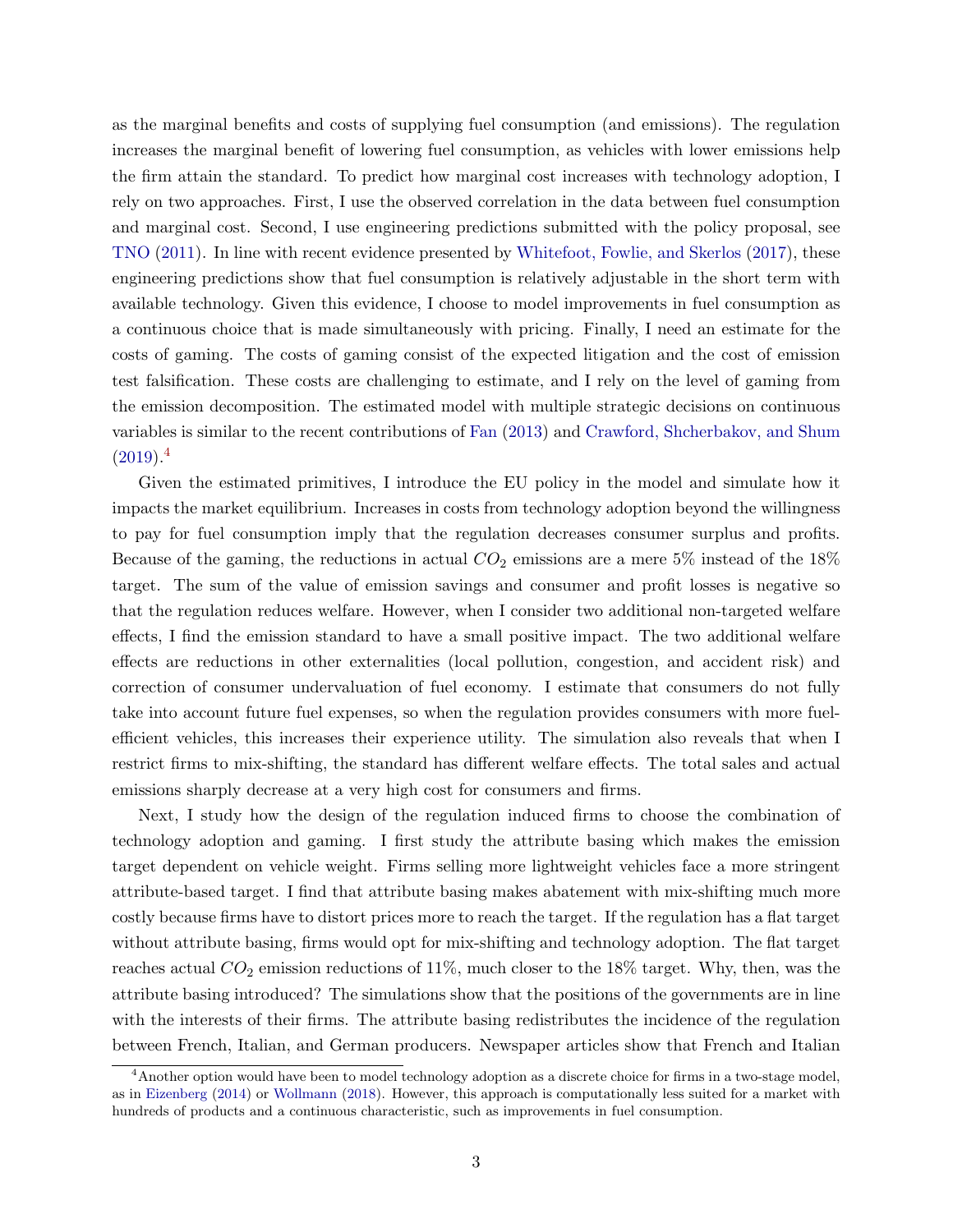governments were in favor of regulation without attribute basing, while Germany lobbied for a steep attribute design.<sup>[5](#page-4-0)</sup> Additionally, gaming is a product of the political environment. A recent evaluation by the European Parliament [\(Gieseke and Gerbandy](#page-40-3) [\(2017\)](#page-40-3)) has placed responsibility for enforcement failures with the car producing member states. The countries failed to detect and respond to gaming timely. The attribute basing and enforcement failures show the importance of the political environment for the effectiveness of emission standards.

The paper makes several contributions. First, I show that emission standards can induce technology adoption and gaming by firms. Previous literature does not study the equilibrium effects of the abatement strategies in detail. The literature studying the CAFE standard in the US treats changes in the level of technology as a possible longer-run effect of emission standards and has not focused on the welfare effects of gaming. Second, by estimating a structural model of demand and supply, I show that the incidence and welfare effects of the regulation vary drastically between abatement strategies. Third, the model allows me to study how the design of the regulation affects the outcomes. Attribute basing increased the pressure on firms to adopt technology, and weak enforcement allowed for gaming so that the policy missed its emission reduction target. These contributions show that it is crucial to take the supply responses carefully into account when evaluating and designing emission standards. Finally, this is the first paper providing a detailed study of the EU regulation and its impacts on market outcomes.

Related Literature The framework in this paper builds on the existing work of [Knittel](#page-41-0) [\(2011\)](#page-41-0), [Jacobsen](#page-41-3) [\(2013\)](#page-41-3), and [Reynaert and Sallee](#page-42-0) [\(2020\)](#page-42-0). The emission decomposition follows the estimation in [Knittel](#page-41-0) [\(2011\)](#page-41-0), but I find that the speed of technology adoption changes when the policy is announced. [Jacobsen](#page-41-3) [\(2013\)](#page-41-3) incorporates heterogeneous responses from both consumers and producers in a structural model to evaluate the US CAFE standard. In an extension [Jacobsen](#page-41-3) [\(2013\)](#page-41-3) also considers technology adoption using the framework of [Austin and Dinan](#page-39-2) [\(2005\)](#page-39-2) in which firms respond to an emission standard by changing both prices and technology. While [Ja](#page-41-3)[cobsen](#page-41-3) [\(2013\)](#page-41-3) finds that technology adoption limits the welfare losses of standards, I show that technology adoption could lead to welfare losses or gains depending on the cost-effectiveness of the technology relative to consumers willingness to pay for fuel consumption.<sup>[6](#page-4-1)</sup> My analysis contributes by considering an equilibrium model where firms choose between the compliance options of mixshifting, technology adoption, and gaming. [Reynaert and Sallee](#page-42-0) [\(2020\)](#page-42-0) estimate the amount of gaming in the EU market. I use these on-road fuel efficiency estimates to disentangle official from actual emissions. I also use the framework to estimate the effects of gaming on consumer surplus which depend on consumer awareness of gaming. Here, I embed the interaction between choice and gaming in the full equilibrium model with other abatement strategies, and I focus on overall

<span id="page-4-0"></span><sup>5</sup> See "EU unveils tough emissions curbs for cars" - Financial Times, February 7, 2007, and "France battles Germany over car emissions" - Financial Times, November 15, 2007.

<span id="page-4-1"></span> $6$ Other notable differences are the demand model where I estimate price elasticities on the engine level (more than 400 products per market) rather than the broad category level (including 12 products), and I allow for endogenous characteristics. The model of [Jacobsen](#page-41-3) [\(2013\)](#page-41-3) is richer in other dimensions as it incorporates effects on the secondhand market as well as changes in the vehicle miles traveled as modeled in [Bento, Goulder, Jacobsen, and von Haefen](#page-39-3) [\(2009\)](#page-39-3)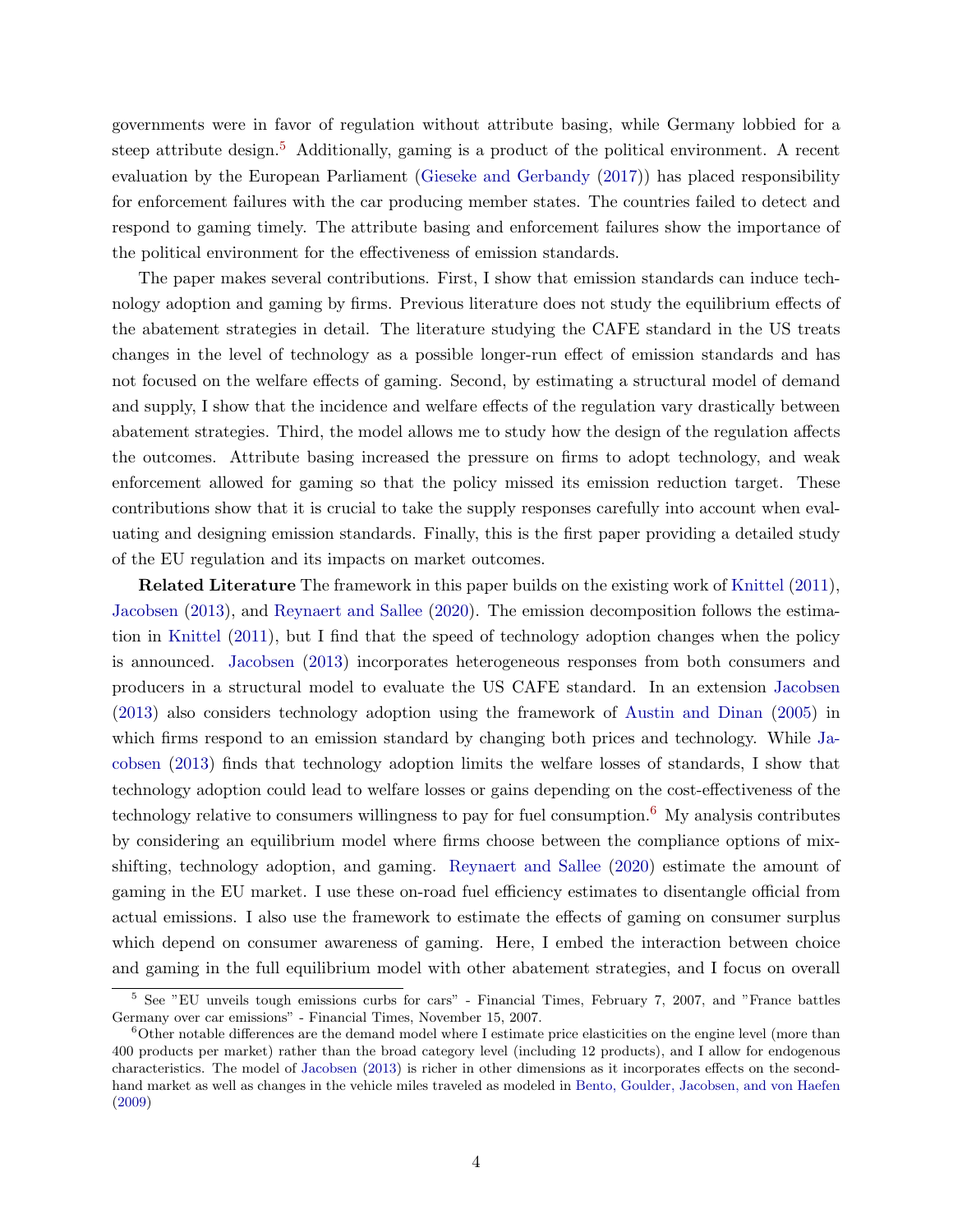welfare rather than consumer welfare.

This paper adds to a body of literature that studies policies targeting vehicle emissions, reviewed in [Anderson and Sallee](#page-39-4) [\(2016\)](#page-39-4). [Holland, Hughes, and Knittel](#page-41-4) [\(2009\)](#page-41-4) show that none of the welfare effects of emission standards are theoretically determined. A standard might decrease or increase emissions from new vehicles, depending on the distribution of the price elasticities of products below and above the emission target. The welfare effects of standards become even more uncertain when we consider the variety of different abatement strategies. The empirical literature on emission standards has focused on the US CAFE standard. [Goldberg](#page-40-4) [\(1998\)](#page-40-4) was the first to consider the effect of standards on price setting and the composition of the vehicle fleet. [Anderson and Sallee](#page-39-5) [\(2011\)](#page-39-5) use a loophole in the regulation to show that the standard is hardly binding in recent years. [Jacobsen](#page-41-3) [\(2013\)](#page-41-3) finds that the US CAFE standard imposes a substantial shadow cost on domestic firms. Both [Klier and Linn](#page-41-5) [\(2012\)](#page-41-5) and [Whitefoot, Fowlie, and Skerlos](#page-42-2) [\(2017\)](#page-42-2) evaluate the welfare effects of emission standards while introducing endogenous product characteristics in the model and allowing firms to change vehicle characteristics. Both of these papers assume that the level of technology is fixed and consider the optimization of product offerings on a fixed trade-off function between emissions and attributes. I allow the trade-off relation to change but impose that improvements must reduce fuel consumption, in line with the empirical evidence in Europe. [Ito](#page-41-6) [and Sallee](#page-41-6) [\(2018\)](#page-41-6) and [Whitefoot and Skerlos](#page-42-4) [\(2012\)](#page-42-4) discuss the economic effects of attribute-based regulations. The analysis here is complementary as I study different effects of attribute basing, i.e., the cost of different abatement strategies and the political economy behind the attribute basing. Recent work has considered additional margins of the policy. [Jacobsen and van Benthem](#page-41-7) [\(2015\)](#page-41-7) study the effect of emission standards on vehicle scrap rates. [Durrmeyer and Samano](#page-40-5) [\(2018\)](#page-40-5) compare a standard with a rebate policy that explicitly subsidizes and taxes emissions above and below the target. [Bento, Gillingham, and Roth](#page-39-6) [\(2017\)](#page-39-6) focus on the effect of the fuel standard on the dispersion in vehicle weight and its effect on accidents.[7](#page-5-0)

The paper is structured as follows. Section [2](#page-5-1) describes the policy and available data. Section [3](#page-10-0) decomposes the changes in emissions in the EU automobile market between 2007 and 2011. Section [4](#page-15-0) presents the emission standard in a model of supply and demand and discusses the possible effects of the different abatement strategies. Section [5](#page-21-0) presents the estimation results. Section [6](#page-28-0) presents the results of policy simulations, and Section [7](#page-37-0) concludes.

# 2 The EU emission standard and data

<span id="page-5-1"></span>The EU emission standard The European regulation on emission standards for new passenger cars, Regulation (EC) No. 443/2009, sets a mandatory fleet average of  $\kappa = 130$  grams CO<sub>2</sub> per kilometer. Denoting the sales of each product j by  $q_j$  and the emissions of each product by  $e_j$ , the

<span id="page-5-0"></span><sup>&</sup>lt;sup>7</sup>These margins play a role in the current policy debate in the US as discussed in [Bento, Gillingham, Jacobsen,](#page-39-7) [Knittel, Leard, Linn, McConnell, Rapson, Sallee, van Benthem, and Whitefoot](#page-39-7) [\(2018\)](#page-39-7).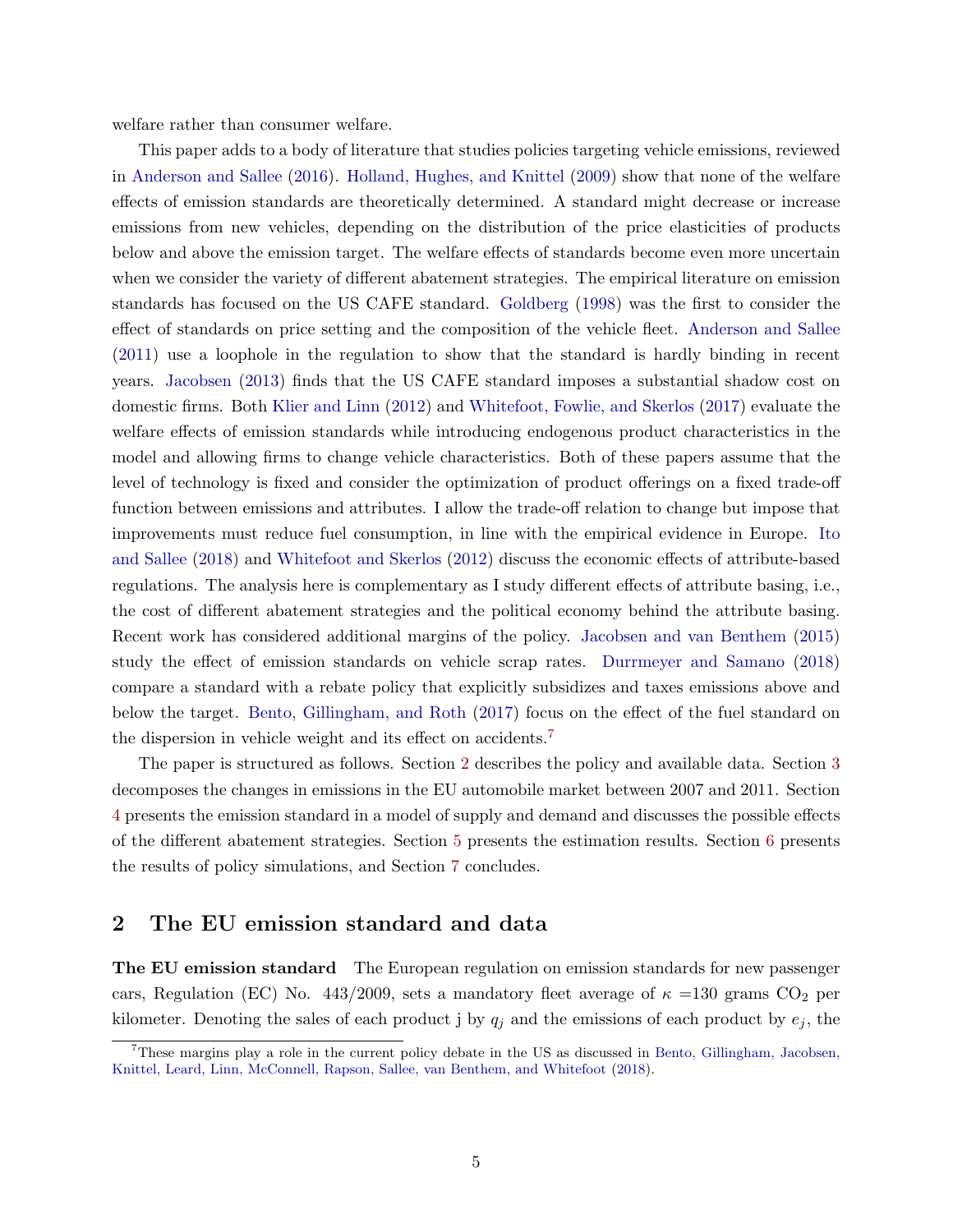target for a firm is as follows:

$$
\frac{\sum_{j \in fleet} q_j (e_j - f(w_j))}{\sum_{j \in fleet} q_j} \leq 130.
$$
\n(1)

The target binds over each producer's fleet of new vehicles sold in a calendar year. The trading of excess emissions between producers is not allowed.<sup>[8](#page-6-0)</sup> The attribute basing  $f(w_{jm}) = a(w_j - w_0)$ adjusts the emissions of each vehicle by the distance in the vehicle weight  $w_j$  from a shifting point  $w_0$  (the pivotal weight point). The shifting point  $w_0$  is a mass of 1370 kg and the difference in weight from that point is multiplied by  $a = 0.046$ . Figure [1](#page-6-2) plots the target and the distance from the target for each producer in 2007 and 2011. When producers exceed the standard, they have to pay premiums for excess emissions. The premium is  $\epsilon$ 5 per unit sold for the first excess g/km and increases to  $\epsilon$ 95 per unit above 134 g/km. A manufacturer obtaining a sales-weighted emission of 146 g/km, the average in 2007, would face a significant penalty of  $\epsilon$ 1,280 per vehicle (against an average sales price of  $\in 22,250$ . The regulation was proposed by the European Commission in 2007 and became law in 2009. [Deters](#page-39-8) [\(2010\)](#page-39-8) gives an overview of the full legislative process and political background. In 2012, 65% of manufacturer's sales had to comply with the emission standard. This share rose to 75% in 2013 and 80% in 2014, and the standard was fully binding from 2015 onward. I do not model the phase-in period. Every firm succeeded in reaching the full target by 2014.

Figure 1: Compliance of Firms in 2007 and 2011

<span id="page-6-2"></span>

The starting point of each arrow gives the sales-weighted  $CO<sub>2</sub>$  and mass for each producer in 2007. The end of each arrow gives the same point in 2011. The dashed diagonal line is the regulation, which binds in 2015.

<span id="page-6-0"></span><sup>8</sup>Manufacturers can obtain lower average emissions by gathering super credits. These credits are given for vehicles that emit less than 50 g/km. Small manufacturers making less than 30,000 vehicles per year face separate standards. I ignore both of the exceptions as they count for a tiny share of the total market.

<span id="page-6-1"></span> $^{9}$ The average SUV in the data weighs 1650 kg, and the average compact car weighs 1250 kg. The SUV's emissions are scaled down while the compact car's emissions are scaled up.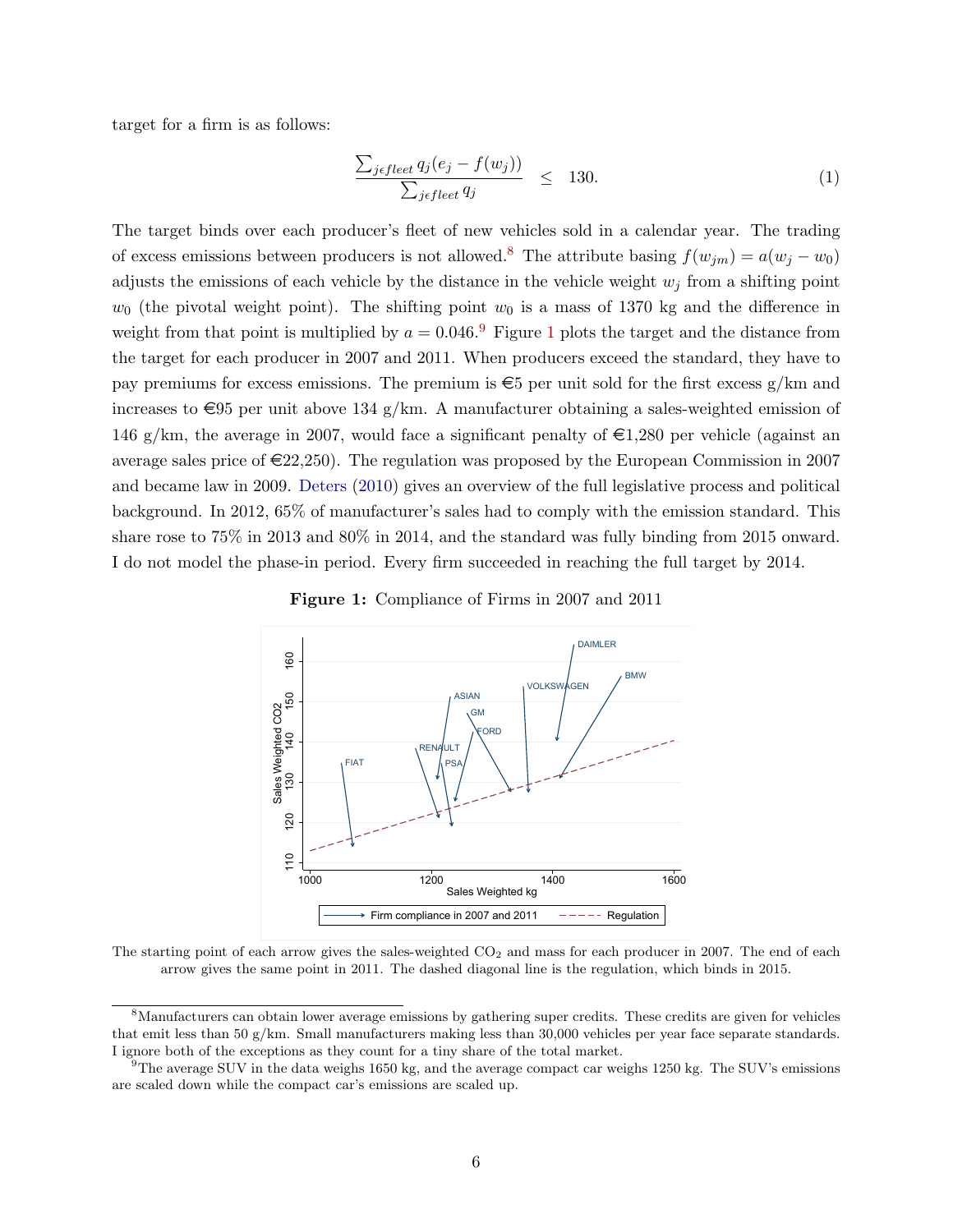EU member states heavily debated the specifics of the regulation during the drafting of the law. Lobbying efforts by EU member states, firms, and environmental groups were covered by news outlets; see Footnote [5.](#page-4-0) France and Italy were strongly in favor of a flat standard. At the same time, Germany wanted an ABR with an upward sloping target function in either weight or footprint (the rectangular area in between the wheels of the vehicle). The German firms BMW, Daimler, and Volkswagen, on average, make heavier vehicles than Fiat (Italian), Renault, and PSA (French). The political agreement was to have an ABR with a slope of  $a = 0.046$  that aimed at equalizing compliance efforts between firms. The production of each firm mostly takes place within the home country, and the automobile sector is an important source for employment.<sup>[10](#page-7-0)</sup>

It is instructive to compare the EU policy with the US CAFE standard since this policy has been the subject of several studies. The CAFE standard came into place in 1978 and after a gradual phase-in has been constant at 27.5 mpg since 1990 (this corresponds to 198 g  $CO<sub>2</sub>/km$ ). From 2009 onward, the CAFE standards are tightened towards 36 mpg in 2016 (this corresponds to 152  $g \text{CO}_2/\text{km}$ ). Contrary to the EU standard, light trucks (SUVs) face a different, less demanding target than passenger cars. Additionally, firms are allowed to trade excess emissions over time and with other firms.<sup>[11](#page-7-1)</sup> From 2012 onward, the CAFE standard also has an attribute-based part, i.e., the target varies with the footprint.

The EU Commission relied on several studies to support the design of the EU emission standard, see [TNO](#page-42-1) [\(2011\)](#page-42-1). The policy report only includes possible technology adoptions that should be readily available for the car makers at no fixed or development costs. In designing the regulation, the policymaker clearly had the channel of technology adoption in mind. The document lists which technologies are available and how adoption affects marginal cost.<sup>[12](#page-7-2)</sup>

The New European Driving Cycle (NEDC) is the procedure to determine official  $CO<sub>2</sub>$  emissions and fuel consumption.<sup>[13](#page-7-3)</sup> The procedure takes a single vehicle (the golden vehicle) and optimizes that vehicle for the test. Tape, non-resistant tires, and software referred to as defeat devices, make the engine run in a program specialized for the test. None of these features impact how the consumers experience vehicles on the road, nor do they impact the marginal cost of production. I define gaming as the firm efforts that decrease the official emission ratings but not the actual

<span id="page-7-0"></span><sup>&</sup>lt;sup>10</sup>The car industry represents  $6.1\%$  of EU employment and  $11.4\%$  of manufacturing employment, see https://www.acea.be/statistics/tag/category/employment-trends, read on March 4, 2020.

<span id="page-7-1"></span><sup>&</sup>lt;sup>11</sup>Contrary to the CAFE standards in the US, the EU standard has no banking system for excess emissions. The penalties in the EU are lower for low excess emissions but increase to higher levels than the penalties for breaking the US CAFE standards.

<span id="page-7-2"></span> $12$ The technologies are reduced friction, direct injection, variable valve timing and actuation, more efficient transmissions, engine start-stop, improved aerodynamics, low rolling resistance tires, and improvements in ancillary systems and auxiliaries can be used to reduce emissions. The document also considers engine downsizing, weight savings, and hybridization, which I do not consider to be technology adoption as they involve downsizing the vehicle. [Knittel](#page-41-0) [\(2011\)](#page-41-0) also gives several examples of specific technologies implemented in the US. The International Energy Agency reported a possible 40% improvement in fuel efficiency from available technologies in 2005. See http://www.iea.org/publications/freepublications/publication/technology-roadmap-fuel-economy-of-roadvehicles.html.

<span id="page-7-3"></span><sup>&</sup>lt;sup>13</sup>The NEDC is also used to determine compliance with the Euronorms that regulate local pollutants such as  $NO_x$ , CO, and PM. The Volkswagen scandal was about  $NO_x$  emissions in diesel vehicles. The fallout of the scandal made clear that the majority of EU carmakers are not in compliance with Euronorms.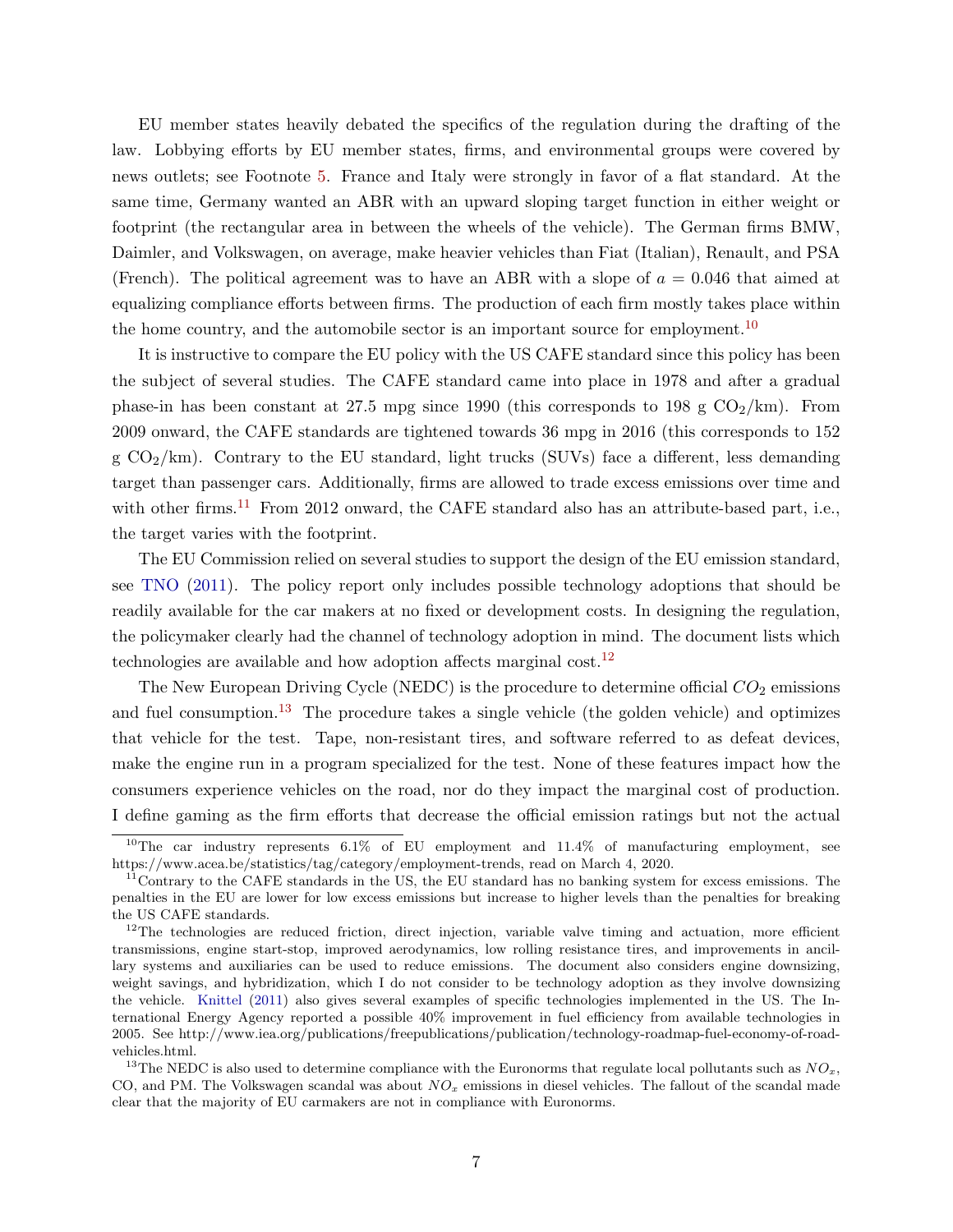on-road emissions. The costs of gaming are installing the defeat devices and, more importantly, the potential legal costs and consumer blow-back when gaming is uncovered. When deciding to game, firms will trade off these costs against the benefits of cheap compliance. Since firms have opted to game the regulation, it reveals that firms did not expect these reputation costs to be higher than the costs of other compliance mechanisms. In the fallout of the VW diesel scandal, the EU parliament listed dozens of ongoing lawsuits (see: European Parliament Briefing PE 583.793). In recent years, several other firms have become defendants in claims as it became clear VW was not the only firm to have gamed the EU emission tests.

Data The main data set is obtained from a market research firm [JATO ANALYTICS](#page-41-8) [\(2012\)](#page-41-8). It contains sales and product characteristics for each passenger car sold during 1998-2011 in seven European countries: Belgium, France, Germany, Italy, Great Britain, The Netherlands, and Spain.[14](#page-8-0) The characteristics and sales are given for several engine variants of a car model at the country level with a yearly frequency. The country is the geographical market. A model is defined as a brand/model name/body type combination (e.g., Volkswagen Golf Hatchback).<sup>[15](#page-8-1)</sup> The engine variants differ in fuel type (gasoline or diesel) and engine performance. Accounting for fuel type is important in the EU market, as diesel variants have a considerable market share (56% in 2011) and the emissions of diesel variants are lower; a diesel engine emits approximately  $20\%$  less  $\text{C0}_2$ .<sup>[16](#page-8-2)</sup>

Sales are defined as new vehicle registrations in each of the countries. The prices are the suggested retail prices (including registration taxes and VAT, as obtained from the European Automobile Association). The product characteristics give information on the vehicle size (footprint defined as length by width, weight, and height) and engine performance (horsepower and displacement). The data also contains information on fuel consumption (liters per 100 km and  $CO<sub>2</sub>$ emissions per km). These numbers are the official consumption ratings obtained from the New European Driving Cycle (NEDC), a standardized driving cycle to assess the emission levels of car engines. The cycle simulates both urban and highway driving patterns and excludes the use of auxiliary features, such as air conditioning. Real-world emissions thus differentiate from these test values. [Reynaert and Sallee](#page-42-0) [\(2020\)](#page-42-0), using data from [TravelCardNV](#page-42-5) [\(2015\)](#page-42-5), develop a measure of on-road emissions and show that reductions in the official  $CO<sub>2</sub>$  ratings do not fully translate into actual savings. Carmakers can calibrate engines with defeat devices and specific software so that they perform much better on the test. Gaming is defined as improvements that do not translate to the road. I use the measure of on-road emissions in the analysis to disentangle technology adop-tion from gaming.<sup>[17](#page-8-3)</sup> This information is available for a limited sample of vehicles. Next, I use production data from [PwC Autofacts](#page-42-6) [\(2012\)](#page-42-6) that contain the country and plant of production for each model. I match this with a producer price index and a unit labor cost measure obtained from

<span id="page-8-1"></span><span id="page-8-0"></span><sup>&</sup>lt;sup>14</sup>These markets represent approximately 90% of the total EU market.

<span id="page-8-2"></span><sup>&</sup>lt;sup>15</sup>The body types are as follows: hatchback, sedan, wagon, coupe, convertible, mini MPV, and SUV.

<sup>&</sup>lt;sup>16</sup>The combustion process and different energy content of the fuel make diesel engines more efficient per kilometer. Diesel cars emit less  $CO<sub>2</sub>$  per kilometer, but increases emissions of other pollutants such as  $N_{OX}$ .

<span id="page-8-3"></span><sup>&</sup>lt;sup>17</sup>[Reynaert and Sallee](#page-42-0) [\(2020\)](#page-42-0) construct on-road emissions from a panel of 12,000 drivers visiting a fuel station 22 million times. Odometer readings and fuel purchases are used to construct fuel consumption on the road.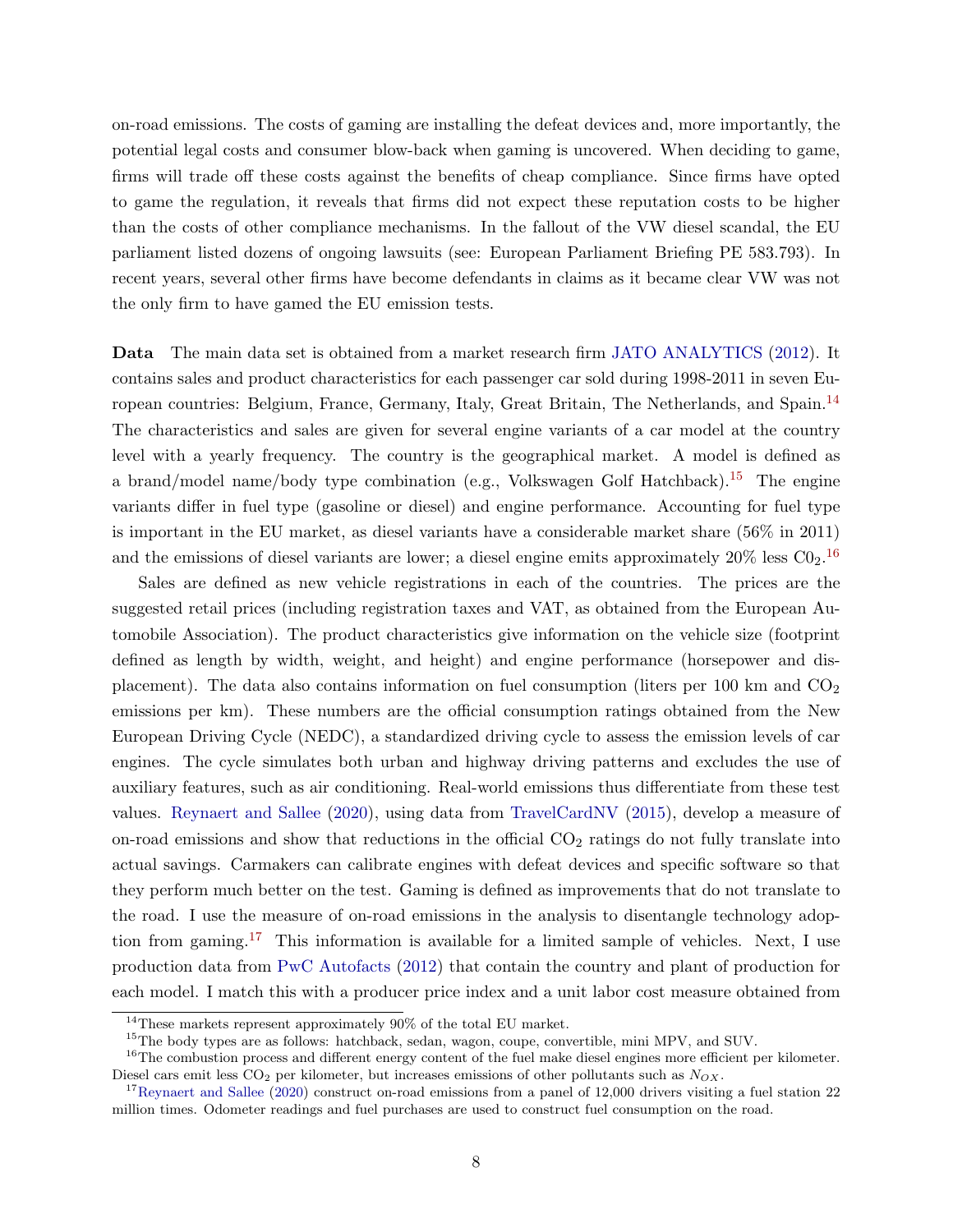the OECD. Finally, I use the data on fuel prices, unit labor costs, GDP/capita, population (from [Datastream International](#page-39-9) [\(2012\)](#page-39-9)), and the number of households in each country (from [Eurostat](#page-40-6) [\(2012\)](#page-40-6)), to construct the fuel costs for consumers, real prices, and the number of potential buyers in each year.

To reduce the size of the data, I leave out firms, brands, and models with very low sales. The analysis will focus on the largest producers and their bestselling brands on the EU market. The included firms are BMW, Daimler, Fiat, Ford, General Motors, PSA, Renault, and Volkswagen. I treat the largest Asian car makers, Honda, Hyundai, Mitsubishi, Nissan, Suzuki, and Toyota, as one decision-maker.<sup>[18](#page-9-0)</sup> The list of excluded brands and a detailed description of the data manipulations are in Appendix A1. In total, I keep 40,239 market/year/model/engine variants in 98 year/countries, or approximately 400 model engine variants per market. The final data contains 80% of the total reported sales in the sample.

Throughout the paper, I split the dataset over time and markets in several ways. In Section [3,](#page-10-0) I collapse the data towards a unique model engine variant in each year and leave out the variation over markets. I use these data to make statements on the evolution of the supply of engine characteristics in response to the policy and contains 14,444 unique observations. To estimate the structural model, I rely only on data before the policy announcement and use the years 1998-2007. This exploits 30,000 year/market/model-engine observations. I use the data from the year 2007 as the benchmark for the simulations in Section [6.](#page-28-0)

Summary Statistics Figure [1](#page-6-2) plots each producer's distance from the emission standard in 2007 and 2011. Each firm needs to move below the dotted line, which presents the attributebased emission standard. In 2007 each firm was far above the target and had the following three options to reach the standard: reduce emissions, increase vehicle weight, or combine both. The Asian firms, BMW, Daimler, and Ford, decrease weight and reduce emissions. Volkswagen reduces emissions while keeping weight constant. Fiat, GM, PSA, and Renault all increase the average weight slightly while decreasing emissions sharply. I observe a sharp downward trend in emissions towards the standard for all firms. The decrease in emissions is so strong that most of the firms comply with the emission standard four years before it is fully binding.<sup>[19](#page-9-1)</sup> Table [1](#page-10-1) shows the change in the sales-weighted vehicle characteristics between 2007 and 2011.  $CO<sub>2</sub>$  emissions decrease by 14% while other characteristics grow moderately. In Appendix Figure A1, I plot the sales-weighted characteristics over time from 1998 to 2011 for the EU and the US. The most remarkable trend in the EU is the evolution of  $CO<sub>2</sub>$  emissions. Sales-weighted emissions are constant until 2002, decline approximately 6% until 2007, and then plunge by 14% in the last four years of the sample. This

<span id="page-9-0"></span><sup>&</sup>lt;sup>18</sup>I combine the fleet of the Asian carmakers because most of these firms do not have a broad product set. This makes finding a price equilibrium with solely price changes impossible in my algorithms. Alternatively, I could choose to only keep Toyota and Nissan, by far the largest Asian firms in the EU, but combining all Asian firms allows me to include more products. Note that the emission standard is sales-based; it does not matter where the vehicle is produced. This means that imports sold in the EU are counted, and exports are ignored.

<span id="page-9-1"></span><sup>&</sup>lt;sup>19</sup>This shows that the emission standard is probably not the only mechanism driving down the sales-weighted emissions. Below I comment on complementary explanations.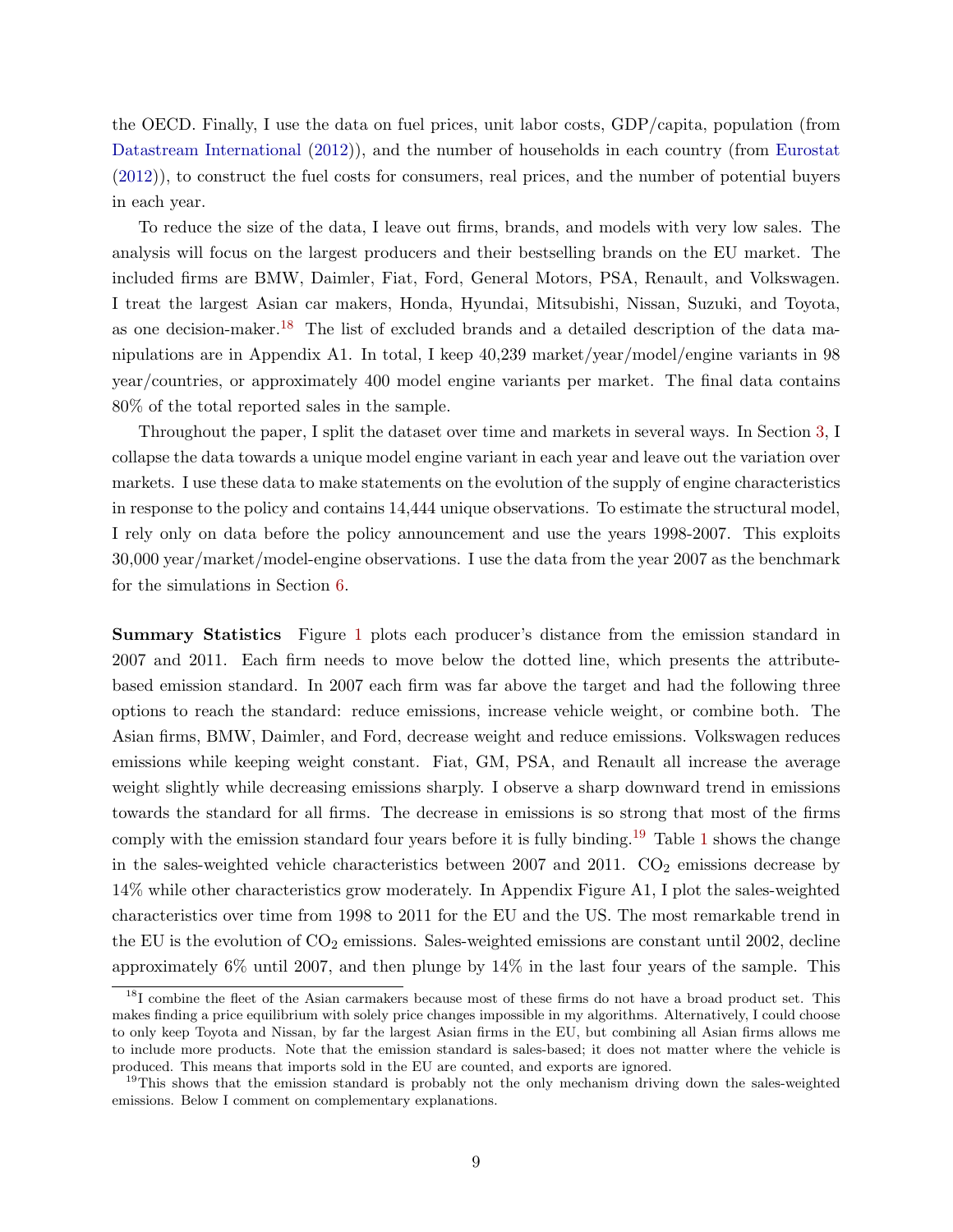<span id="page-10-1"></span>shift coincides with the announcement of the emission standard by the European Commission. In the US, emissions decline 3% between 2007 and 2009, but then, in contrast to the EU, emissions remain constant at 90% of the 1998 level.

| Characteristics       | 2007 | 2011   | % Change  |
|-----------------------|------|--------|-----------|
| $CO2$ (in g/km)       | 147  | 126    | $-14.3\%$ |
| Horsepower (in kW)    | 77   | 80     | $3.9\%$   |
| Footprint (in $m^2$ ) | 7.2  | 7.4    | 2.8%      |
| Weight (in kg)        | 1271 | 1280   | 0.7%      |
| Diesel                | 56%  | $56\%$ | $0.0\%$   |

Table 1: sales-weighted vehicle characteristics in 2007 and 2011

The Table presents the sales-weighted vehicle characteristics in the EU in 2007 and 2011.

#### <span id="page-10-0"></span>3 Market response to the EU emission standard

In this section, I decompose the decrease in carbon emissions in the EU vehicle market. The goal of the decomposition is to measure the extent to which different abatement strategies can explain the drop in emissions after the policy announcement. To do this, I estimate a trade-off relation between emissions and other vehicle characteristics. I decompose the shifts over time in the correlation between characteristics and official emissions into changes in technology and changes in the composition of the vehicle fleet. I also investigate to what extent technological change translates to the road by comparing actual with official emissions.

Estimation of trade-off and technology parameters Following [Knittel](#page-41-0) [\(2011\)](#page-41-0), I estimate the following regression:

<span id="page-10-4"></span>
$$
\log(e_{jy}) = \zeta_y + \log(x_{jy})\eta + \epsilon_{jy},\tag{2}
$$

where  $e_{jy}$  are emissions, the technology parameter  $\zeta_{y}$  is a year fixed effect,  $x_{jy}$  are characteristics,  $\eta$ trade off parameters denoting how emissions change with characteristics and  $\epsilon_{iy}$  is an error term.<sup>[20](#page-10-2)</sup> The technology parameter captures shifts over time in the trade-off between emissions and characteristics. When the trade-off parameters  $\eta$  are constant over time, technology  $\zeta_y$  is input neutral as it enters multiplicative in levels. $^{21}$  $^{21}$  $^{21}$  I include vehicle model fixed effects such that the identifying variation comes from different engine options within the same model. I assume the remaining unobservable  $\epsilon_{jy}$  to be i.i.d.. The unobserved error comes from variation in unobserved attributes of engine versions within a model name, such as torque or the valve mechanism. These unobserved engine attributes might correlate with explanatory variables, so that  $\eta$  cannot be interpreted as a

<span id="page-10-2"></span> $^{20}$ [Knittel](#page-41-0) [\(2011\)](#page-41-0) assumes that the marginal cost is additively separable in elements related to emissions and other cost elements not related to emissions. Then this estimation can be interpreted as an estimate of the level set or iso-marginal cost relation between emissions and its determinants.

<span id="page-10-3"></span><sup>&</sup>lt;sup>[2](#page-10-4)1</sup>The main specification has a constant  $\eta$ , but I also show robustness when  $\eta$  changes over time. I estimate 2 using a wide range of robustness checks, which are specified below and reported in Appendix Table A3.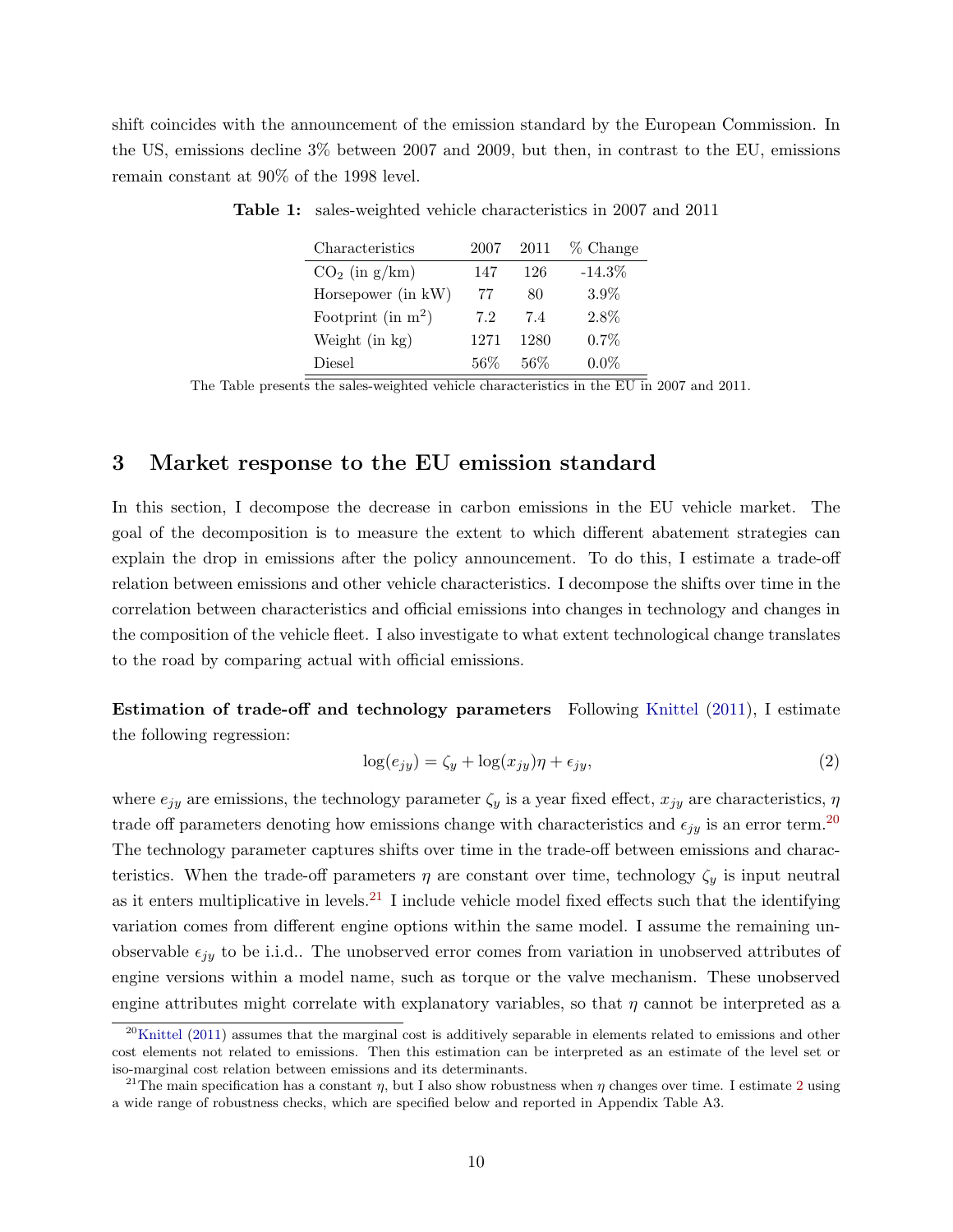<span id="page-11-0"></span>causal relationship between the characteristics and emissions. The goal of estimating [\(2\)](#page-10-4) is to see changes in emissions over time while controlling for the correlation between emissions and other characteristics.

|            | Model 1 |         |                  | Model 2 |         | Model 3 |                                                         | Model 4<br>Model 5 |                |           |
|------------|---------|---------|------------------|---------|---------|---------|---------------------------------------------------------|--------------------|----------------|-----------|
|            |         |         | Official Ratings |         |         |         |                                                         |                    | actual Ratings |           |
|            | Coef.   | St.E.   | Coef.            | St.E.   | Coef.   | St.E.   | Coef.                                                   | St.E.              | Coef.          | St.E.     |
| 1999       | $-0.5$  | 0.8     | $-1.4$           | 0.1     | $-1.7$  | 1.4     | $-0.9$                                                  | 0.5                | $-1.2$         | 0.1       |
| 2000       | 1.9     | 0.6     | 2.4              | 0.1     | 1.7     | 0.9     | $-1.5$                                                  | $0.2\,$            | $-1.5$         | 0.1       |
| 2001       | $-1.5$  | $0.4\,$ | $-2.2$           | $0.2\,$ | $-1.4$  | 0.9     | $-1.2$                                                  | 0.2                | $-1.7$         | 0.1       |
| 2002       | $-1.3$  | 0.4     | $-1.5$           | $0.2\,$ | $-1.5$  | 0.6     | $-0.9$                                                  | 0.3                | $-0.8$         | 0.1       |
| 2003       | $-1.5$  | 0.3     | $-1.9$           | $0.2\,$ | $-0.8$  | 0.3     | $-0.5$                                                  | 0.2                | $-0.5$         | 0.1       |
| 2004       | $-1.8$  | 0.5     | $-2.1$           | $0.2\,$ | $-1.4$  | 0.7     | $-0.7$                                                  | 0.3                | $-0.9$         | $\rm 0.2$ |
| 2005       | $-1.5$  | 0.3     | $-1.9$           | $0.2\,$ | $-0.9$  | $0.2\,$ | $-0.2$                                                  | 0.2                | $-0.1$         | 0.1       |
| 2006       | $-1.3$  | 0.3     | $-1.7$           | 0.1     | $-1.1$  | 0.5     | $-0.4$                                                  | 0.2                | $-0.4$         | 0.1       |
| 2007       | $-1.4$  | 0.6     | $-2.2$           | 0.1     | $-0.9$  | 0.9     | $-0.2$                                                  | 0.5                | $-0.5$         | 0.1       |
| 2008       | $-2.7$  | 0.4     | $-3.1$           | 0.1     | $-2.2$  | 0.8     | $-0.9$                                                  | 0.4                | $-0.9$         | $0.0\,$   |
| 2009       | $-3.0$  | 0.6     | $-3.6$           | 0.1     | $-3.2$  | 1.0     | $-1.4$                                                  | 0.5                | $-1.4$         | 0.1       |
| 2010       | $-4.3$  | 0.7     | $-4.7$           | 0.1     | $-5.5$  | 1.6     | $-2.5$                                                  | 0.5                | $-1.8$         | 0.0       |
| 2011       | $-3.3$  | 0.4     | $-4.5$           | 0.1     | $-3.2$  | 1.1     | $-1.3$                                                  | 0.6                | $-1.9$         | 0.1       |
|            |         |         |                  |         |         |         | Difference in Technology Growth 2011-2007 and 2007-1998 |                    |                |           |
| Difference | 2.3     | $0.5\,$ | 2.42             | 0.07    | $2.6\,$ | 0.9     | 0.8                                                     | 0.3                | 0.65           | 0.08      |

Table 2: Technological Progress Estimates

The Table gives the yearly percentage change in emissions due to technological improvements obtained from differencing the year fixed effects in [\(2\)](#page-10-4). The standard errors are computed with the Delta method. Years after the policy announcement are shaded. Model 2 and Model 5 report the average of firm-specific trends, Appendix Table A4 reports firm-level estimates.

The estimation of [\(2\)](#page-10-4) is useful because it reveals the abatement strategies that firms resort to without relying on a structural model. In Figure [1,](#page-6-2) I show how emissions starkly decreased after the regulatory announcement. If firms choose to alter the sales mix or to downsize, then the part of the emissions that is explained by characteristics  $x_{jy}$  should decrease over time. With mix-shifting and downsizing, firms would sell more small and low performing cars. In contrast, when firms choose to implement technology, we should see shifts in the technology parameters  $\zeta_y$  over time. As discussed above, firms gaming the test is a concern. This is a concern when estimating [\(2\)](#page-10-4), as the left-handside variable is the official emission rating obtained from the regulator. To test the extent to which emissions on the road change, I also estimate [\(2\)](#page-10-4) using a measure of actual emissions as the lefthand-side variable. I use the actual emissions constructed in [Reynaert and Sallee](#page-42-0) [\(2020\)](#page-42-0). Looking at actual emissions allows me to test if the technological improvements revealed in the official data translate to on-road measures. I now present estimates of the technology parameters in Table [2](#page-11-0) and the decomposition of emissions over time in Table [3.](#page-13-0) I discuss the trade-off parameters and robustness in Appendix A2, Table A2 and Table A3.

The technology parameters  $\zeta_y$  are derived from the time fixed effects in each regression and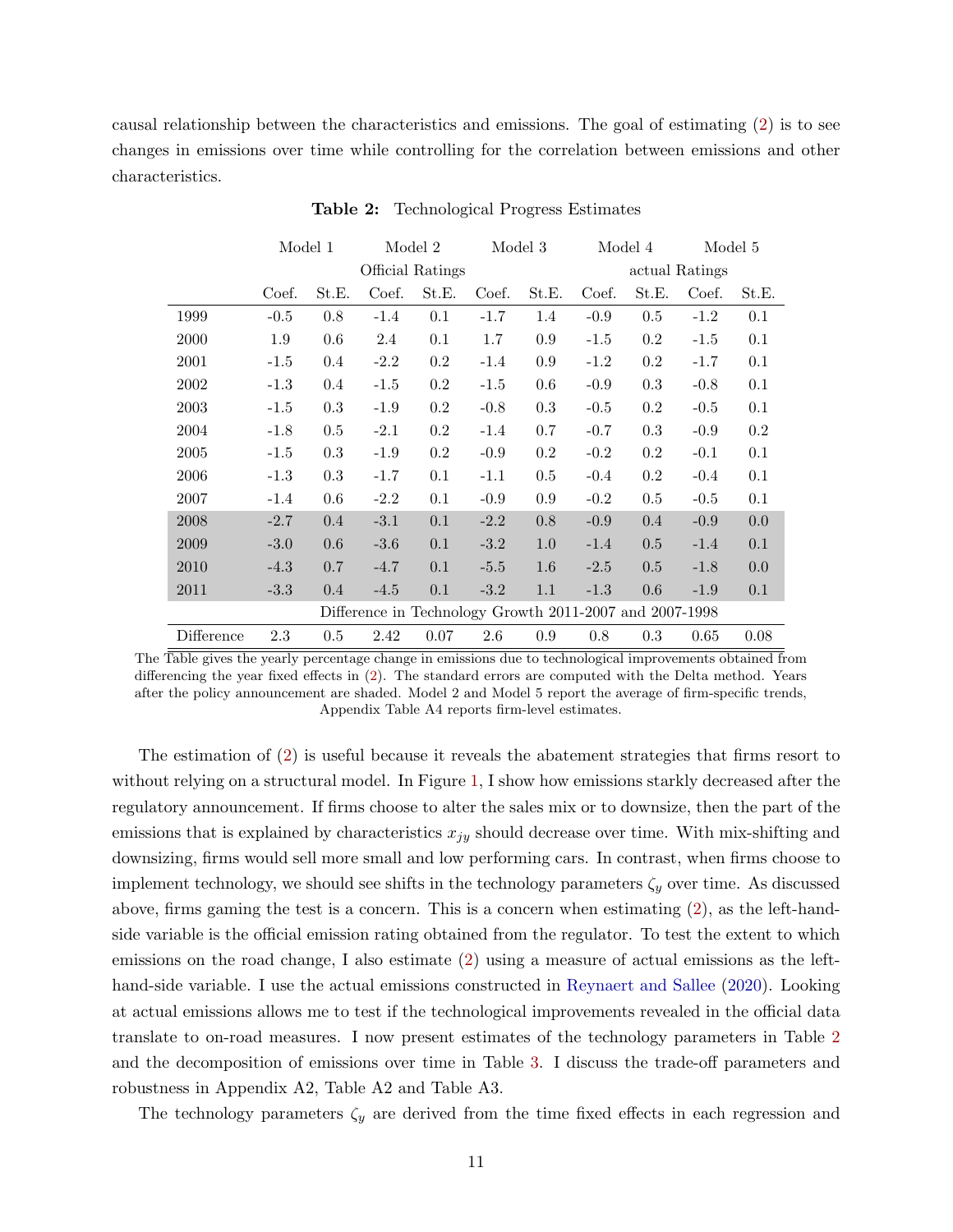are plotted in Table [2](#page-11-0) for Models 1 to 5. Model 1 is the baseline specification close to [Knittel](#page-41-0) [\(2011\)](#page-41-0), and includes trade-off parameters for horsepower, weight, footprint, and height. Model 2 allows for a firm-specific trend in technology. Next, I start introducing the on-road measures of emissions. These measures are available for a much smaller set of vehicles so that the sample shrinks from 14,444 observations to 3,766 observations. Model 3 replicates Model 1 with the smaller sample. Model 4 changes the dependent variable so that the relation between the actual emissions and characteristics is estimated. Model 5 introduces firm-specific trends. Models 2 and 5 report averages of firm-specific trends. The bottom panel of the table presents the difference in the mean of  $\zeta_y$  for 1999-2007 and 2008-2011, corresponding to the pre- and post-policy announcement period. Models 1-3 all explain the official emission ratings, and I find that technology improves significantly faster in the later years of the sample. All estimates show that the technology shifts  $\zeta_u$  are more than 2% higher after 2007 than in the years before. The difference is statistically significant. After 2007, the estimates reveal a significant increase in the pace of technology improvement.<sup>[22](#page-12-0)</sup> In the official emission measures, I find evidence of rapid changes in technology adoption, but the emission reductions might not translate to the road. Once I look at changes in actual emissions in Models 4 and 5, I find that technology growth does not increase as rapidly in the post-policy period. Between 2008-2011, the mean technology change shrinks from 3.9% in Model 2 to a mere 1.5% in Model 5. However, Models 4 and 5 reveal higher average technology growth in later years relative to prior years, but the difference shrinks from  $2.4\%$  to 0.7%. <sup>[23](#page-12-1)</sup>

Overall, this reveals that firms do engage in technology adoption after the policy announcement but that a large part of the technology aims at reducing official emission ratings rather than actual emissions. The estimates show that 70% of the additional reduction in official emissions comes from gaming, while 30% comes from actual technology improvements. I will use this 30/70 ratio in the structural model below.[24](#page-12-2)

**Decomposition of the changes in emissions** I use the estimated relation  $(2)$  to decompose the decline in emissions over time. The decomposition is as follows: I predict emissions,  $\hat{e}_{jy}$ , as the fitted values of regression [\(2\)](#page-10-4) with Model 2. I also predict  $\bar{e}_{jy}$  using (2) but fixing the technology level at  $\zeta_y = \zeta_{2007}$ .<sup>[25](#page-12-3)</sup> The evolution in the sales-weighted values of  $\bar{e}_{jy}$  only changes when the composition of characteristics  $x_{jy}$  changes over time, while  $\hat{e}_{jy}$  changes both because of underlying characteristics and technology.

<span id="page-12-0"></span>The results in Table [3](#page-13-0) show that between 1998 and 2007, sales-weighted emissions without

<sup>&</sup>lt;sup>22</sup>Table ?? reports firm-specific trends with similar patterns except for BMW and Renault. All firms change the trend of technology adoption, but the magnitude of the change differs. BMW and Renault have the lowest difference in technology growth (0.9% and 0.8%), while Volkswagen has the highest difference (5.4%).

<span id="page-12-1"></span><sup>&</sup>lt;sup>23</sup>Table ?? presents further robustness checks with official emission decreases estimated to be between  $2.1\%$  and 3.3% more rapid after the policy announcement.

<span id="page-12-2"></span> $^{24}$ I use the market level estimate of gaming rather than the firm level in the structural model for two reasons. First, the firm-level estimates are not statistically precise, and introducing firm heterogeneity in gaming creates substantial differences in welfare outcomes between firms. The second reason is that [Reynaert and Sallee](#page-42-0) [\(2020\)](#page-42-0), based on a extended period of data until 2015, find that all firms game in large and similar amounts.

<span id="page-12-3"></span> $25$ I re-scale each of the predicted emissions with the attribute-based target function, such that the numbers are actual distances from the regulation. Not re-scaling gives similar results.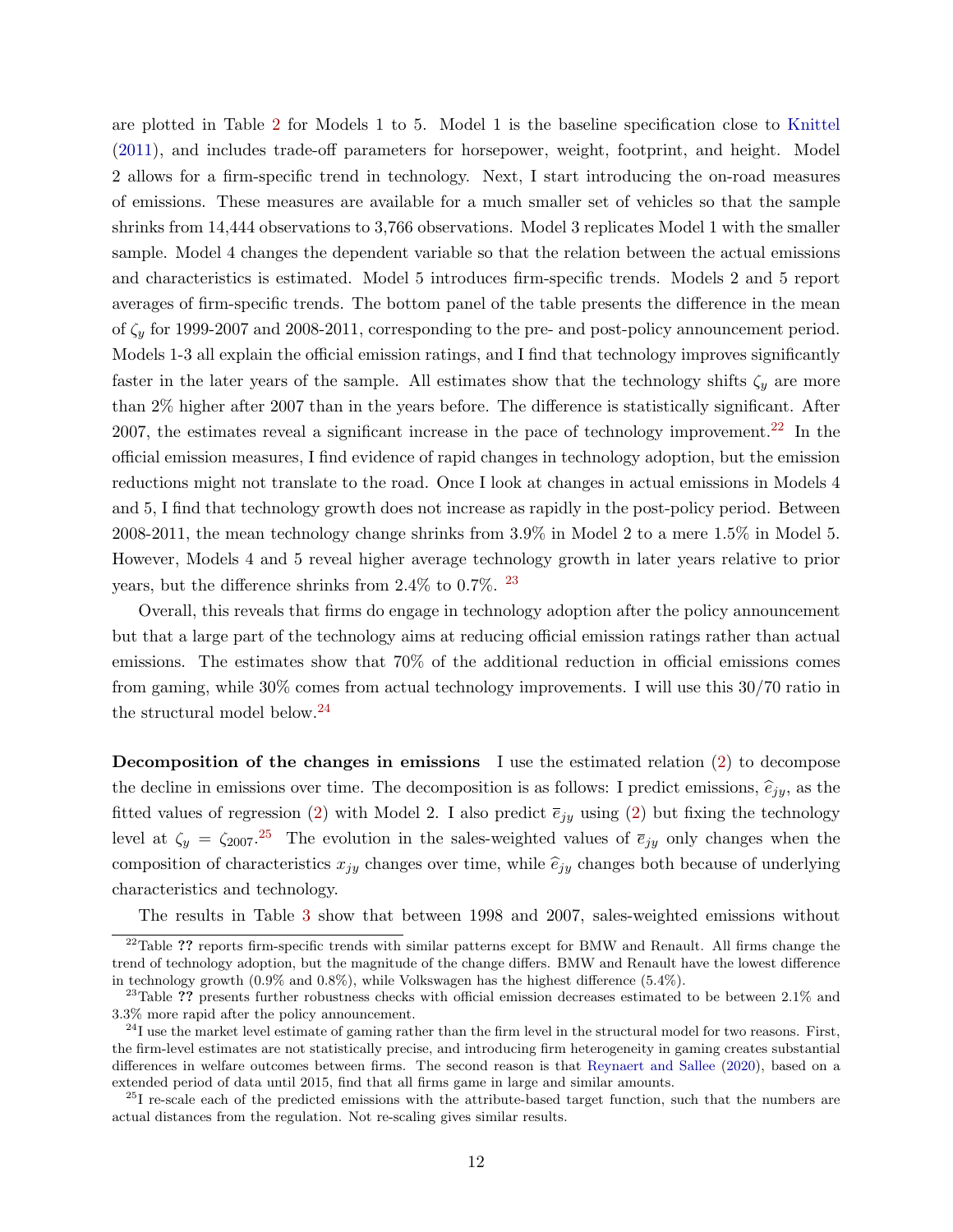<span id="page-13-0"></span>

|      |      | All Vehicles        |                    |                     | Existing Models $(2007\le)$ | New Models $(>2007)$ |                    |
|------|------|---------------------|--------------------|---------------------|-----------------------------|----------------------|--------------------|
|      |      | No Tech.            | Tech.              | No Tech.            | Tech.                       | No Tech.             | Tech.              |
|      | True | $\overline{e}_{jy}$ | $\widehat{e}_{jy}$ | $\overline{e}_{jy}$ | $\widehat{e}_{jy}$          | $\overline{e}_{jy}$  | $\widehat{e}_{jy}$ |
| 1998 | 169  | 156                 | 172                | 156                 | 172                         |                      |                    |
| 1999 | 168  | 156                 | 170                | 156                 | 170                         |                      |                    |
| 2000 | 169  | 155                 | 171                | 155                 | 171                         |                      |                    |
| 2001 | 167  | 154                 | 169                | 154                 | 169                         |                      |                    |
| 2002 | 164  | 154                 | 166                | 154                 | 166                         |                      |                    |
| 2003 | 161  | 153                 | 162                | 153                 | 162                         |                      |                    |
| 2004 | 158  | 152                 | 159                | 152                 | 159                         |                      |                    |
| 2005 | 156  | 152                 | 157                | 152                 | 157                         |                      |                    |
| 2006 | 154  | 152                 | 155                | 152                 | 155                         |                      |                    |
| 2007 | 151  | 152                 | 152                | 152                 | 152                         |                      |                    |
| 2008 | 147  | 152                 | 147                | 151                 | 147                         | 157                  | 152                |
| 2009 | 142  | 152                 | 143                | 152                 | 142                         | 160                  | <b>150</b>         |
| 2010 | 135  | 152                 | 136                | 152                 | 136                         | 154                  | 137                |
| 2011 | 130  | 152                 | 130                | 152                 | <b>130</b>                  | 154                  | 132                |
|      |      |                     |                    |                     |                             |                      |                    |

Table 3: Decomposing the Decrease in Emissions

The Table reports the observed and predicted levels of the average sales-weighted  $CO_2$  emissions corrected with the attribute function  $f(w_i)$  to represent the target values of the regulation. All predictions use the estimates from Table ?? and Table [2](#page-11-0) Model 2. The columns  $\bar{\epsilon}_{jy}$  contain sales-weighted predicted emissions keeping technology constant at  $\zeta_y = \zeta_{2007}$ . The columns  $\hat{\epsilon}_{jy}$  contain sales-weighted predicted values for emissions with estimated  $\zeta_y$ .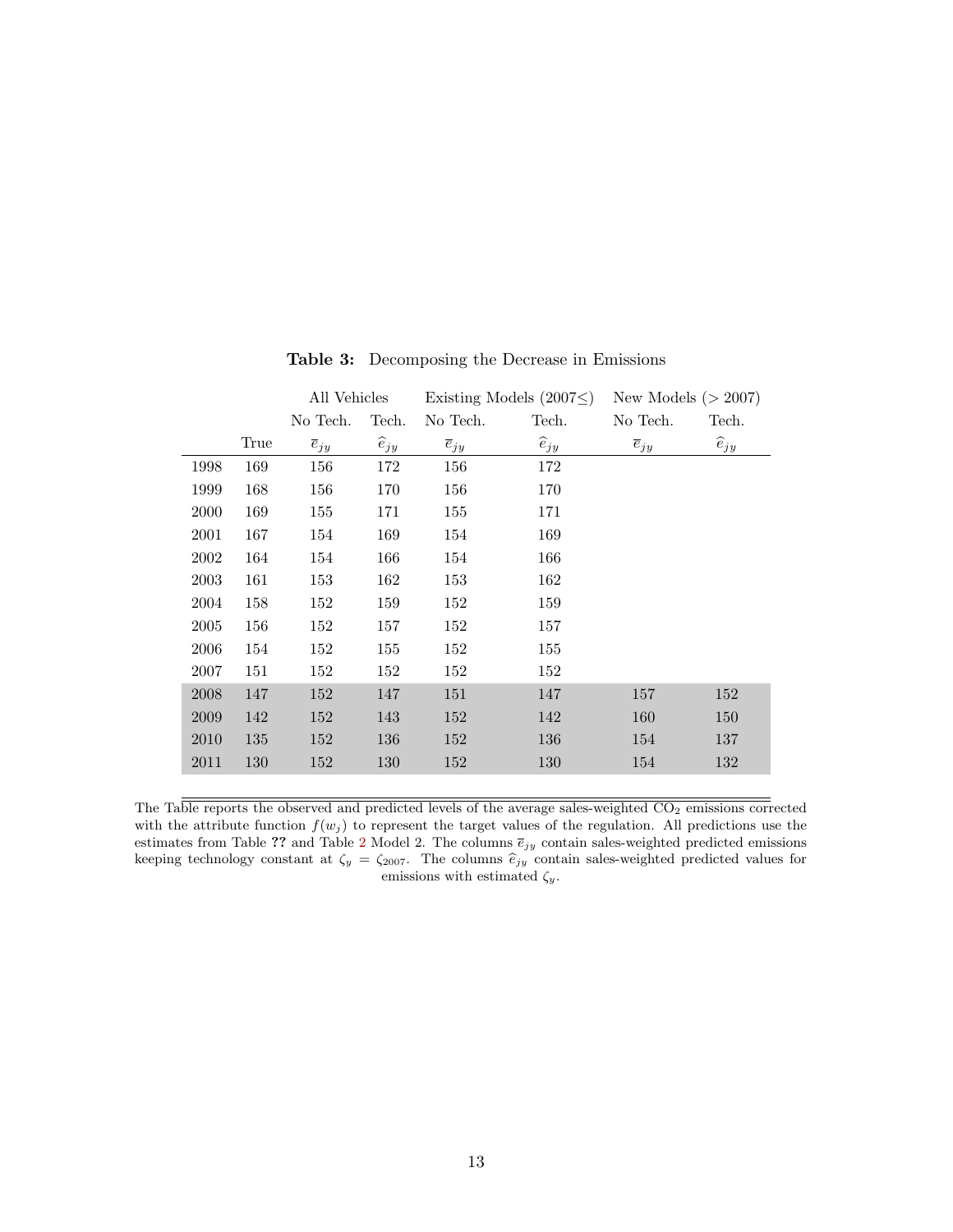technology  $\bar{e}_{jy}$  declined slightly from 156 to 152. Technology improvements are responsible for the remaining moderate decline in official emissions between 1998 and 2007. After 2007, the salesweighted emissions without technology  $\overline{e}_{jy}$  remain constant. Because  $\overline{e}_{jy}$  is constant, mix-shifting or downsizing cannot explain the decline in official emissions. When I split up the average salesweighted emissions into vehicle models released after and before 2007, the results show that the emissions  $\overline{e}_{jy}$  of vehicles released before 2007 remain constant.<sup>[26](#page-14-0)</sup> Vehicle models released after the policy announcement are, on average, more polluting than the existing vehicle models. The difference between the existing vehicles and the vehicles released after the policy decreases over time. The observed decline in emissions is not attributable to changes in the sales mix or the release of new downsized fuel-efficient vehicles. However, I cannot rule out that the vehicles would have grown in terms of weight, size, and horsepower without the policy.

The sales-weighted emissions with technology  $\hat{e}_{jy}$  are decreasing rapidly after 2007, and this shows that technology adoption is fully responsible for the observed drop in the official emission ratings. Strikingly, the decrease in sales-weighted emissions of older vehicles due to technology is as strong as the decrease in newly released vehicles and engine improvements are installed widely across the fleet.

These results present two concerns so far. First, the Great Recession and the EU debt crisis took place just after the policy announcement. In general, an economic downturn would lead consumers to spend less on durables and would add to the likelihood of finding evidence for shifts in the composition of the fleet towards smaller vehicles. The fact that we do not see this strengthens the argument that firms respond with technology adoption. Technology adoption itself could be affected by the crisis, but the direction of that effect is unclear. A second concern is that the observed response is so strong that most firms already complied with the emission standard in 2011, four years before the regulation is fully binding. Individual member states do increase their emission-based taxation and regulation in response to the EU-wide policy.<sup>[27](#page-14-1)</sup> This combination of new local taxation and the standard can explain why the response is so strong and why compliance is attained early. It would be very interesting to study the interaction between national regulation and the EU-wide standard, but this is out of the scope of the current project. In the remaining analysis, I model firm behavior in response to a standard to single out the effects of the EU emission standard.

In summary, I present evidence that the observed decline in emissions is attributable to changes in the official  $CO_2$  ratings while the sales mix and characteristics of the fleet are unaffected. The estimates show that gaming explains 70% of the decline in official emissions, technology adaption explains the remaining 30%. These findings form the basis for developing an economic model in which firms can respond to the emission standard with technology adoption or gaming, keeping the other characteristics of their fleet unaffected.

<span id="page-14-1"></span><span id="page-14-0"></span><sup>26</sup>An example of a newly released model is the 'Citroen DS3 Hatchback', released in 2009.

 $27$ Examples are the bonus/malus system in France and low emission zones in Germany as well as various scrapping schemes.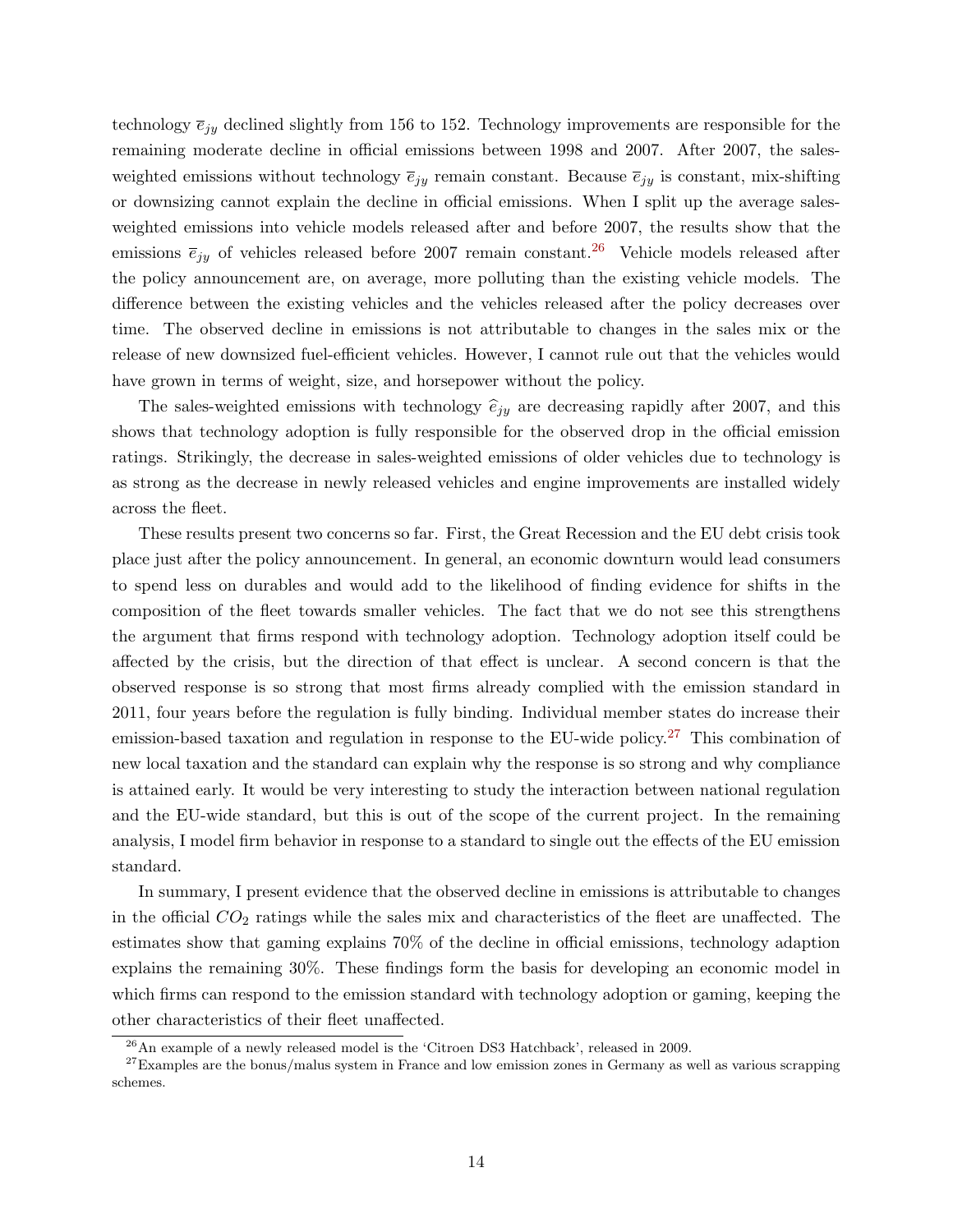## <span id="page-15-0"></span>4 Model

This section introduces an emission standard in a structural model of consumer demand and firm behavior. The supply-side model describes how firms can use different abatement strategies in response to a binding emission standard. This model will be the basis to simulate the welfare effects of the emission standard in Section [6.](#page-28-0) In the estimation, I use pre-policy data to estimate a standard supply model in which firms do not face the regulatory constraint. Finally, I discuss how the design choices of the regulator regarding attribute basing and enforcement affect abatement choices.[28](#page-15-1)

**Demand** A market is defined as a country, indexed by m, observed in a calendar year  $y^{29}$  $y^{29}$  $y^{29}$ . In each market my there are  $A_{my}$  potential consumers. Consumers are assumed to purchase only in the market where they are located. Each consumer i chooses one alternative j, which is either the outside good,  $j = 0$ , or one of the J differentiated products,  $j = 1, \ldots, J$ . Consumer i's conditional indirect utility for the outside good is  $u_{i0my} = \varepsilon_{i0my}$ , and for products  $j = 1, \ldots, J$  it is:

<span id="page-15-3"></span>
$$
u_{ijmy} = x_{jmy}\beta_i^x - \beta_i^e d_{jmy}e_{jmy}k_j - \alpha p_{jmy} + \xi_{jmy} + \varepsilon_{ijmy},\tag{3}
$$

where  $x_{jmy}$  is a vector of observed product characteristics,  $d_{jmy}e_{jmy}k_j$  are fuel costs (fuel prices  $d_{jmy}$  times emissions  $e_{jmy}$  times a fuel type specific factor  $k_j$  that translates emissions into fuel consumption as explained in footnote [1\)](#page-1-0),  $p_{jmy}$  is the vehicle price and  $\xi_{jmy}$  is an unobserved characteristic of vehicle  $j$  in market  $my$ , unobserved by the researcher but observed by consumers and firms. The parameter vector  $(\beta_i^e, \beta_i^x)$  consists of random coefficients, capturing individualspecific valuations for fuel costs and vehicle characteristics,  $\alpha$  is the marginal utility of income or price valuation and  $\varepsilon_{ijm\ell}$  is a remaining individual-specific valuation for product j (assumed to be i.i.d. type I extreme value). The random coefficient for characteristic k is given by  $\beta_i^k = \beta^k + \sigma^k \nu_i^k$ , where  $\nu_i^k$  is a random draw from a standard normal distribution so that  $\beta^k$  represents the mean valuation for characteristic k and  $\sigma^k$  the standard deviation across consumers.

The coefficient  $\beta_i^e$  measures the consumers' valuation of fuel costs. Consumers use vehicles for several years and care about the expected fuel costs over the vehicle lifetime. I follow the literature on fuel cost valuation (see, for example, [Allcott and Wozny](#page-38-0) [\(2014\)](#page-38-0) and [Grigolon, Reynaert, and](#page-40-7) [Verboven](#page-40-7) [\(2018\)](#page-40-7)) and make the assumption that consumers expect fuel prices to follow a random walk. The random walk assumption is consistent with the survey evidence, as shown by [Anderson,](#page-38-1) [Kellogg, and Sallee](#page-38-1) [\(2013\)](#page-38-1). The fuel price at the time of purchase multiplied by the vehicle fuel consumption then captures the expected cost per kilometer of travel in each year of usage. The parameter  $\beta_i^e$  estimates the mean and heterogeneity in the value for fuel costs scaled by mileage and

<span id="page-15-1"></span><sup>&</sup>lt;sup>28</sup>The abatement strategies discussed do not need to occur mutually exclusively. Firms choose their abatement strategies such that the marginal abatement costs of each strategy are equal. When firms abate by choosing only one strategy, the marginal cost of that strategy must be lower than that of the other strategies.

<span id="page-15-2"></span> $29$ The geographical market corresponds to a country in the empirical analysis because I observe prices and quantities at the country level.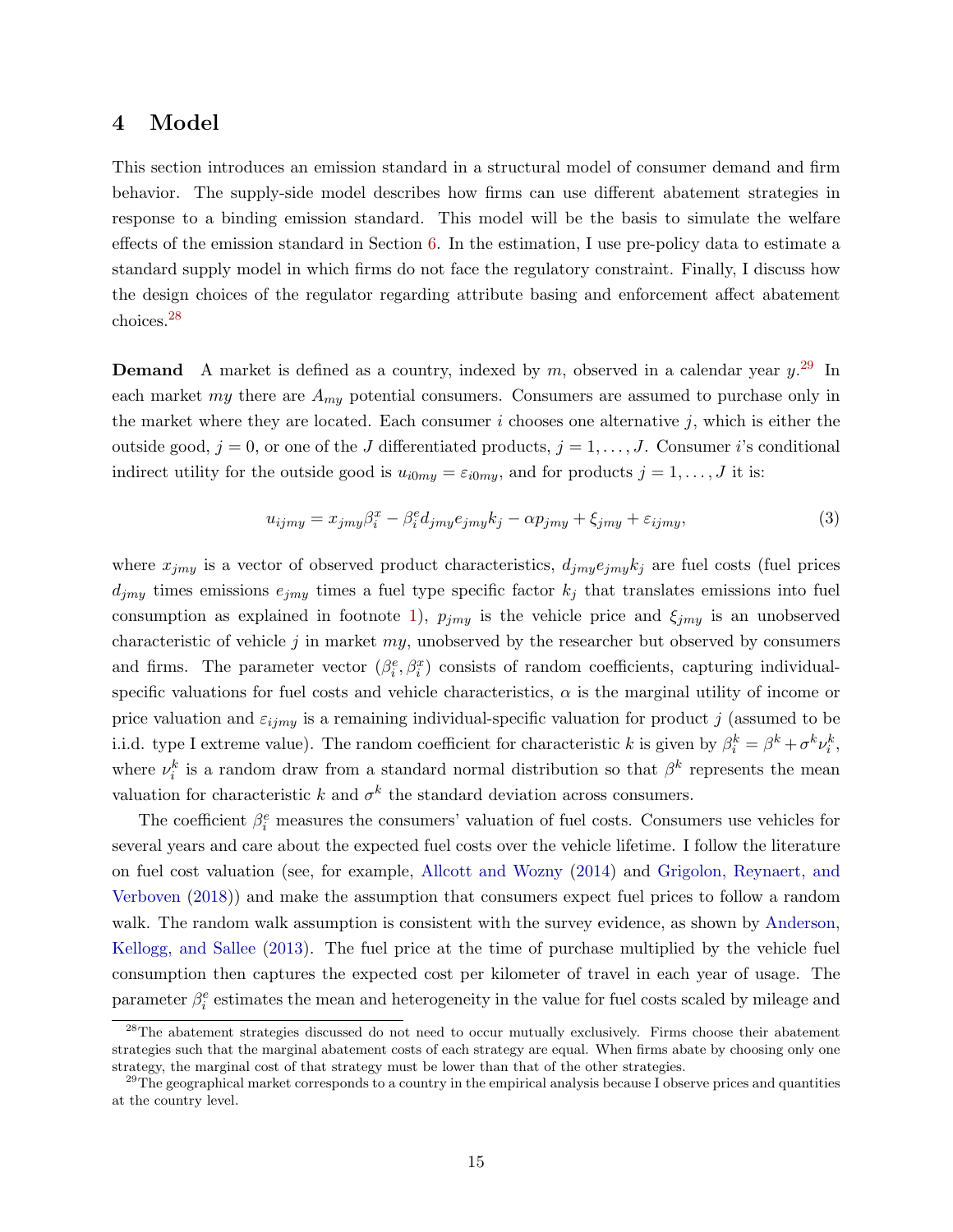a capitalization factor.<sup>[30](#page-16-0)[,31](#page-16-1)</sup> I estimate the valuation for fuel costs with data from before the policy announcement where firms had no incentive to game.<sup>[32](#page-16-2)</sup> I assume that consumers know what the official rating signals about the actual fuel costs when estimating the model. When I introduce the policy in the simulation, firms can game the emission ratings and it becomes unclear if consumers can determine if decreases in fuel costs are due to gaming or technology adoption. I consider both the case where consumers are sophisticated and where they are fooled.

Each consumer i in market my chooses the alternative  $j = 0, \ldots, J$  that maximizes her utility. The predicted market share of vehicle  $j$  in market  $my$  is the probability that product  $j$  yields the highest utility across all available products (including the outside good 0). This is given by the logit choice probabilities, integrated over the individual-specific valuations for the continuous characteristics:

<span id="page-16-3"></span>
$$
s_{jmy}(\delta_{my}, \sigma) = \int \frac{\exp(\delta_{jmy} + \mu_{jmy}(\sigma, \nu))}{1 + \sum_{l=1}^{J} \exp(\delta_{lmy} + \mu_{lmy}(\sigma, \nu))} dP_{\nu}(\nu), \tag{4}
$$

where  $\delta_{m\nu}$ , the mean utility, which collects all terms in [\(3\)](#page-15-3) that do not vary across individuals, and  $\mu_{imy}$  is the term that captures the individual idiosyncratic deviations from the mean utility as follows:  $\mu_{jmy} = \sum_{k} \sigma^k \nu_i^k x_{jmy}^k$ . To complete the demand side, I set the observed market share  $s_{jmy} = q_{jmy}/A_{my}$  equal to the predicted market share [\(4\)](#page-16-3). In vector notation, the demand side in market m can then be described by the market share system as follows:  $\mathbf{s}_{my} = \mathbf{s}_{my}(\delta_{my}, \sigma)$ .

Firm Behavior To study firms' responses to the emission standard, I model a game in which firms have the following three choices: price setting, technology adoption, and gaming. The timing of the game is assumed to be as follows. First, I assume that the vehicle fleet of firms is exogenous. Each firm sells hundreds of differentiated products and I do not model the decision regarding which vehicles firms choose to offer. Second, at the time of their strategic decision, firms have perfect information on all observable and unobservable characteristics. Third, given their vehicle fleet, firms have the option to change the prices and fuel consumption of each of the products simultaneously. The fuel consumption can be changed by adding technology or by gaming the test that determines the level of fuel consumption. Finally, when firms face regulation, the choices are altered to comply with the regulation that binds across total sales from all EU markets. The goal of this section is to understand how firms change decisions on pricing and fuel consumption levels when facing a binding regulation.

<span id="page-16-0"></span><sup>&</sup>lt;sup>30</sup>The total expected fuel costs can be written as  $E[\sum_{s=1}^{S} (1+r)^{-s} m_i d_s e_j k_j]$  where s=1 is the time of purchase, S is the time of scrappage, r is the interest rate and m is mileage. Using the random walk assumption for g, we can write expected fuel costs as  $\rho m_i d_1 e_j k_j$ , with  $\rho$  being the capitalization coefficient. See [Grigolon, Reynaert, and Verboven](#page-40-7) [\(2018\)](#page-40-7) for a detailed discussion. In the utility specification in [\(3\)](#page-15-3)  $\beta_i^e$  absorbs  $\rho m_i$ .

<span id="page-16-1"></span><sup>&</sup>lt;sup>31</sup>The specification does not allow consumers to care about emissions (a 'green glow' effect) separately. These preferences might be captured by the standard deviation in tastes for fuel costs as green consumers value fuel costs more than others.

<span id="page-16-2"></span> $32$ In [Reynaert and Sallee](#page-42-0) [\(2020\)](#page-42-0), we show that the gap between the official and on-road ratings was constant up until 2007. We expect a gap between lab and on-road ratings because driving circumstances differ.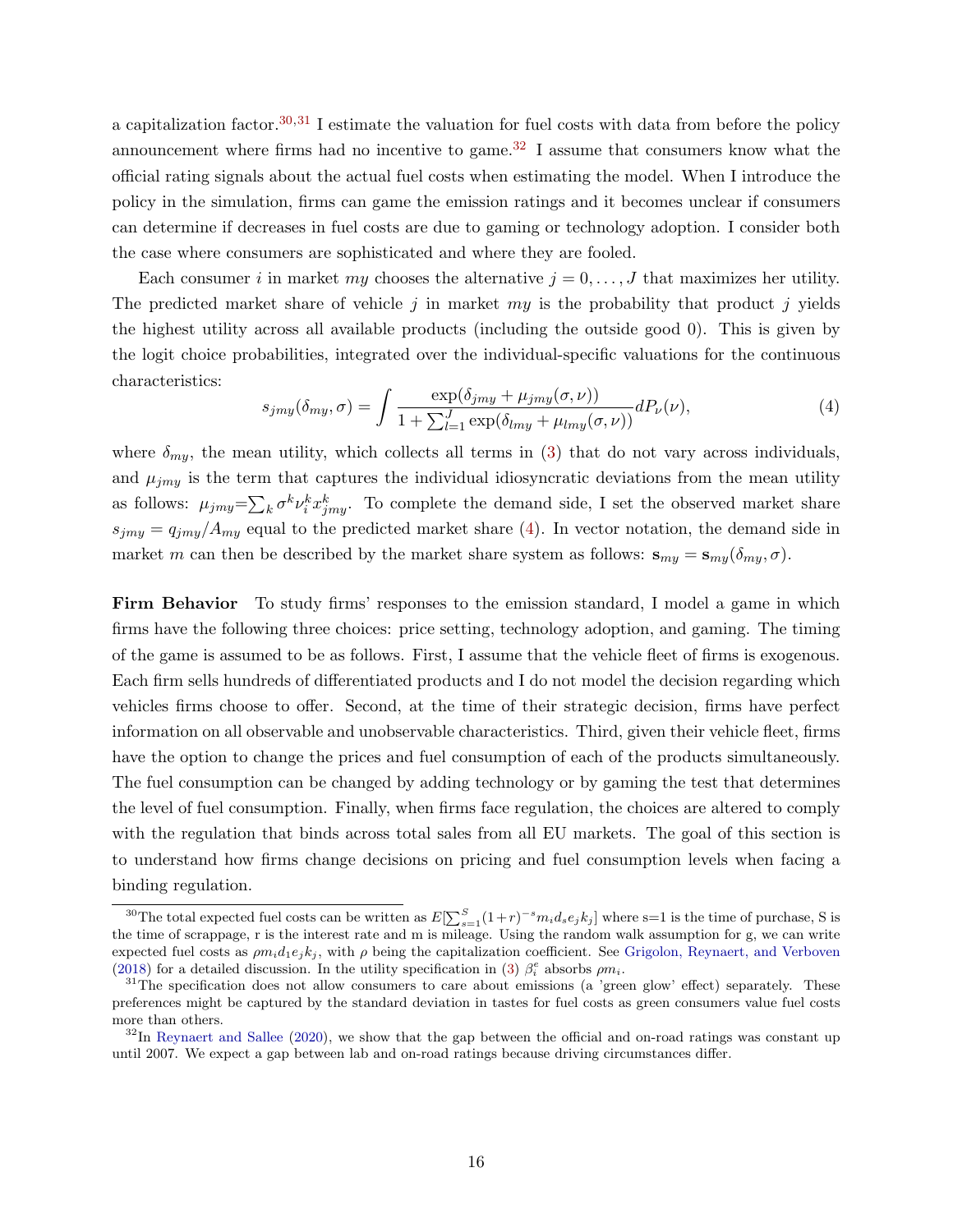The total profit in year y is the sum of the profits from each country  $m$ , as follows:

$$
\max_{p,t,g} \sum_{m} [\pi_{fm}(p,t,g)] \ s.t. \ \frac{\sum_{m} \sum_{j \in F_f} q_{jm}((1-t_j-g_j)e_j - f(w_j))}{\sum_{m} \sum_{j \in F_f} q_{jm}} \leq \kappa,
$$
\n(5)

where  $\pi_{fm}$  are variable profits for firm f in market m,  $F_f$  is the set of products firm f sells,  $\kappa$ is the level of the standard and  $f(w_i)$  is the attribute basing on weight  $w_i$ . For a flat standard  $f(w_i) = 0$ , when  $f(w_i) \neq 0$  vehicles with different weights obtain reductions or penalties on their official emissions.[33](#page-17-0) I model technology adoption and gaming as percentage reductions in fuel consumption so that  $0 \le t \le 1$ ,  $0 \le g \le 1$ , and  $0 \le t + g \le 1$ . Firms adjusting t or g induce sunk costs  $C(t, g)$ , which I discuss in Section [6.](#page-36-0) I model simultaneous joint choices of p, t and g and ignore dynamics.<sup>[34](#page-17-1)</sup> I follow [Goldberg](#page-40-4) [\(1998\)](#page-40-4) and [Jacobsen](#page-41-3) [\(2013\)](#page-41-3) and write the Lagrangian of firm  $f$  net of sunk costs in market  $m$  as:

<span id="page-17-2"></span>
$$
\mathcal{L} = \sum_{m} \sum_{j \in F_f} [(p_{jm} - c_{jm}(t_j) - \lambda L_j(t_j, g_j))s_{jm}(p, t, g)A_m],
$$
\n(6)

where  $c_{jm}$  denotes marginal costs,  $\lambda$  is the shadow cost of the regulation per unit of sales. The shadow cost is multiplied by  $L_j = (1 - t_j - g_j)e_j - f(w_j) - \kappa$ , the distance of each product from the target. When  $L_j < 0$  ( $> 0$ ), an additional sale of vehicle j brings the average sales-weighted emissions closer to (further away from) the target. The shadow cost  $\lambda$  gives the cost per unit sold of deviating one unit from the standard. If the standard is non-binding,  $\lambda = 0$  and [\(6\)](#page-17-2) reduces to a standard multi-product profit function. The shadow cost  $\lambda$  takes the same value for each vehicle in the fleet  $F_f$  because, in equilibrium, firms equalize the shadow costs over their fleet to be cost-efficient. The shadow cost differs between firms because trading of excess emissions is not allowed.

Three first-order derivatives of  $\mathcal L$  to  $p, t, g$ , together with sunk cost, determine the optimal solution to the profit maximization problem. I introduce the following matrices to write the derivatives concisely:  $\Phi$  denotes a  $J \times J$  ownership matrix with each element  $(i, j)$  equal to one if i and j are owned by the same firm and zero otherwise;  $\Delta_k$  denotes the  $J \times J$  matrix of first-order derivatives of market shares with respect to  $k = p, t$  or g. Define  $\circ$  as the Hadamard product. Bold vectors  $(q, p, c, \lambda \circ L \text{ and } e)$  have dimension  $J \times 1$ , with  $\lambda$  now a vector with the firm-specific shadow cost when  $j \epsilon F_f$ . Vector  $\mathbf{c}'_t$  is  $J \times 1$  with scalar derivatives  $\partial m c_j / \partial t_j$  as elements. The J first-order

<span id="page-17-0"></span><sup>&</sup>lt;sup>33</sup>I specify the attribute basing as a simple additive penalty or reduction, but one could design a regulation where the target is any function  $g(e_{jm}, w_{jm})$  of emissions and the attribute.

<span id="page-17-1"></span><sup>&</sup>lt;sup>34</sup>In reality, firms choose to incrementally adopt technology and gaming over several years between the policy announcement and enforcement. In ignoring this process, I miss how firms could make strategic abatement choices that take into account the path dependency of their choices.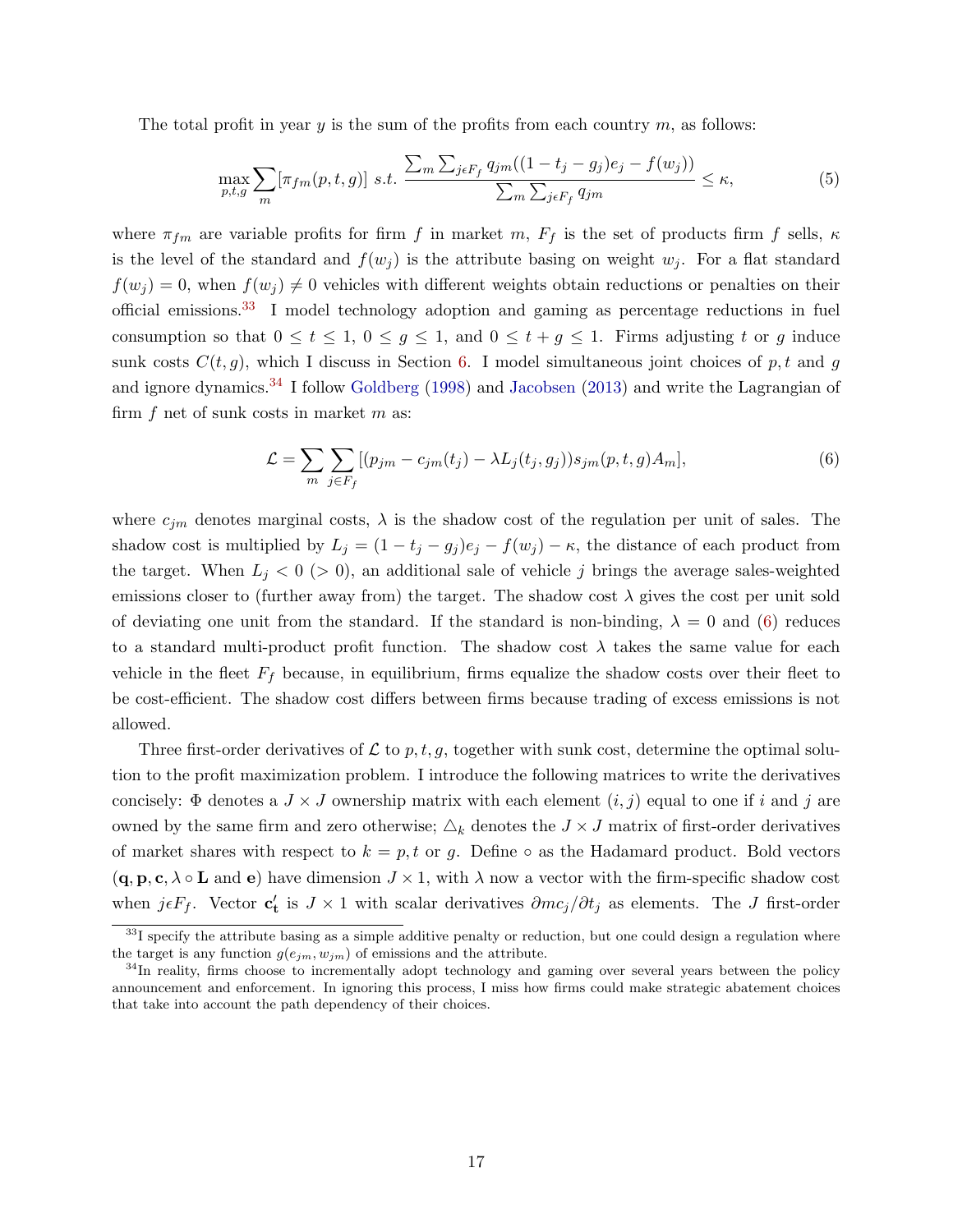derivatives with respect to prices, technology, and gaming are:

<span id="page-18-0"></span>
$$
\frac{\partial \mathcal{L}}{\partial p} = \mathbf{q} + \mathbf{\Phi} \circ \triangle_{\mathbf{p}} (\mathbf{p} - \mathbf{c} - \lambda \circ \mathbf{L}) \tag{7}
$$

$$
\frac{\partial \mathcal{L}}{\partial t} = (-\mathbf{c}'_t + \lambda \circ \mathbf{e}) \circ \mathbf{q} + \Phi \circ \triangle_t (\mathbf{p} - \mathbf{c} - \lambda \circ \mathbf{L}) \tag{8}
$$

$$
\frac{\partial \mathcal{L}}{\partial g} = \lambda \circ \mathbf{e} \circ \mathbf{q} + \Phi \circ \triangle_{\mathbf{g}} (\mathbf{p} - \mathbf{c} - \lambda \circ \mathbf{L}) \tag{9}
$$

The first-order derivatives with respect to prices show the standard trade off between increases in mark up (first term on the right-hand side) and losses from reduced sales (second term on the right-hand side) when increasing the price. The first-order derivatives with respect to technology adoption show that firms trade-off marginal cost increases  $\mathbf{c}'_t$  with relaxing the regulatory constraint and the benefits of increased market share (we expect  $\Delta_t > 0$ ). The first-order derivatives with respect to gaming are very similar but gaming induces no marginal cost changes. The system is defined at the product level for t and g. In the counterfactual, I impose g because I lack cost data and I solve for firm level choices of  $t$  to shrink the dimensionality of  $(8)$  to the number of firms.

Externalities The regulation limits the sales-weighted emissions and not the total externalities from the new vehicle fleet. The amount of  $CO<sub>2</sub>$  emitted depends on both the size and composition of the fleet. Given the fuel consumption of each vehicle, we can compute the total lifetime damages from  $CO<sub>2</sub>$  emissions. The computation requires information on mileage and an estimate of the value of a ton of  $CO<sub>2</sub>$ . When consumers purchase vehicles with lower fuel consumption, emissions decrease. However, it might be that the standard results in more fuel-efficient vehicles but also in more purchases. It is not certain that total emissions will decline. In the welfare calculation, I also consider other externalities, such as traffic, accidents, and local pollutants.

Next, I discuss how equilibrium outcomes change when we move from a market without a standard (or a nonbinding standard),  $\lambda = 0$  to a market with a binding standard,  $\lambda > 0$ . The changes in the market depend on the abatement strategy of firms, i.e., mix-shifting, technology adoption, or gaming. I discuss the effect of each strategy in turn, keeping the other strategies fixed.

Abatement by mix-shifting A first mechanism to abate emissions is to change the relative prices of high and low emission vehicles. Firms can decrease the prices of vehicles with emissions below the target  $(L_j < 0)$  while increasing the prices of vehicles with emissions above the target  $(L_j > 0)$ . The first-order conditions with respect to prices [\(7\)](#page-18-0) show that the shadow cost of the regulation,  $\lambda$ , determines to what extent prices will be distorted from a no-policy equilibrium, as follows:

$$
\mathbf{p} = \mathbf{c} + \lambda \circ \mathbf{L} - (\mathbf{\Phi} \circ \Delta_{\mathbf{p}})^{-1} \mathbf{q}
$$
 (10)

The regulation implicitly taxes vehicles with  $L_j > 0$ , while it implicitly subsidizes vehicles with  $L_j < 0$ . This change in the relative prices of products shifts the sales mix towards vehicles with lower fuel consumption. It is important to stress that the abatement strategy of changing prices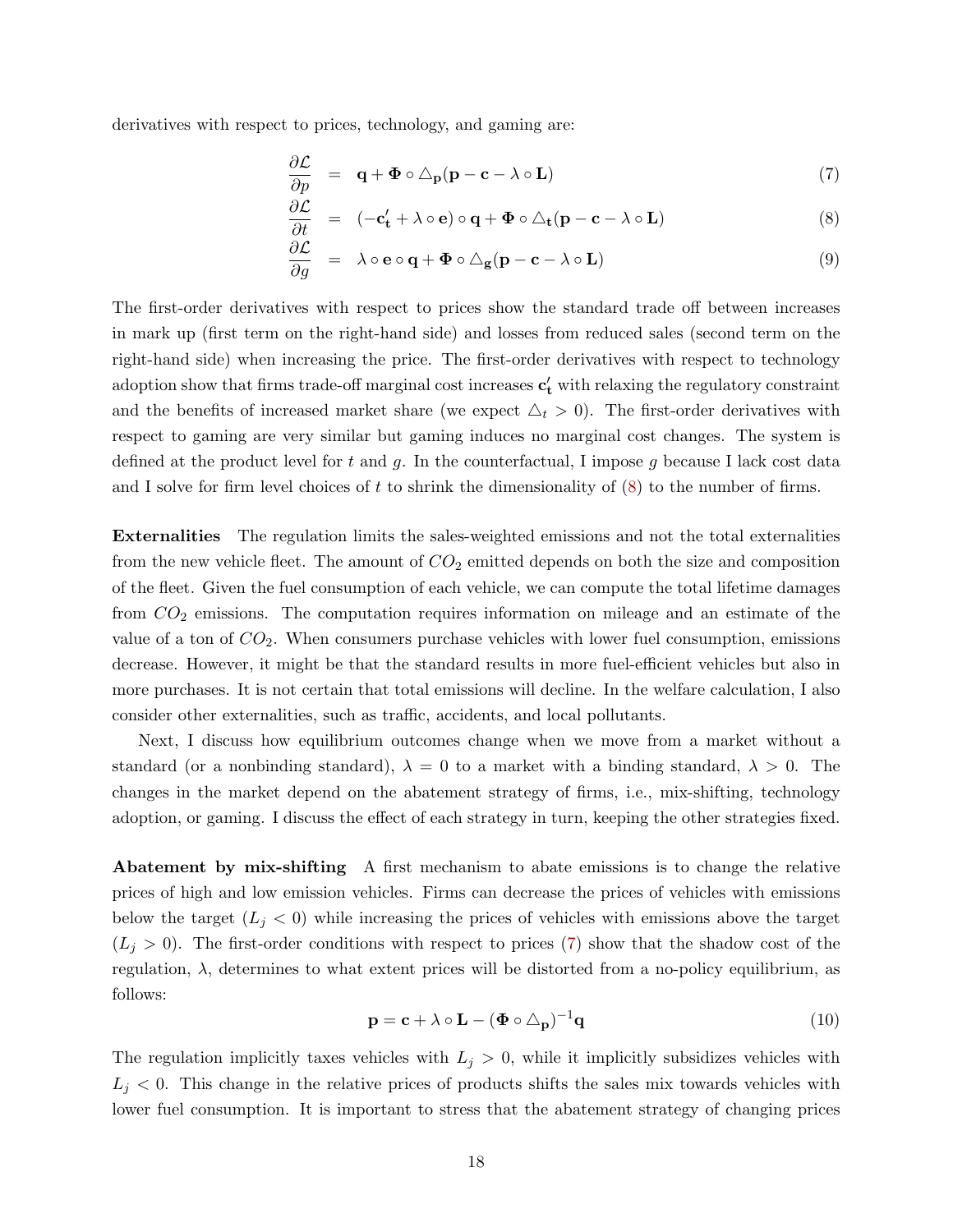to shift the sales mix is driven by the term  $\lambda \circ L$ . This term captures the first-order effect of the regulation on prices and shows how the emission target constrains the pricing equilibrium. Abatement by technology adoption and gaming, as discussed immediately below, results in changes in attributes of different products. These changes also affect pricing, as firms face different marginal costs and competition. But, I do not interpret these price changes as mix-shifting.

The incidence and effectiveness of this abatement strategy largely depend on the responsiveness of consumers to these price changes as captured in  $\Delta_p$ . [Holland, Hughes, and Knittel](#page-41-4) [\(2009\)](#page-41-4) show that when the price elasticities of subsidized products differ from those of taxed products, total sales and emissions might increase or decrease. Without knowledge of the own and cross-price elasticities, we cannot make statements about the effect of the regulation on sales, emissions or consumer surplus. The effects on profits depend on consumers response to price changes but also depend on the position of the fleet relative to the target. Firms with a fleet that is better adapted to the standard might increase profits, as their prices need less distortion than their competitors. The empirical mode allows me to identify the own and cross-price elasticities for all products and to simulate the shifts in sales when I introduce a binding regulation.

Abatement by technology adoption Firms can reduce the emissions of existing vehicles by adapting the engines, the combustion process, or features that only affect fuel consumption. From [\(8\)](#page-18-0), we see that the regulation gives incentives to firms to adopt more technology. The first term,  $(-c_t' + \lambda \circ e) \circ q$ , specifies that increases in fuel efficiency change the marginal cost of each unit sold. But, the technology also relaxes the regulatory constraint, resulting in a marginal benefit of λ. Without a regulation  $\lambda = 0$  and the marginal benefits of technology adoption is lower. The second term captures the change in sales from technology,  $\Phi \circ \Delta_t$ , multiplied by profits per unit,  $(p - c - \lambda \circ L)$ . Finally, implementing technology can involve sunk costs  $C(t, g)$  related to making changes in the production.

Each unit of technology adoption lowers  $L$ . The fleet of the firm shifts closer to the regulatory target and the regulatory constraint is relaxed. Technology adoption reduces the shadow cost of the regulation  $\lambda$  as firms need less distortion away from the preferred price schedule to comply. When determining to what extent firms adopt technology or mix-shift in equilibrium, the shadow cost  $\lambda$  and the amount of technology is determined endogenously.

The welfare effects of this strategy are again undetermined theoretically. Consumer face two offsetting effects. The standard puts upward pressure on prices as marginal costs increase with  $c_t'$ . Increased prices reduce consumer surplus. However, offsetting this, firms offer vehicles with lower fuel consumption, decreasing the cost of operating a vehicle. The sum of the purchase price and operating costs might increase or decrease. Even though the resulting vehicle fleet has lower emissions, it is not clear that emissions decrease, i.e., if consumers benefit from technology, they might purchase more vehicles. The changes in marginal costs and the degree of pass-through determine the overall effect. Given that different vehicles have different fuel consumptions, the equilibrium prices also adjust, creating another welfare change for consumers. For firms, technology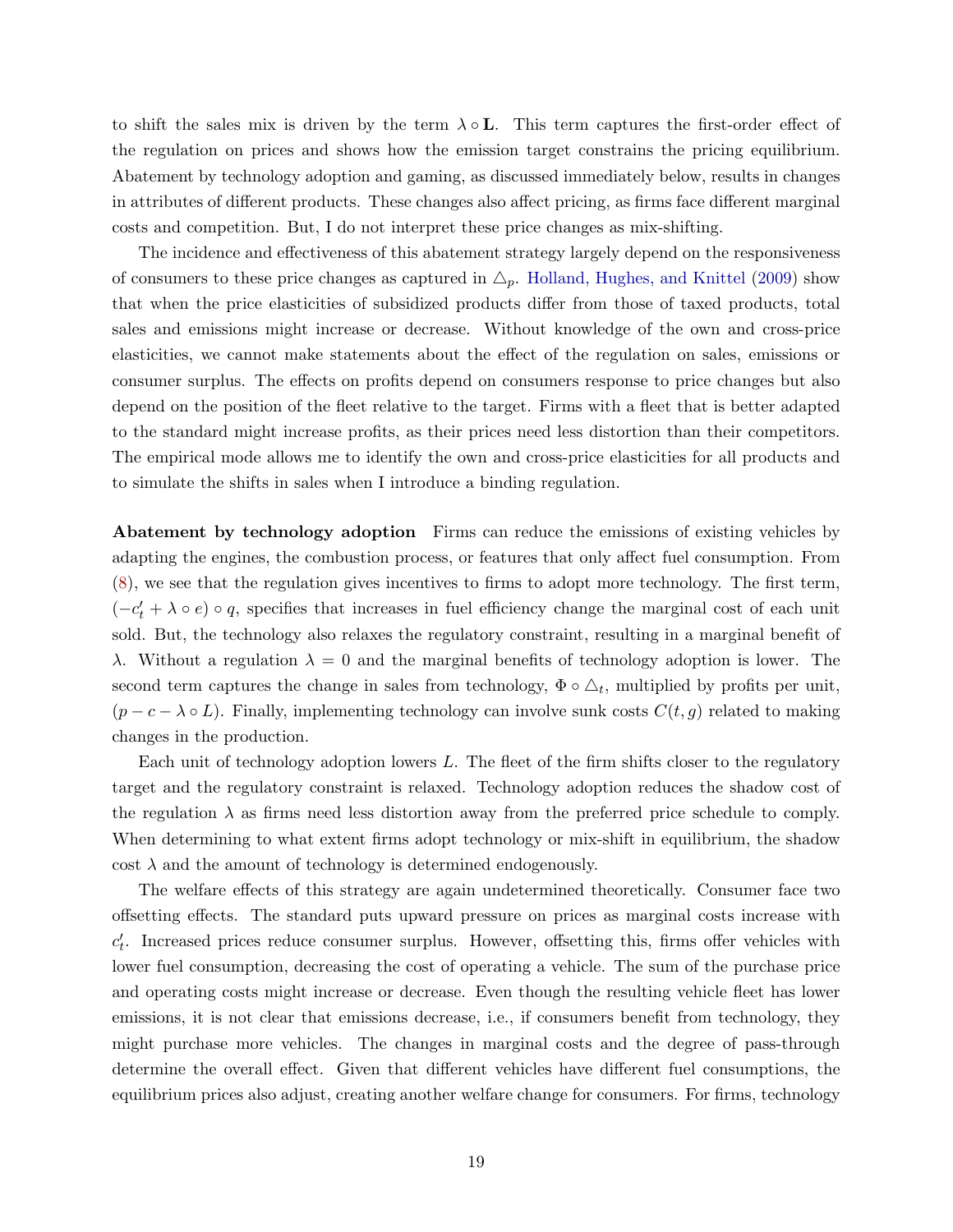adoption is a preferred abatement strategy if the shadow cost of mix-shifting is high, and the marginal cost and sunk cost changes of technology adoption are low.

Abatement by gaming Gaming helps with compliance in a very similar way as technology adoption. The first part of  $(9)$  shows each unit of gaming reduces L and the shadow cost of the regulation  $\lambda$  until firms can price without regulatory constraints. The second term in [\(9\)](#page-18-0) accounts for market share changes due to gaming. Gaming does not affect the on-road experience of consumers and does not reduce the actual fuel consumption. However, when purchasing a vehicle, consumers might be fooled by the advertised fuel consumption. The EU introduced the official ratings for advertising and windshield stickers to inform consumers about fuel costs and pollution. As such, gaming has demand effects that distort consumer choice. In the results, I discuss what happens when consumers are fooled or when they are aware of gaming. The effects on consumer welfare depend on this consumer sophistication. If consumers do not see through gaming, the information in the official ratings becomes a noisy signal of fuel costs and might distort consumer choices. This choice distortion reduces consumer surplus and might also lead to higher prices. Gaming might also have positive effects for consumers, as it allows firms to avoid costly compliance and high pricing. The effects on emissions from gaming can be pervasive. Each reduction in fuel consumption obtained with gaming does not reduce actual emissions. Consumers respond to the decreases in perceived fuel costs by substituting toward higher-performance cars. Because cars look cheaper on paper, the overall sales might increase. Both of these effects potentially increase emissions relative to honest compliance.

The costs of gaming are very different than those of technology adoption. As summarized in Section [2,](#page-5-1) gaming is essentially a sunk cost that mainly consists of expected legal fees and consumer blow-back. This cost  $C(t, g)$  needs to be positive to prevent firms from choosing for gaming as the only abatement strategy. Both terms in [\(9\)](#page-18-0) are benefits to the firm, and these benefits will be weighted against the expected costs. Without empirical information on  $C(t, g)$ , I choose to pin down gaming using the evidence from Section [3.](#page-10-0)

Abatement by downsizing I assume the fleet of each firm as given. In previous work, [Klier and](#page-41-5) [Linn](#page-41-5) [\(2012\)](#page-41-5) and [Whitefoot, Fowlie, and Skerlos](#page-42-2) [\(2017\)](#page-42-2) tried to relax this assumption by modeling not only improvements in fuel consumption but by allowing firms to optimize a broader set of attributes. This strategy is described as downsizing: firms reduce the size and power of vehicles to lower fuel consumption. [Klier and Linn](#page-41-5) [\(2012\)](#page-41-5) find that compliance costs decrease by approximately 40% per year when firms downsize instead of changing prices. Consumer loss is similar. [Whitefoot,](#page-42-2) [Fowlie, and Skerlos](#page-42-2) [\(2017\)](#page-42-2) use an interesting engineering model. I do not model downsizing for two reasons. In Section [3,](#page-10-0) I find no evidence of downsizing in the EU. A model that allows strategic choices over several characteristics is computationally challenging for the detailed engine version level data used in this analysis, and it would introduce difficulties with multiple equilibria.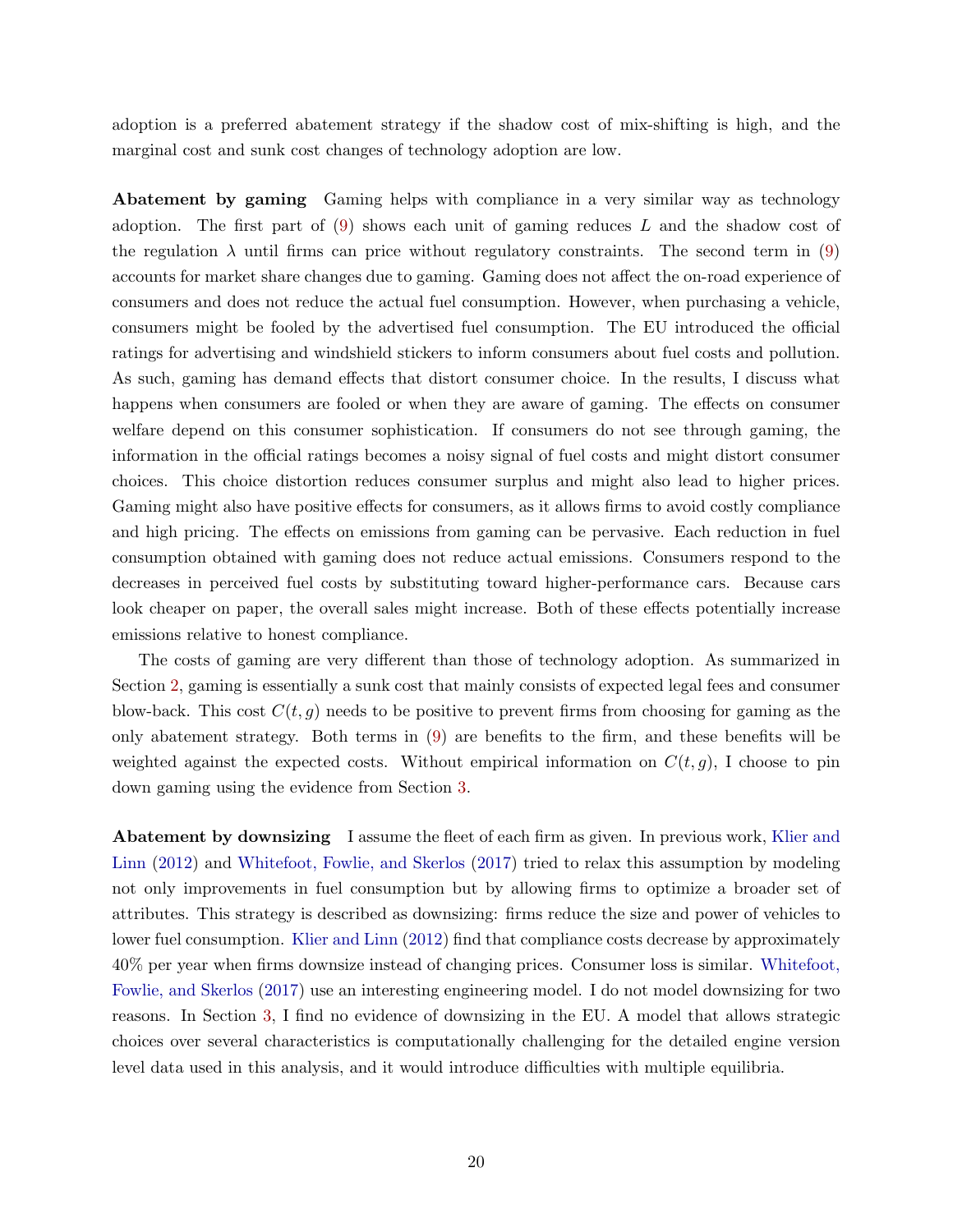Design of emission standards One of the key contributions of this paper is to show how political choices about the design features of emission standards interact with the firms' abatement choices. In the counterfactual, I consider two regulation design choices. First, I study the EU's choice to have a policy that is attribute-based and upward sloping, as depicted in Figure [1.](#page-6-2) Second, I study the implications of weak enforcement of the regulation.

It is instructive to compare the attribute-based regulation with a flat standard. For a flat standard,  $L'_j = [e_j - \kappa']$ , and  $f(w_j) = 0$ . The target function is a horizontal line at  $\kappa'$  and all firms need to reach the same level of sales-weighted emissions. Each firm has a different set of vehicles with  $L_j < 0$  and  $L'_j < 0$ . Because of the upward sloping ABR in the EU, the sales of many small, lightweight vehicles do not help with compliance, while they help with compliance under a flat standard. Attribute basing reduces the number of products that have  $L_j < 0$ . Price changes become much costlier because firms have can shift sales to fewer products. Reducing fuel consumption by technology adoption or gaming helps increase the number of products that have emissions underneath the target. In the empirical section, I show that the ABR increases the stringency for French and Italian firms but reduces the stringency for German firms. The difference between firms matches the lobbying efforts by the governments described at the time of the negotiations. I also show that price changes became so expensive for firms that they had to resort to lowering fuel consumption.

The attribute-based regulation might have other economic consequences. [Ito and Sallee](#page-41-6) [\(2018\)](#page-41-6) point out that attribute-based standards distort the demand and supply of the attribute itself. If heavier cars help with attaining the target, weight is indirectly subsidized, and producers choose to add more weight to their vehicles.<sup>[35](#page-21-1)</sup> In this exercise, I keep the weight fixed and assume no distortions in the attribute itself. I keep weight fixed because I do not observe any changes in weight consistent with a distortion. Additionally, allowing for more choice variables for the firm is computationally costly.

The EU's political structure has also led to weak enforcement of the policy. Above, I discussed how failures in the delegation of enforcement have led to the gaming crisis in the EU market. Theoretically, the sunk cost of gaming  $C(q)$  captures enforcement. When enforcement is strict and legal punishment for gaming high, the sunk costs of gaming increases. A higher sunk cost means that gaming as an abatement strategy becomes less attractive so firms resort to mix-shifting or technology adoption. In the empirical section, I discuss what happens if firms do not game EU regulation.

# <span id="page-21-0"></span>5 Estimation

I use a panel of 7 countries over 10 years to estimate the taste and cost parameters. I restrict the sample to 1998-2007, the years before the policy announcement. This restriction allows me to estimate a model in which firms maximize unconstrained profits as given in [\(6\)](#page-17-2) with  $\lambda = 0$ .

<span id="page-21-1"></span><sup>&</sup>lt;sup>35</sup>This creates distortions, which might be significant if weight is associated with other external costs. See the analysis by [Anderson and Auffhammer](#page-38-2) [\(2014\)](#page-38-2) relating weight to accident risk.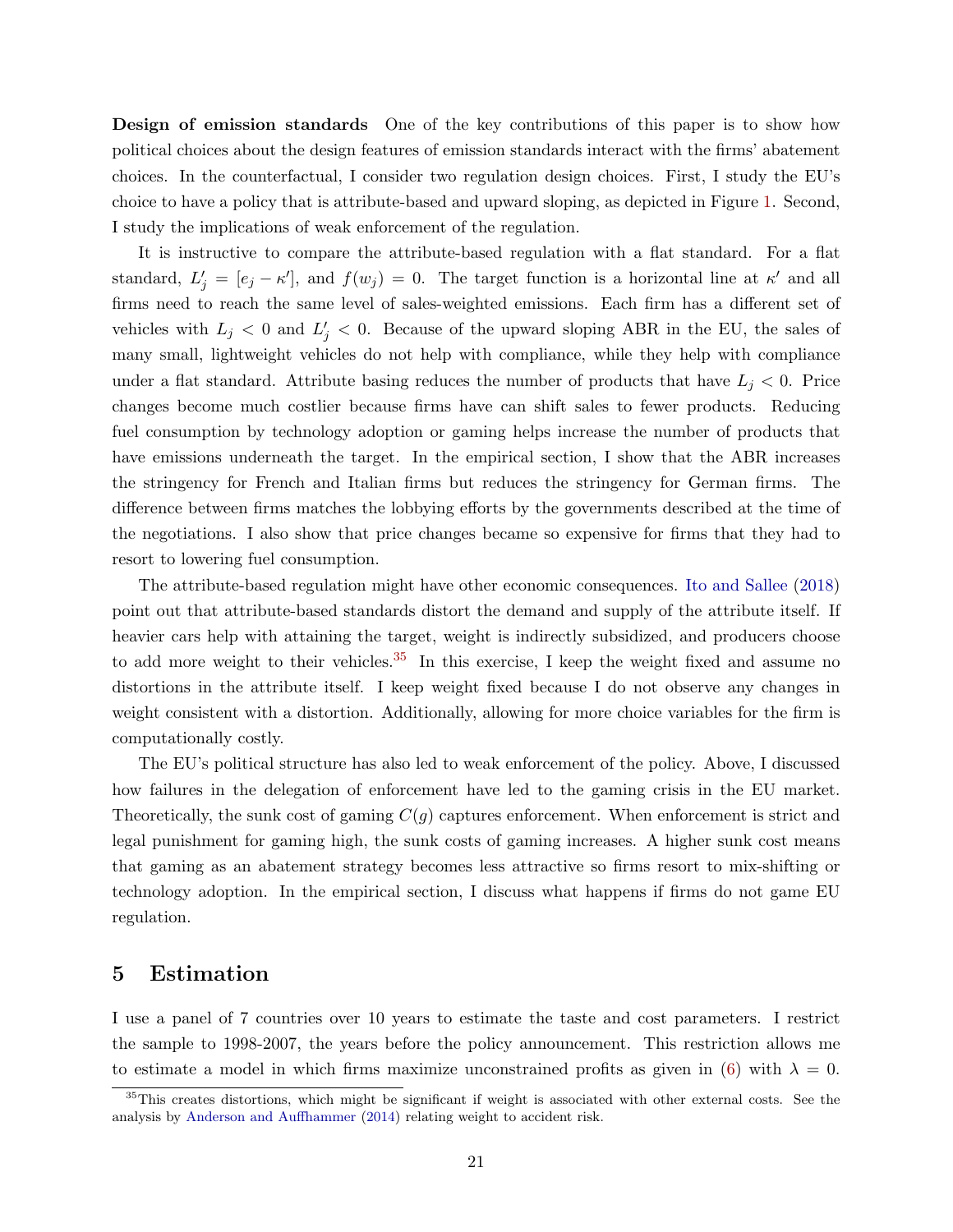It also allows me to estimate the consumer valuation of fuel costs before firms start to game emission ratings. I discuss the demand estimation that allows for the endogeneity of both prices and engine characteristics. Next, I discuss the supply-side and estimation of costs. I also discuss the functional form assumptions needed to project marginal costs out of sample to model technological improvements. With the estimates of consumer preferences, marginal costs, and the functional form assumption, I simulate the impact of the emission standard in the next section.

**Demand Estimation** The vector of parameters  $\theta$  to be estimated consists of the taste parameters  $\beta_i^e, \beta_i^x$  and  $\alpha_i$ . I estimate both a mean and a standard deviation of the taste for fuel consumption, horsepower, and a dummy for foreign perceived cars (e.g., a BMW in France). I specify  $\alpha$  to be proportional to income  $y_m$  in market m, so that  $\alpha = \alpha_{my} = \alpha/y_{my}^{36}$  $\alpha = \alpha_{my} = \alpha/y_{my}^{36}$  $\alpha = \alpha_{my} = \alpha/y_{my}^{36}$ . I add a set of controls for which I only estimate the mean taste. These include weight, footprint, height, a dummy for 3 doors, market fixed effects, diesel by market interactions, months on market dummies (for vehicles introduced within a calendar year), and a market-specific time trend.[37](#page-22-1) Finally, I add 331 fixed effects on the vehicle model level so that all identifying variation for the taste parameters comes from different engine versions within the same vehicle model. The remaining unexplained variation in market shares is  $\xi_{jm}$ . I obtain the parameters by minimizing the GMM criterion:

$$
\min_{\theta} \xi(\theta)' Z A Z' \xi(\theta) \tag{11}
$$

where  $\xi$  is a column vector of the J demand unobservables stacked over each market. I obtain  $\xi$ after inverting the system of market shares in  $(4)$ . The matrix of instruments is Z, and A is a weighting matrix. I use the two-step efficient GMM estimator so that the second step  $A$  is the estimate of the optimal weighting matrix. I follow the estimation algorithm described in [Berry,](#page-39-0) [Levinsohn, and Pakes](#page-39-0) [\(1995\)](#page-39-0) and [Nevo](#page-41-9) [\(2001\)](#page-41-9). I take into account recent cautionary warnings and improvements and carefully check the properties of the obtained minimum.[38](#page-22-2)

A common exclusion restriction in the literature is  $E[\xi|x] = 0$ , so that any function of observed characteristics is a valid candidate to form the unconditional moments. This exclusion restriction allows for the correlation between prices and  $\xi$  but assume that all the vehicle characteristic choices of firms are mean independent of ξ. The counterfactual considers strategic choices in response to

<span id="page-22-0"></span><sup>&</sup>lt;sup>36</sup>This specification allows wealthier markets to be less price elastic. When prices are small relative to the household budget over the lifetime of the durable good, this approximates an indirect utility function with  $log(y - p_i)$  as an argument as in [Berry, Levinsohn, and Pakes](#page-39-0) [\(1995\)](#page-39-0). See [Griffith, Nesheim, and O'Connell](#page-40-8) [\(2018\)](#page-40-8) for a discussion on how the functional form of the indirect utility in price and income matters for distributional effects of price changes.

<span id="page-22-1"></span> $37I$  introduce random coefficients on 3 variables that capture important margins on which I expect consumer heterogeneity to matter. Height, weight, and footprint do not have a random coefficient because the identification of multiple random coefficients proved impossible with multiple endogenous characteristics. The remaining variables try to control for market or time level shifts and seem less fit to be candidates to model individual heterogeneity.

<span id="page-22-2"></span><sup>38</sup>More specifically: (i) I use a nested-fixed point (NFP) algorithm, BLP's contraction mapping with a tight convergence criterion (1e-12) to solve for  $\xi_{jm}$ . I compute the contraction mapping in parallel per market, (ii) I reestimate the model with 25 different starting values for the nonlinear parameters, (iii) I check first and second-order conditions at the obtained minimum, (iv) I use the Interior/Direct algorithm of Knitro, (v) I compute the integral over individual market shares using sparse grids, see [Heiss and Winschel](#page-40-9) [\(2008\)](#page-40-9), (vi) I estimate the variances of the random coefficients rather than the standard deviations, see [Ketz](#page-41-10) [\(Forthcoming\)](#page-41-10).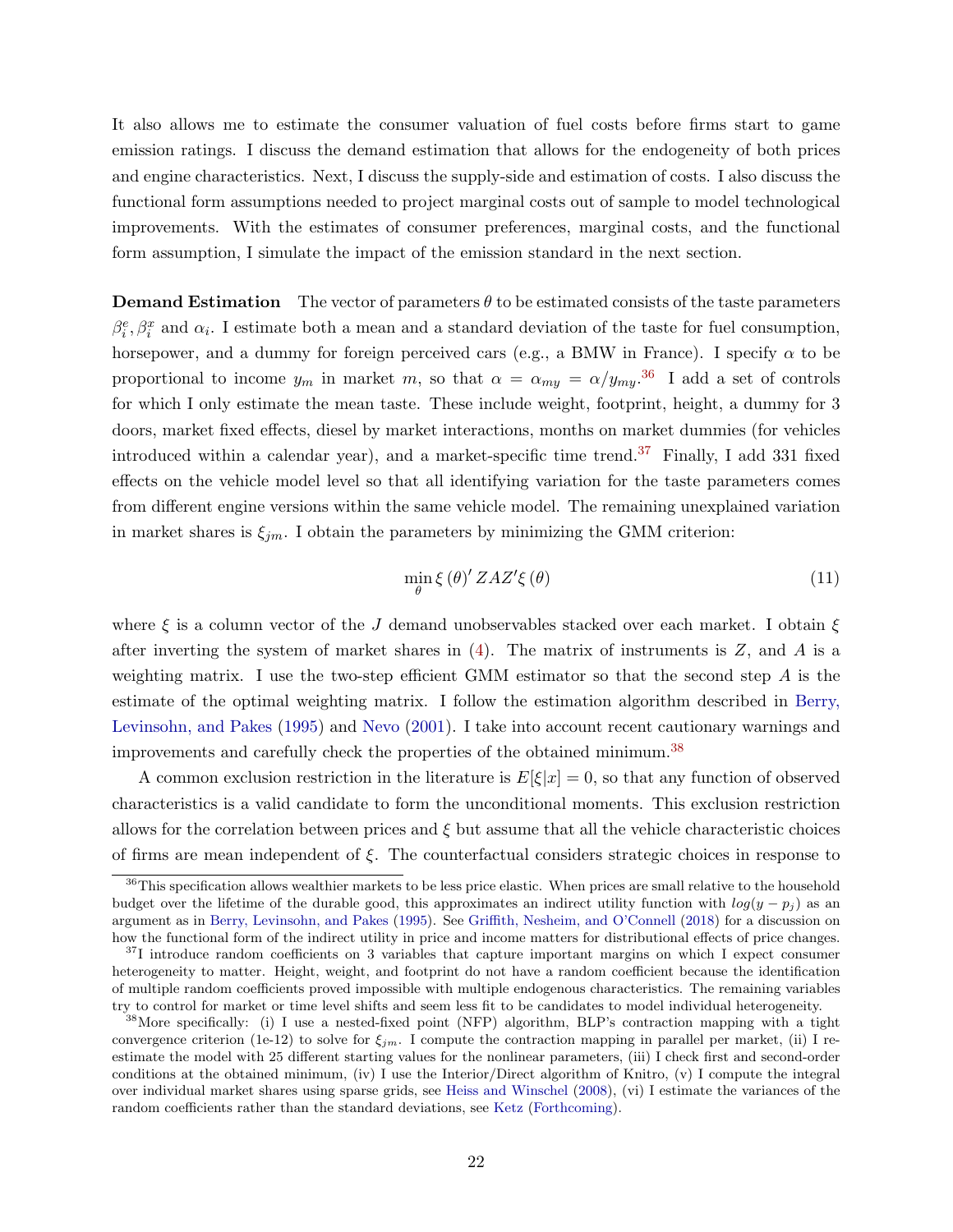regulation. However, even before the regulation, firms design products to maximize profits. The concern when estimating demand is that firms know more about consumer tastes than the econometrician when designing the product. This information asymmetry potentially introduces omitted variable bias through correlation of the demand unobservable  $\xi$  and product characteristics, despite the rich set of fixed effects. To account for this, I introduce additional instrumental variables. The identification assumption is  $E[\xi|Z^k] = 0$  so that the demand unobservables are mean independent from instruments z. I construct instruments for three sets of parameters: the taste parameter for the price, the taste parameters for endogenous characteristics, and the nonlinear parameters. First, I consider instruments  $Z^1$  for the model with price endogeneity. Second, I consider instruments  $Z^2$ for the more general case with endogenous characteristics.

Instruments The instrument set  $Z^1$  contains all characteristics and demand shifters, except price, as included instruments. The excluded instruments are the sums of other product characteristics (both the sum across all competing firms' products and the sum across products of the same firm). These are valid instruments for prices only when the characteristics are mean independent of the demand unobservable  $\xi_i$ . Using the location where each vehicle is produced, I include the logarithm of local labor costs in the country of production as a cost shifter.

For instrument set  $Z^2$ , I follow the recent work by [Whitefoot, Fowlie, and Skerlos](#page-42-2) [\(2017\)](#page-42-2), who use engineering procedures to distinguish between fixed vehicle characteristics and more mutable characteristics. More mutable characteristics can be adjusted when information about the demand unobservable is revealed, while fixed characteristics are chosen before and cannot be adjusted. In the first engineering step, firms set the dimensions of the vehicle (footprint and height). In following steps, firms fit the engines in the design. I assume that the footprint and height are exogenous and remain in the set of included instruments. Fuel costs, horsepower, and weight are allowed to be endogenous so that I need excluded instruments for the following four variables: the three mutable characteristics and prices.

Because the mutable characteristics potentially correlate with  $\xi$ , their sums (across own or other firm products) are not valid instruments anymore. I form additional instruments that aim to capture variations in the engine design decisions of firms. Using global production data, I exploit changes in the exposure of each vehicle model to non-EU markets over time. I compute the share of each vehicle model produced in Africa, Asia, Eastern Europe, North America, and South America. Together with the EU production, the shares add up to one. These production shares evolve within a model over time as some models become popular in the US (e.g., the BMW X5) or in China (e.g., the AUDI A8). A vehicle designed for the EU and the US market is different than a model designed for the EU and China. Because of the vehicle fixed effects, the identifying variation of the IV's comes from the trend in globalization within vehicle models. I assume that the differences in exposure to other markets impact the design choices but are orthogonal to the EU unobserved demand  $\xi_{jm}$ . In the production data, I also observe a size variable, scaled from 1 to 10, for each vehicle produced. Using these observations, I compute a weighted sum of size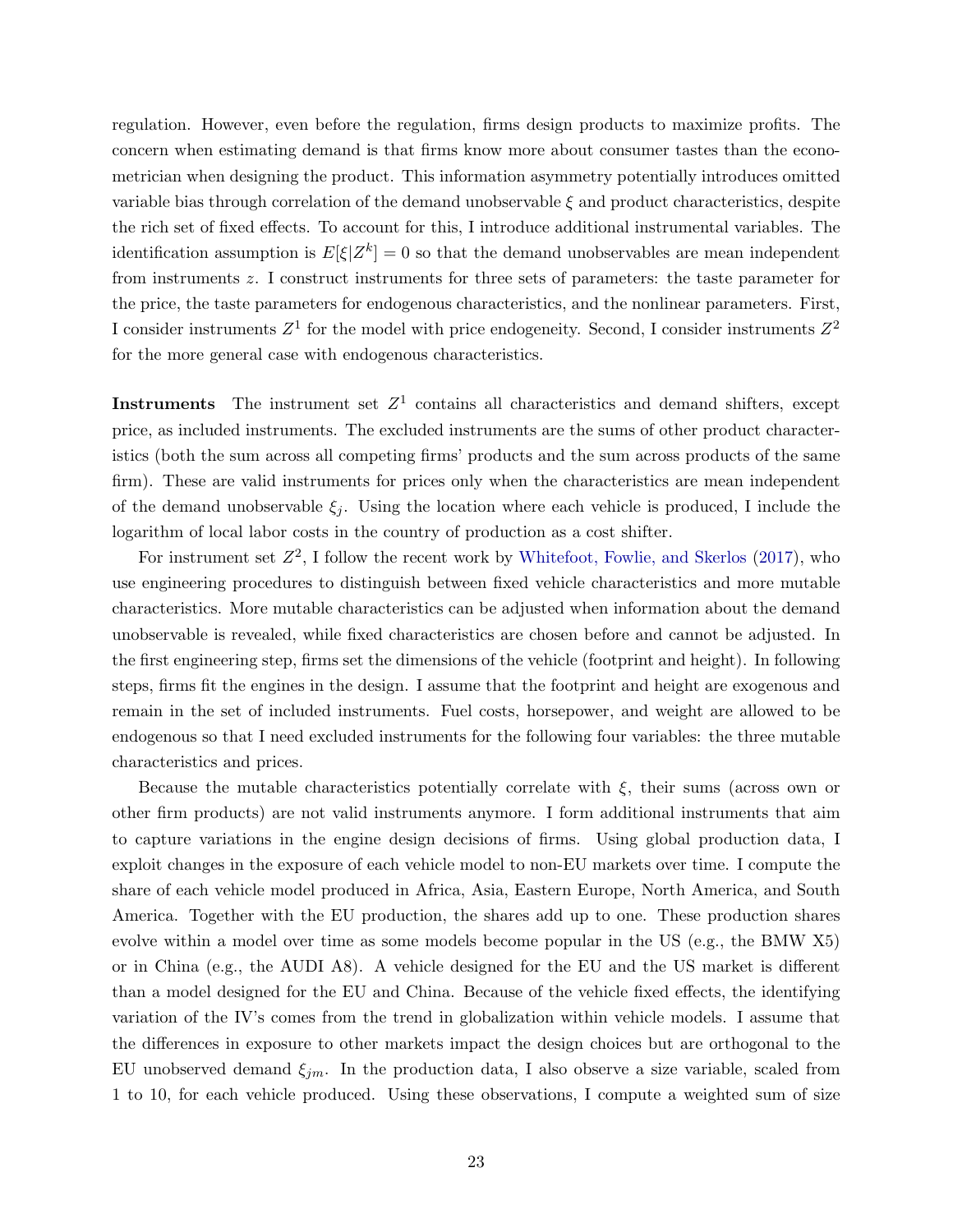for each model and brand. The weights are the production shares in the different continents, and the size is the production weighted average size of all vehicles produced in a region. These sums capture competition in product space in different production regions. Next, I follow [Klier and Linn](#page-41-5) [\(2012\)](#page-41-5) and include the average footprint and height of vehicles produced in different classes but on the same production platform. For example, the AUDI A5, which is in the luxury class, is produced on the same platform, named MLB, as the AUDI Q5, an SUV. I use the attributes of the Q5 as an instrument for the A5 and vice versa. The idea behind the instrument is that vehicles produced on the same platform share both fixed and mutable characteristics.<sup>[39](#page-24-0)</sup> Finally, fuel costs equal fuel prices times fuel consumption. Fuel prices are exogenous, so I interact with fuel prices the projection of fuel consumption on all instruments.

To improve the efficiency of the estimates of the variances of the random coefficients, I compute approximate optimal instruments for the nonlinear parameters following the approach described in [Berry, Levinsohn, and Pakes](#page-39-10) [\(1999\)](#page-39-10) and [Reynaert and Verboven](#page-42-7) [\(2014\)](#page-42-7). These instruments are nonlinear functions of the previously described included and excluded instruments and relate to the conditional expectation of the Jacobian of  $\xi_{jm}$ :  $E[\frac{\partial \xi_{jm}}{\partial \sigma} | z_{jm}]$ . To approximate the infeasible optimal instruments, I take a two-stage approach. In the first stage, I estimate the nonlinear model and compute the approximate optimal instrument at a guess for the nonlinear parameters. In the second stage, I update the approximation of the optimal instruments at the first stage estimates.<sup>[40](#page-24-1)</sup> This procedure generates a number of additional instruments equal to the number of standard deviations of random coefficients. Appendix A3 gives a detailed overview of all the instrumental variables.

**Costs** I do not observe marginal costs  $c_{im}$  but obtain them from the first-order conditions of the firms' profit maximization. From equation [\(7\)](#page-18-0), the demand estimates, and the fact that  $\lambda = 0$  in the estimation sample, I compute  $c_{im}$ . Similarly, we can use equation [\(8\)](#page-18-0) to back out an estimate of the cost of changing technology  $c_t'$ . The derivative gives an estimate of the slope of the marginal cost with respect to reductions in fuel consumption before the policy announcement. Information on  $c_t$  is useful because it reveals the cost changes that firms are willing to incur to provide fuel consumption in their products. Lowering fuel consumption further would be more costly than what the firm gains from providing the improvement. If the supply model is correctly specified, any cost function for further reductions in emissions must start at  $c'_{t=0}$ , otherwise, it is at odds with the revealed choices of firms and consumers. I interpret the pre-policy estimate of the slope as  $c'_{t=0}$  and use it as the intercept for the cost slope in the simulations.<sup>[41](#page-24-2)</sup>

<span id="page-24-0"></span>I also need an estimate of the cost changes when the regulation requires fuel consumption

<sup>&</sup>lt;sup>39</sup>[Klier and Linn](#page-41-5) [\(2012\)](#page-41-5) include all the characteristics of different class vehicles on the same platform. Their exclusion restriction related to characteristics is specific to vehicle classes. I allow the exclusion restriction to be more general and include only the footprint and height in the computation of this instrument.

<span id="page-24-1"></span><sup>&</sup>lt;sup>40</sup>The initial point for nonlinear parameters in the first stage approximate optimal instrument is the Logit taste parameter divided by 10. I compute the approximated optimal IV at  $\xi = 0$  and use projections of the endogenous variables on the included and excluded instruments in the computation, see [Reynaert and Verboven](#page-42-7) [\(2014\)](#page-42-7).

<span id="page-24-2"></span><sup>&</sup>lt;sup>41</sup>The counterfactual results also consider a case where we start from another intercept below the estimated one. Market failures in technology adoption are a reason for the actual slope to be smaller than the estimated  $c'_{t=0}$ .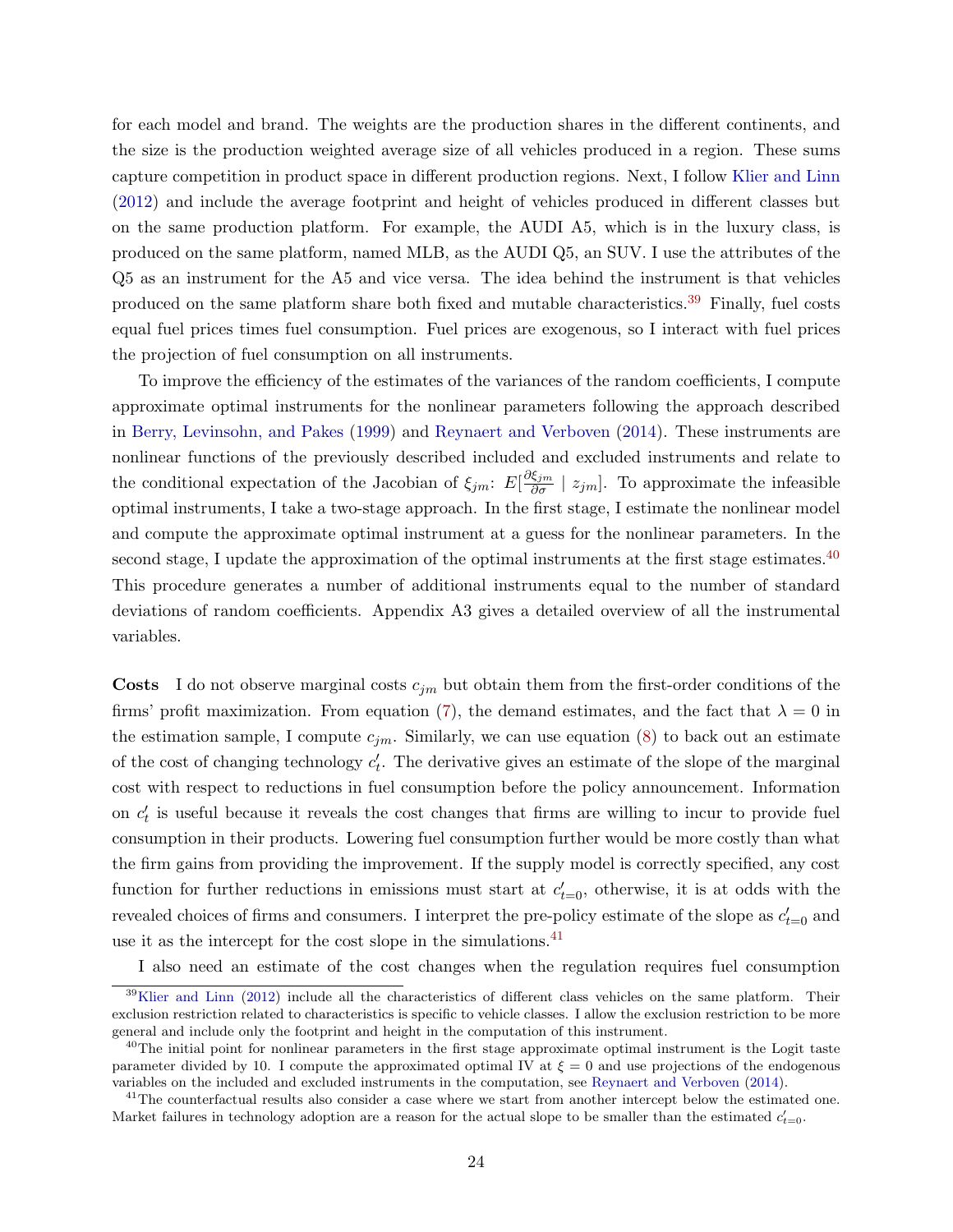reductions above what we observe. I use two approaches for this problem. The first approach relies on cost estimates from [TNO](#page-42-1) [\(2011\)](#page-42-1) that specify convex cost functions for percentage reductions in emissions. I use these functions in the main results and I refer to them as the engineering cost curve. However, I shift the intercept of the engineering cost function from zero to the point where the slope of the engineering function equals  $c'_{t=0}$ . Appendix A5 discusses the engineering cost function in detail.

The second approach relies on marginal cost estimates from the model. When marginal costs are log-linear:

<span id="page-25-0"></span>
$$
\log(c_{jm}) = \gamma^e e_{jm} + x_{jm}\gamma^d + \omega_{jm},\tag{12}
$$

where  $x_{jm}$  is a  $1 \times L$  vector of observed product characteristics, market controls, fixed effects on the vehicle model level, and cost shifters, and  $\omega_{im}$  is unobserved. Fuel consumption enters the marginal cost, as all else equal, it is likely more expensive to produce engines with lower fuel consumption. The estimated parameter on emissions informs how marginal costs change with changes in  $e_{im}$ . The functional form allows me to predict the costs of further reductions in fuel consumption that I cannot observe within the sample. I estimate [\(12\)](#page-25-0) by OLS when I derive costs from the RC Logit model with price endogeneity. When fuel consumption, horsepower, and weight are endogenous in the demand,  $\omega_{jm}$  is potentially correlated with these attributes. I instrument the attributes when estimating [\(12\)](#page-25-0) using an instrument set  $Z^{2'}$  that includes the same instruments as  $Z^2$  except for the instruments based on platform as these might capture cost synergies between vehicles. $^{42}$  $^{42}$  $^{42}$ 

Estimation Results Table [4](#page-26-0) reports the estimated parameters and standard errors for the demand model. The table presents four specifications. The first two specifications assume exogenous characteristics and use instrument set  $Z^1$  in both Logit and a RC Logit. The last two specifications allow for endogenous characteristics and use instrument set  $Z^2$ . Appendix Table A5 reports the first stage. When prices are the sole endogenous variable, the excluded IV's are strong and have an F statistic of 67. The labor cost instrument has the expected positive sign. With multiple endogenous variables, the instruments are weaker with F stats that account for the multiple endogenous variables being between 5.7 and 21.2.

The demand parameters for the model with endogenous prices show that consumers dislike higher prices, higher fuel costs, and cars perceived as foreign (BMW in France). Consumers prefer vehicles that are more powerful, heavier, and larger. In the RC Logit, the standard deviations on horsepower and foreign show considerable variation in the taste for horsepower and weight. The estimates change when I allow for multiple endogenous characteristics. The price coefficient decreases from -6.7 to -8.1, while the fuel cost parameter increases from -2.6 to -1.2. These coefficients matter for the welfare simulations, i.e., when consumers care less about fuel costs relative to price, they derive lower utility from technologies that drive up costs to decrease fuel costs. The remaining coefficients have larger standard errors than in the model with only price endogeneity, and the

<span id="page-25-1"></span> $42$ The cost shifter is an included variable in [\(12\)](#page-25-0) and not an excluded instrument when estimating the supply. See Appendix A3 for an overview of the instruments.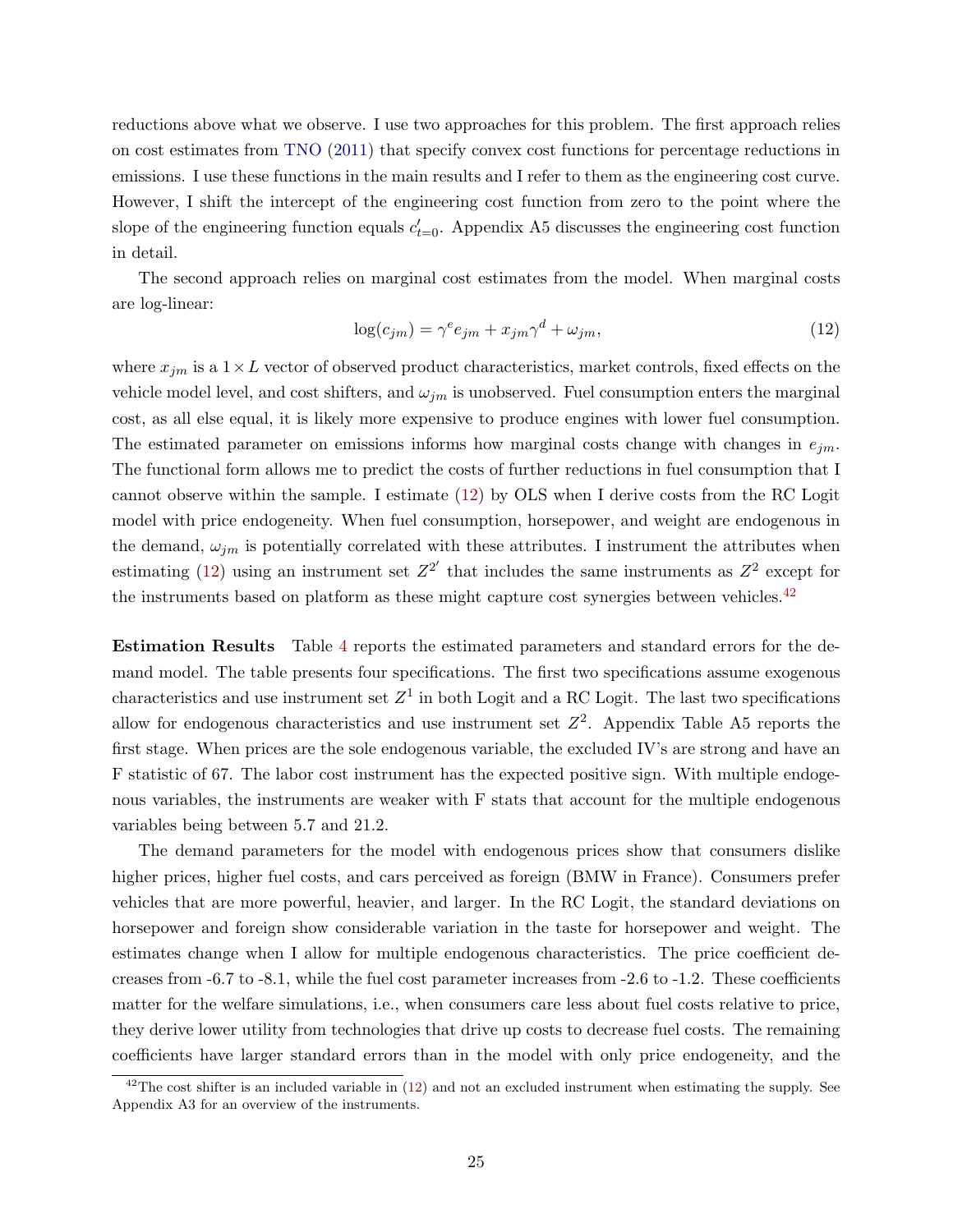<span id="page-26-0"></span>

|                |                         | Price Endog. $(Z^1)$ |          |                                |                |           | Charact. Endog. $(Z^2)$ |             |
|----------------|-------------------------|----------------------|----------|--------------------------------|----------------|-----------|-------------------------|-------------|
|                |                         | Logit                |          | RC Logit                       |                | Logit     | RC Logit                |             |
|                | Est.                    | St. Err.             | Est.     | St. Err.                       | Est.           | St. Err.  |                         | St. Err.    |
| Price/Inc.     | $-6.709$                | $\,0.365\,$          | $-6.476$ | $0.325\,$                      | $-8.074$       | 0.569     | $-8.452$                | $\,0.694\,$ |
| Fuel Cost      | $-2.649$                | 0.120                | $-2.842$ | 0.127                          | $-1.291$       | 0.192     | $-1.036$                | 0.269       |
| Horsepower     | 2.889                   | 0.227                | 1.232    | 0.152                          | 3.868<br>0.673 |           | $-1.546$                | 0.760       |
| Weight         | 0.666                   | 0.181                | 1.248    | 0.156                          | $-6.130$       | 2.143     | 1.530                   | $1.300\,$   |
| <b>Base</b>    | 0.580                   | 0.056                | 0.526    | 0.051                          | 1.499          | 0.229     | 0.878                   | 0.179       |
| Height         | 0.183                   | 0.041                | 0.215    | 0.037                          | 0.477          | 0.091     | 0.291                   | 0.060       |
| Foreign        | $-0.848$                | 0.023                | $-1.218$ | 0.043                          | $-0.698$       | 0.042     | $-0.973$                | 0.060       |
|                |                         |                      |          | <b>Standard Deviations</b>     |                |           |                         |             |
| Fuel Cost      |                         |                      | 0.000    | 0.033                          |                |           | 1.196                   | 0.484       |
| Horsepower     |                         |                      | 1.604    | 0.272                          |                |           | 2.878                   | 2.445       |
| Foreign        |                         |                      | 1.276    | 0.192                          |                |           | 0.897                   | 0.185       |
|                |                         |                      |          | <b>Marginal Cost Estimates</b> |                |           |                         |             |
|                | Perf.Comp.<br>Imp.Comp. |                      |          |                                |                | Imp.Comp. |                         |             |
| Fuel Cons.     | $-0.027$                | $0.001\,$            | $-0.047$ | $0.001\,$                      | $-0.031$       | 0.027     |                         |             |
| Horsepower     | 0.629                   | 0.005                | 0.690    | 0.006                          | $-0.390$       | 0.174     |                         |             |
| Weight         | 0.742                   | 0.009                | 0.682    | 0.011                          | 4.051          | 0.408     |                         |             |
| <b>Base</b>    | 0.070                   | 0.002                | 0.028    | 0.002                          | $-0.326$       | 0.056     |                         |             |
| Height         | $-0.019$                | $0.001\,$            | 0.053    | $0.001\,$                      | $-0.101$       | 0.018     |                         |             |
| Log Labor Cost | 0.386                   | 0.003                | 0.042    | 0.004                          | 0.140          | 0.066     |                         |             |

#### Table 4: Estimation Results

Demand Estimates

The table reports the estimated parameters for the demand and marginal cost equations. The first two columns in the Demand Estimates give Logit and RC Logit estimates for the model with endogenous prices and instrument set  $Z<sup>1</sup>$ . The last two columns give the Logit and RC Logit for the model with endogenous prices and characteristics and instrument set  $Z^2$ . The first column gives Marginal Cost estimates for perfect competition (regression of price on characteristics). Columns two and three give marginal cost estimates under the assumption of a Nash Bertrand game in prices (imperfect competition). Column three instruments fuel consumption, horsepower, and weight with  $Z^{2'}$ .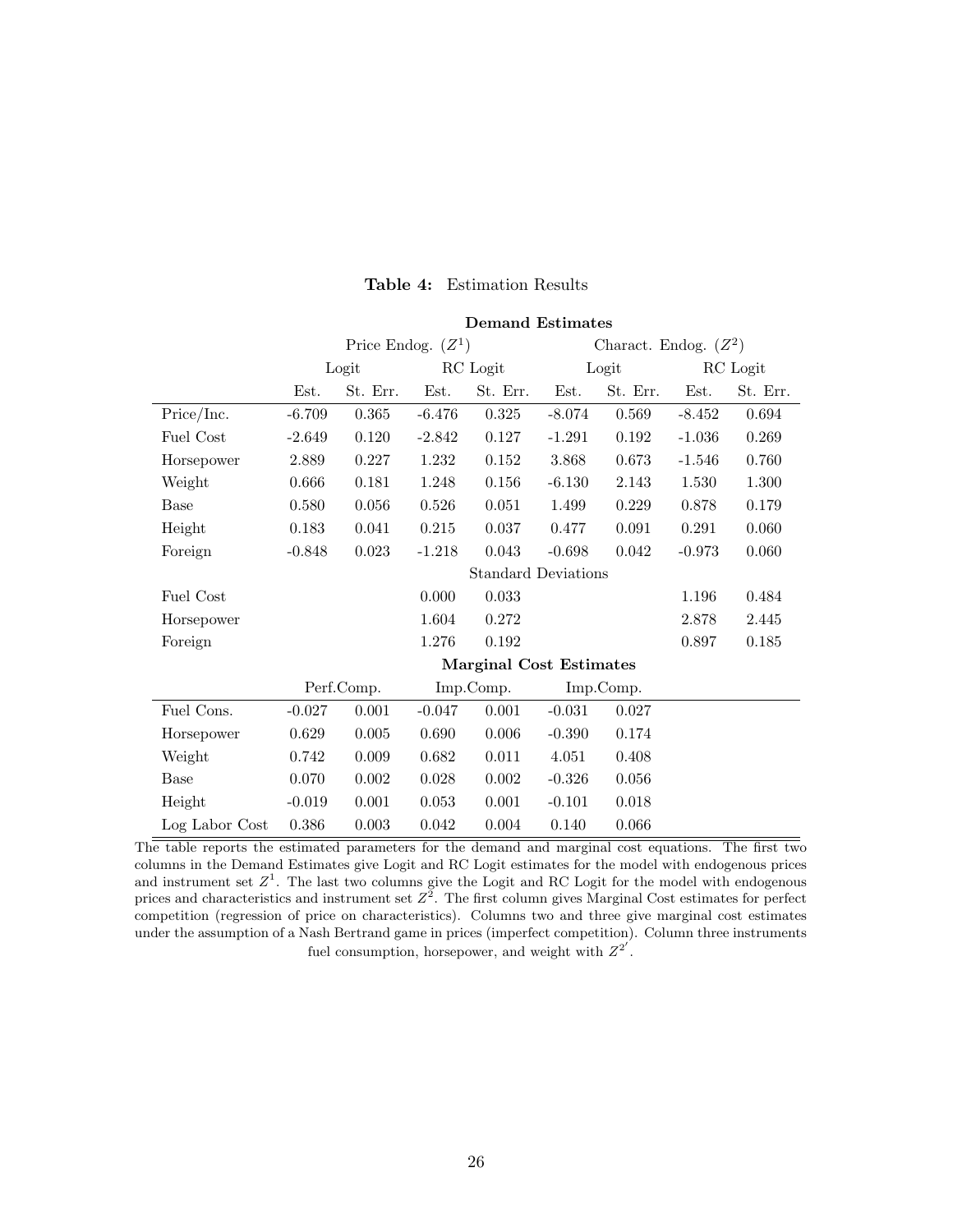mean tastes for horsepower and weight switch sign between the Logit and RC Logit estimate. The standard deviations show considerable heterogeneity in the taste for fuel costs, horsepower, and foreign vehicles in this case. In Appendix Table A6, I discuss the fit of the demand model.

The second panel of Table [4](#page-26-0) gives the results from a regression of marginal costs on product characteristics. I show the results under perfect competition (a regression of prices on characteristics) and imperfect competition for both the RC Logit models. These results show that cost shifters have the expected sign, i.e., increases in labor cost increase marginal costs, and larger, more powerful cars are also costlier. The final specification instruments for endogenous characteristics and this reduces the precision. All marginal cost regressions show that increasing the fuel efficiency of the vehicle is costly. A one-unit decrease in liters per 100km increases the cost by 2.7% to 4.7%.

In the counterfactuals, I base the main results on the engineering cost function. I favor the engineering costs for several reasons. Estimation of [\(12\)](#page-25-0) relies on changes in fuel consumption observed in the pre-policy sample 1998-2007. The pre-policy period has limited variation in fuel consumption; see Appendix Figure A1. The slope of the estimated cost function to fuel costs is not robust to changes in control variables.<sup>[43](#page-27-0)</sup> The specification with instrument set  $Z^{2'}$  has very large standard errors, pointing out that this parameter is difficult to estimate. The engineering estimates exclusively focus on technologies to decrease fuel consumption. In the estimated cost equation, multicollinearity makes it difficult to separate changes in fuel consumption from other attribute changes as carmakers redesign the whole vehicle when releasing a new version.

Finally, I use the model to compute the cost slope that rationalizes the fuel consumption choices of firms before the policy. When consumers care less about fuel costs, it becomes less attractive for firms to provide fuel consumption reductions. Allowing for more endogenous variables in the RC Logit model lowers consumer valuation for fuel costs. The marginal benefit of fuel consumption reductions for firms decreases, so does the implied marginal cost slope in [\(8\)](#page-18-0). The model with endogenous characteristics implies a pre-policy intercept of the cost slope that is five times less steep than what the price endogeneity model implies. Cost increases caused by the policy are lower when the initial intercept is lower, so it is more likely the emission standard increases welfare.

In summary, emissions enter the model through two channels. First, all else equal, consumers dislike vehicles that have higher actual emissions because they are more costly to operate. Second, producing vehicles with lower emissions is costly for manufacturers. The first channel matters for all compliance strategies, while the second channel matters to evaluate the cost changes from technology adoption.

<span id="page-27-0"></span><sup>&</sup>lt;sup>43</sup>The regression of the predicted marginal costs on fuel costs results in a positive sign when I change time and market controls, so that fuel economy lowers the marginal costs. These issues could be due to multicollinearity as well as changes in markups that are correlated with fuel costs but not captured in the first-order condition, see [Langer](#page-41-11) [and Miller](#page-41-11) [\(2013\)](#page-41-11).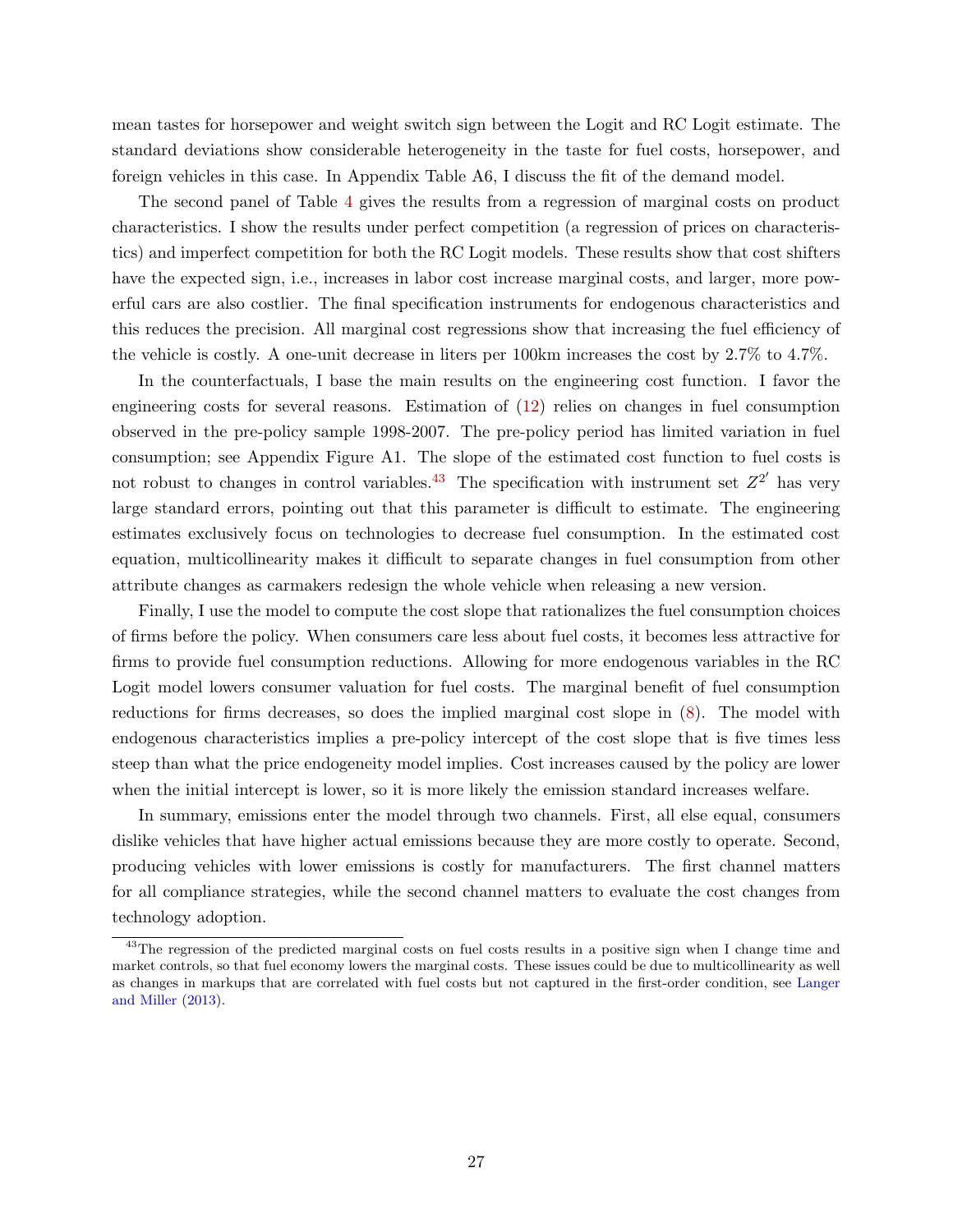## <span id="page-28-0"></span>6 Welfare effects

I use the estimated model to compare the welfare effects of emission standards with various compliance strategies. I start by describing the solution methods and computation of welfare. I describe the welfare impact of the EU emission standard, the role of the attribute basing, the role of enforcement, and the importance of the cost assumptions. These results show the main contribution of the paper, i.e., the design of emission standards has an impact on the abatement choices of firms and the abatement choices matter for the welfare impact of the standard.

Simulation setup The goal of the welfare simulation is to find the welfare effects of the introduction of the EU emission standard, to test the robustness to the economic assumptions, and to compare its effects with alternative policy designs. Solving for the system of equations  $(7)$ ,  $(8)$ ,  $(9)$ ,  $C(t, q)$  and the policy target is computationally infeasible. Solving the full system would require a solution for j unknown prices,  $t$ 's and  $q$ 's in each country, information on sunk costs, as well as a  $\lambda$  for each firm. I make two simplifications. First, the first-order conditions for gaming [\(9\)](#page-18-0) are satisfied only when the sunk cost of gaming is positive. This cost is challenging to determine as it depends on future legal fees, brand reputation, and hidden efforts. I use the reduced form results from Section [3](#page-10-0) to fix the level of gaming. I assume that each percentage improvement in fuel consumption includes 70% gaming and 30% actual technology. I solve [\(7\)](#page-18-0) and [\(8\)](#page-18-0) for prices and technology while imposing that every 0.3 units of  $t$  imply 0.7 units of  $g$ . When discussing the role of gaming and enforcement, I vary this ratio so that, either each unit of technology translates fully to actual emission, or technology only affect official emissions and equals gaming. Second, I reduce the number of conditions to solve for by assuming that firms implement the same amount of technology fleet-wide. Firm-wide technology reduces the number of equations in [\(8\)](#page-18-0) from j to the number of firms.

I compute the counterfactual for a binding regulation with a target to reduce sales-weighted emissions to 130 g/km. I take the vehicle fleet of each firm in 2007 as given and improve the actual emissions by 6%. This adjusts for the reduction in emissions that would have happened without the regulation.[44](#page-28-1) The simulation keeps all vehicles and characteristics of this fleet fixed except for price, technology, and gaming. Finally, I solve for the equilibrium so that each firm complies exactly. In reality, this does not need to be the case, as firms may not comply with the standard and pay fines.<sup>[45](#page-28-2)</sup> Though I cannot show the computed equilibria are unique, I find no other solutions when varying starting values. Firms do not have an incentive to over-comply, as this would distort choices further from the pre-policy equilibrium.

<span id="page-28-1"></span>I run the following algorithm. Step 1 is to choose a value for the firm-level technology  $t$  and

<sup>&</sup>lt;sup>44</sup>The different models estimated in Section 3 show a 0.7% to 1% annual decrease in emissions in the pre-policy period. To adjust for the fact that the vehicle fleet would have improved without the policy, I endow the 2007 fleet with a 6% reduction in emissions. This 6% equals 8 years (between 2007-2015) of 0.7% technology growth. The hypothetical fleet is the baseline for the welfare computations.

<span id="page-28-2"></span> $^{45}$ In equilibrium, this is not a constraint on the solution as all firms prefer compliance over paying fines in the main scenario. In a scenario where I restrict firms to mix-shifting, the fines matter. I discuss this in Appendix A4.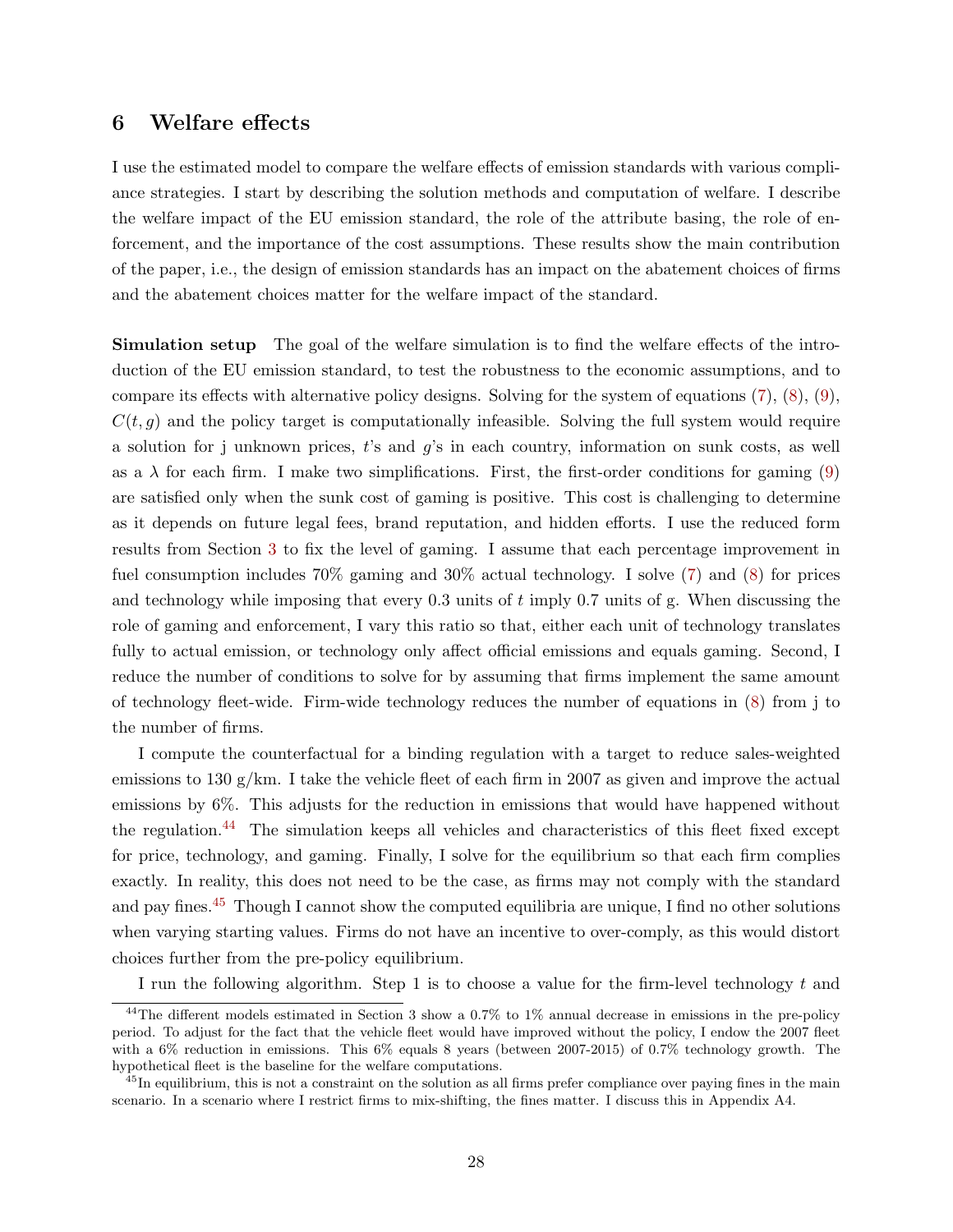shadow cost  $\lambda$ . Given these values, I compute the changes in the marginal costs from technology and the product price distortion implied by the shadow cost  $\lambda \circ L$  for each product. Step 2 solves for the Nash equilibrium in prices given the values chosen in Step 1 and solves for [\(7\)](#page-18-0). Step 3 evaluates if [\(8\)](#page-18-0) and the regulatory target is satisfied, given the guess from Step 1 and the prices from Step 2. I then update the guess and repeat Steps 1-3 until we are sufficiently close to [\(8\)](#page-18-0) and the policy target. This final iteration gives the solutions for t,  $\lambda$ , prices and the implied amount of gaming. To update the guess between Step 3 and Step 1, I use the least square nonlinear equation solver provided by Knitro, with bounds on the parameters. The parameter space is bounded because the shadow costs must be positive, and the technology improvements must be between 0 and 1.

Given the solution vectors of p, t and  $\lambda$ , I compute the changes in outcomes between the initial equilibrium (no policy and 6% reduction in emissions) and the new equilibrium (binding emission standard). All welfare changes give the total vehicle lifetime changes for one cohort of new vehicle sales; the changes represent the cost or benefit of having an emission standard for one calendar year. The direct effects of the regulation are the changes in consumer surplus, profits, and gains from correcting externalities. I calculate consumer surplus with the log sum formula of [Small and](#page-42-8) [Rosen](#page-42-8) [\(1981\)](#page-42-8). I add a step when gaming fools consumers. Gaming creates a difference between the decision and experience utility. To compute consumer surplus for non-sophisticated consumers, I compute the size of the choice distortion created by the differences in decision and experience utility. The consumer surplus partly comes from reduced fuel expenses. Approximately 60% of these expenses are fuel taxes paid to the government.<sup>[46](#page-29-0)</sup> I obtain changes in profits from prices, marginal costs and quantities. Emission standards do not result in monetary transfers from firms to the government when every firm complies. To compute the changes in actual  $CO<sub>2</sub>$  emissions, I assume a vehicle lifetime of 15 years, a yearly mileage of 14,000km, and a discount rate of 6% to capitalize on the yearly gains/losses in externalities.<sup>[47](#page-29-1)</sup> The mileage is assumed to be constant, ignoring the possible rebound effects on the intensive margin. To compute the value of the  $CO<sub>2</sub>$ reductions, I assume that each ton of  $CO<sub>2</sub>$  has an external cost of  $\in 28$ .<sup>[48](#page-29-2)</sup>

Finally, I compute two additional welfare effects of the policy that were not explicit targets of the policymaker. The regulation changes the number of vehicles sold so that the size of the market changes. [Parry, Walls, and Harrington](#page-42-9) [\(2007\)](#page-42-9) give an estimate for the total external cost from driving for the US market. These externalities include local pollution, accident risks, and congestion. Together, these are estimated to be more important than the  $CO<sub>2</sub>$  externality. They report an externality of  $\epsilon 0.12$  per kilometer. This number is probably not directly applicable to the EU market but at least gives a sense of the relative importance of emissions and other externalities.<sup>[49](#page-29-3)</sup> I report the gains from shrinking the size of the vehicle market using this  $\epsilon 0.12$ per kilometer number. Note that this is very optimistic, as the emission standard only targets

<span id="page-29-0"></span><sup>&</sup>lt;sup>46</sup>Avoided fuel taxes are a transfer from the government to consumers of which the welfare change depends on the marginal cost of public funds. I count reduced fuel expenses as a welfare gain.

<span id="page-29-1"></span> $47$ Yearly mileage and vehicle lifetime match statistics reported by Eurostat.

<span id="page-29-3"></span><span id="page-29-2"></span><sup>48</sup>This number comes from the [Interagency Working Group on Social Cost of Greenhouse Gases](#page-41-12) [\(2016\)](#page-41-12).

<sup>&</sup>lt;sup>49</sup>This number is probably an upper bound for the EU since taxes on fuel and driving are, on average, higher than in the US.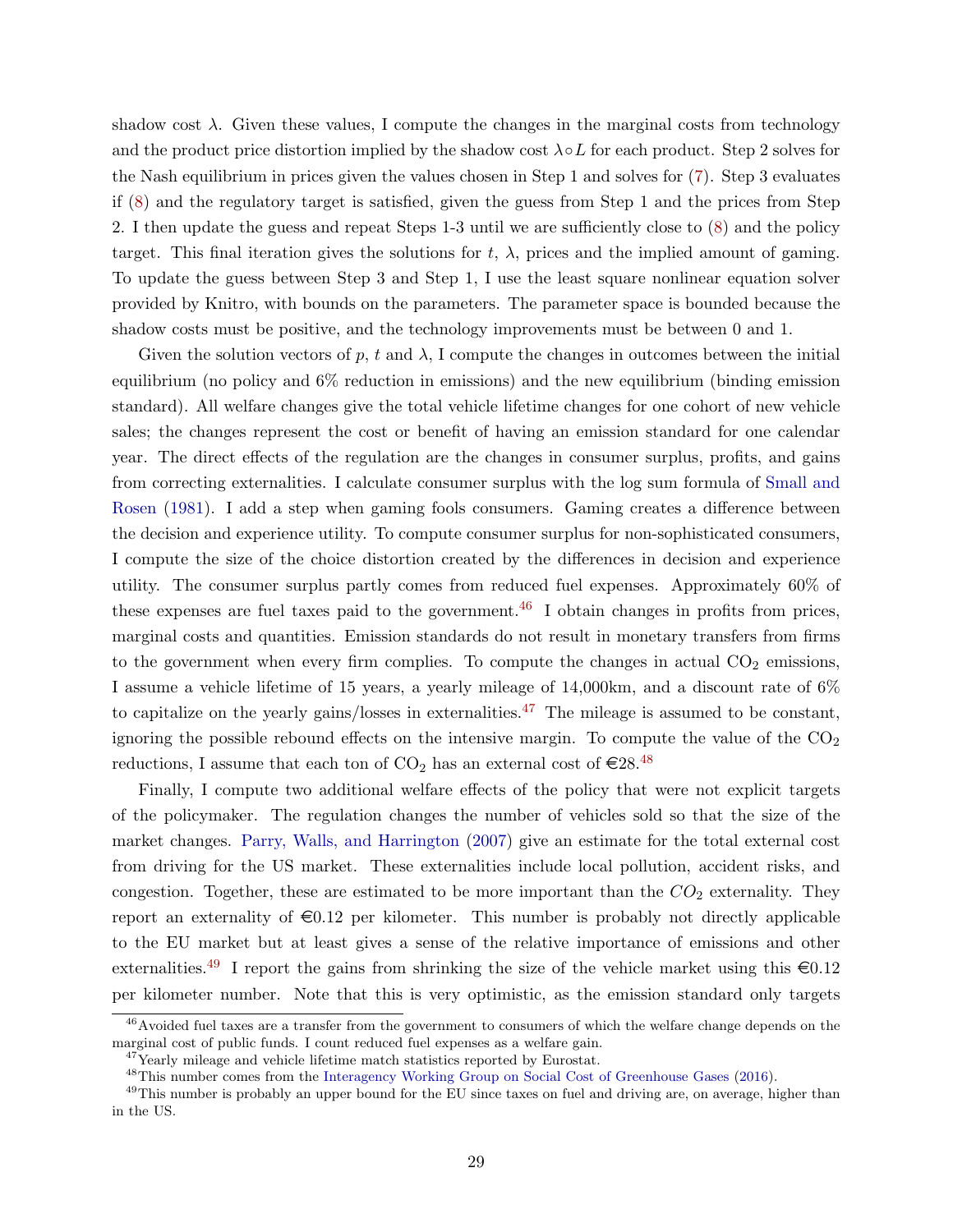the sales of new vehicles, not when they drive or how much they drive. When the new vehicle fleet shrinks, it is very uncertain congestion will decrease, as existing vehicles might fill the gap. A second additional welfare effect is related to the behavioral biases of consumers. Emission standards can be a more actual tool to reduce pollution if consumers undervalue future fuel savings. Using the same data and a similar methodology, in [Grigolon, Reynaert, and Verboven](#page-40-7) [\(2018\)](#page-40-7), we find that the consumer undervaluation of fuel costs in the EU is at most modest.<sup>[50](#page-30-0)</sup> For the model with endogenous characteristics, I find that consumers are more price-sensitive and value fuel costs less. At these estimates using the annual mileage and interest rate of 6%, I find that consumers only value a  $\in$ 1 reduction in future fuel costs at  $\in$ 0.42. The emission standard results in consumers purchasing vehicles with lower fuel costs, and I include the future gains consumers obtain. I compute this by changing the consumers' experience utility from vehicles so that their valuation of net present fuel costs is equal to their valuation of price. The change in the consumer surplus is paternalistic in the sense that I take a stance on what consumer valuation should be, see [Allcott](#page-38-3) [\(2016\)](#page-38-3).

Welfare Effects Table [5](#page-32-0) Column I shows the central welfare estimates for the EU emission standard.<sup>[51](#page-30-1)</sup> The first panel gives changes in the size of the fleet and actual emissions. The second panel shows the direct welfare effects: consumer surplus, profits, and value of actual emissions. The third panel gives the indirect welfare effects of other externalities and undervaluation. The different scenarios I-VII change the design of the regulation or the abatement strategies. In Columns I-III, I assume that 70% of official emission reductions are due to gaming, the standard is attribute-based, consumers are sophisticated and do not respond to gaming, and technology increases the marginal costs through the engineering cost function starting at  $\hat{c}'_{t=0}$ . Column I solves for optimal firm strategy so that firms can employ mix-shifting and technology (and gaming). Column II restricts the firm abatement strategy to technology adoption, and Column III restricts it to mix-shifting, both Columns solve for optimal prices, but only in Column III does the regulation enter the pricing first-order condition.

Columns I and II are almost equivalent, showing that firms choose to abate almost entirely by technology adoption and gaming.<sup>[52](#page-30-2)</sup> In the baseline estimate of Column I, we see that the emission standard reduces sales by 1% and actual emissions by 4.9%. The standard did not change the share of small vehicles (defined as the compact and subcompact vehicle classes). If firms had responded by mix-shifting (Column III), we would see stark decreases in sales and actual emissions and a stark increase in the market share for small vehicles. The difference between Column II and III illustrates that the abatement strategy chosen by firms is crucial for the market outcomes of the

<span id="page-30-0"></span><sup>&</sup>lt;sup>50</sup>Additionally, recent work in the US has found limited to no undervaluation for fuel costs. See [Busse, Knittel,](#page-39-11) [and Zettelmeyer](#page-39-11) [\(2013\)](#page-39-11), [Allcott and Wozny](#page-38-0) [\(2014\)](#page-38-0) and [Sallee, West, and Fan](#page-42-10) [\(2016\)](#page-42-10)

<span id="page-30-1"></span> $51$ The table presents the simulation outcomes at the estimated parameters and a 90% confidence interval. The C.I. is computed by taking 50 draws from the estimated parameter variance-covariance matrix (assuming a joint normal distribution). For each draw of parameters, the supply side is re-estimated and new simulation outcomes computed. I compute the bootstrap from the differences between these 50 outcomes and the outcome at the mean parameters.

<span id="page-30-2"></span> $52$ The percentage improvements in technology in both scenarios are almost equal with differences of 0.1% points while the shadow costs are very close to zero. On the margin, a minimal amount of mix-shifting will always be efficient.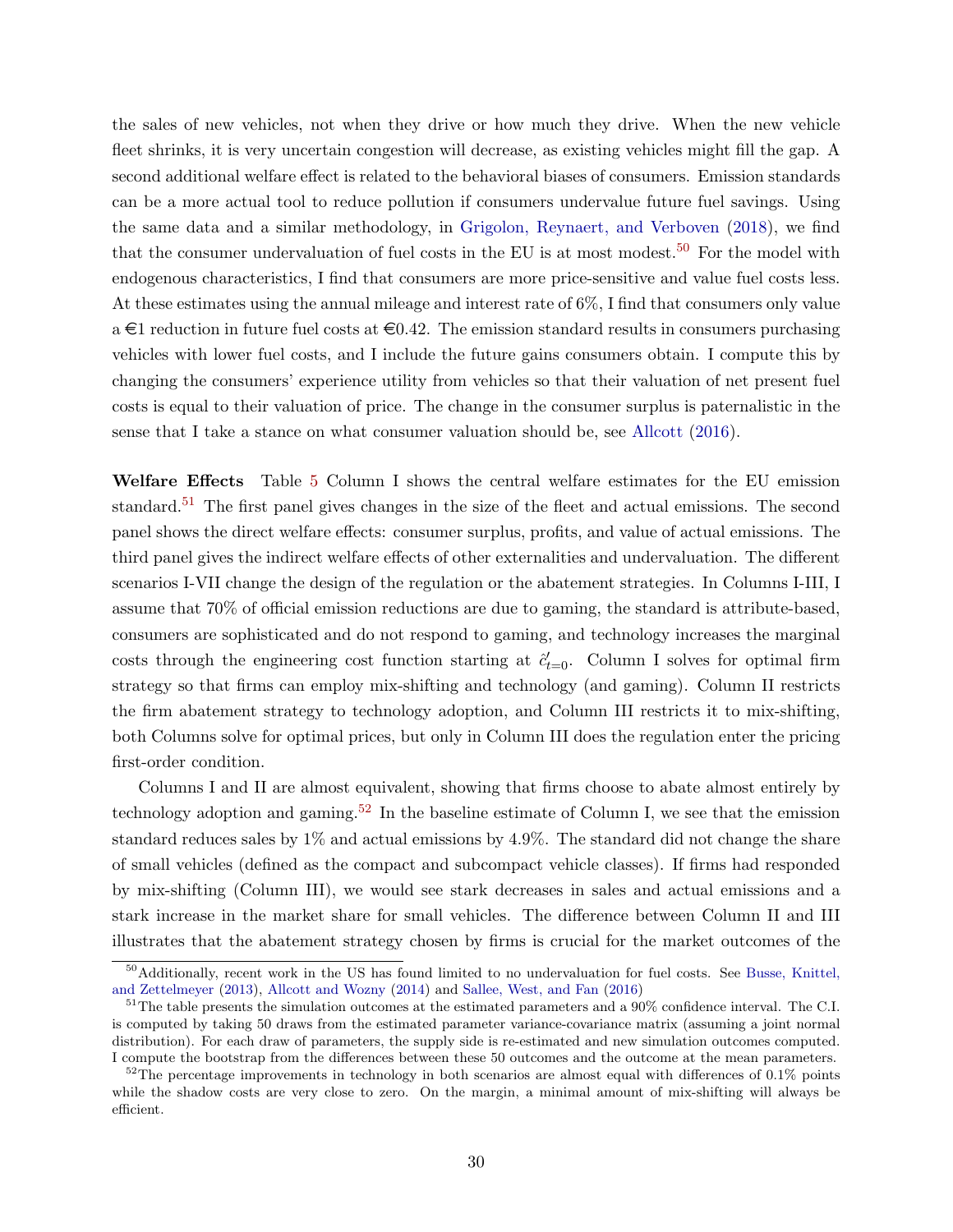standard.

The second panel of Table [5](#page-32-0) shows the welfare effects of the regulation. I find that the EU standard decreased both the consumer surplus and profits by  $\in 2.6$  billion and  $\in 0.6$  billion, respectively. Profit losses originate from firms taking up technology beyond the marginal benefit in the absence of the policy. In turn, this increases the prices for consumers above their willingness to pay for fuel consumption. The  $CO<sub>2</sub>$  reduction of 5% is much lower than the policy target because of gaming. The actual emission savings are worth only  $\in 0.3$  billion, which is much less than the private losses. Dividing private losses by tons of  $CO<sub>2</sub>$ , I find an implied value of the government for a ton of  $CO<sub>2</sub>$ of  $\in 265$ . This number is much higher than the estimated levels of the social cost of carbon. The effect on consumer surplus and profits is even more negative with mix-shifting. Because fuel taxes are already correcting for more than the carbon externality in the EU, the policy overshoots and requires reductions in emissions that are very costly.<sup>[53](#page-31-0)</sup>

However, the policy has two potential indirect benefits that I report in the final panel of Table [5.](#page-32-0) First, a decrease in sales reduces other externalities from traffic. Given the assumption of  $\epsilon 0.12$ per km, the reduction in traffic increases welfare by  $\epsilon$ 2.2 billion. This number is substantial, and as explained above, is most likely an upper bound. Second, correcting undervaluation reduces consumer surplus losses significantly by  $\in$ 1.5 billion. Because consumers undervalue fuel consumption in the RC Logit model with endogenous attributes, the reduced future fuel expenses of the new choices benefit consumers in the future more than they value today. Both these indirect welfare effects need to be added in full to find positive welfare effects.<sup>[54](#page-31-1)</sup>

Attribute basing In the baseline result, I find that firms choose to abate almost exclusively by lowering the official emission rates. The reason for this choice is the attribute basing of the standard. Table [5](#page-32-0) Column IV gives the welfare effects of compliance to a flat standard. This scenario leads to larger price changes and more actual emission savings. Why does a flat standard result in more mix-shifting? Because of the slope in the target, more low weight products are now above the target, as illustrated for Fiat in Figure [2.](#page-34-0) The Figure plots all the products in the fleet, scaled by sales, in the emission-vehicle weight space, and shows that many products in the lower left are below the red flat target but above the green sloped target. For all these products, the policy is an implicit subsidy under a flat standard but an implicit tax for the attribute-based standard. The attribute basing makes mix-shifting much more costly because the firm has much fewer products to which it can shift sales.

<span id="page-31-0"></span><sup>&</sup>lt;sup>53</sup>See [Parry, Heine, Lis, and Li](#page-42-11) [\(2014\)](#page-42-11) for a comparison between EU fuel taxes and externalities. In Appendix Table A7, I show that a tax on carbon emissions of vehicles, chosen so that it reduces emissions with the same amount as the standard, would also cost  $\in 344$  per ton of  $CO_2$ . However, the tax would increase overall welfare by  $\in 5$  billion because of savings in other externalities. The costs per ton of carbon across scenarios are among the highest of alternative policies studied in the US, see [Gillingham and Stock](#page-40-10) [\(2018\)](#page-40-10).

<span id="page-31-1"></span> $54$ Appendix Table A7 shows the simulation results with the estimates of the RC Logit with only price endogeneity. The results imply a higher consumer valuation for fuel costs so that the simulation starts from a steeper point on the convex cost curve. Decreases in sales, emissions, consumer surplus, profits, and other externalities are much larger because the compliance costs are higher. The estimated overvaluation causes an additional loss for consumers.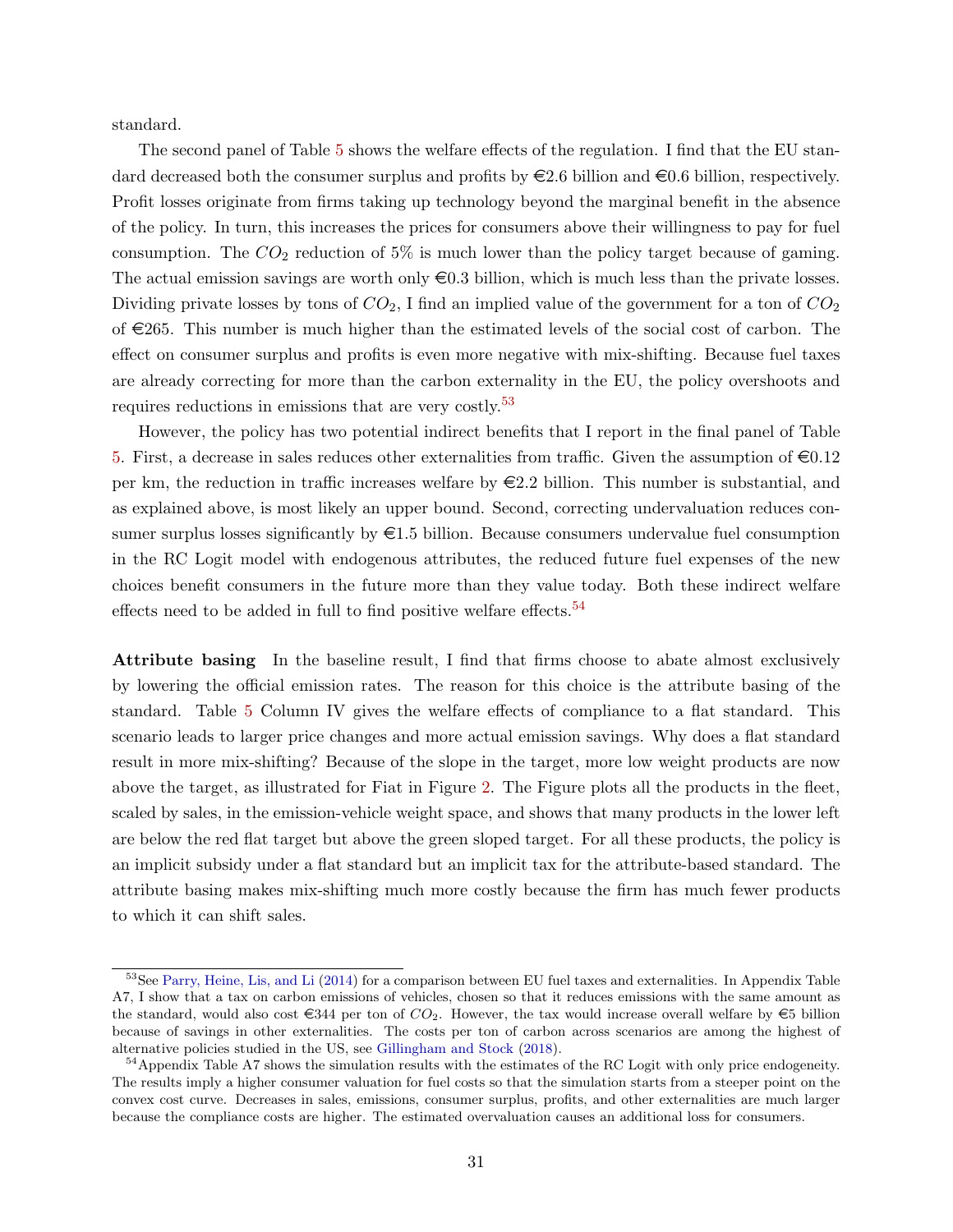<span id="page-32-0"></span>

|                                                                                                                                                                                                                                                                                                                                                                                                                                                                                                                                                                                                                                |                 | $\Box$            | $\Xi$              | $\geq$                              | $\triangleright$                  | $\overline{\triangledown}$ | JЦ                                                                                                          |  |
|--------------------------------------------------------------------------------------------------------------------------------------------------------------------------------------------------------------------------------------------------------------------------------------------------------------------------------------------------------------------------------------------------------------------------------------------------------------------------------------------------------------------------------------------------------------------------------------------------------------------------------|-----------------|-------------------|--------------------|-------------------------------------|-----------------------------------|----------------------------|-------------------------------------------------------------------------------------------------------------|--|
|                                                                                                                                                                                                                                                                                                                                                                                                                                                                                                                                                                                                                                | Opt.            | Tech              | Mix Shift          | ${\rm Flat}$                        | Fooled                            | Enforce                    | Engin.                                                                                                      |  |
| Solve For:                                                                                                                                                                                                                                                                                                                                                                                                                                                                                                                                                                                                                     | $p, t, \lambda$ | $p,t,(\lambda=0)$ | $p, f, (t = 0)$    | $p,t,\lambda$                       | $p,t,\lambda$                     | $p,t,\lambda$              | $p,t,\lambda$                                                                                               |  |
| Gaming:                                                                                                                                                                                                                                                                                                                                                                                                                                                                                                                                                                                                                        | 70%             | $70\%$            |                    | $0\%$                               | 70%                               | $0\%$                      | $0\%$                                                                                                       |  |
| Consumer Soph.:                                                                                                                                                                                                                                                                                                                                                                                                                                                                                                                                                                                                                | Yes             | Yes               | Yes                | ${\rm Yes}$                         | $\overline{N}_{\overline{O}}$     |                            |                                                                                                             |  |
|                                                                                                                                                                                                                                                                                                                                                                                                                                                                                                                                                                                                                                |                 |                   |                    | Market Size                         |                                   |                            |                                                                                                             |  |
| Total Sales $(\%)$                                                                                                                                                                                                                                                                                                                                                                                                                                                                                                                                                                                                             | $-1.08$         | $-1.30$           | $-7.34$            | $-0.98$                             | $-0.12$                           | $-1.73$                    | 0.20                                                                                                        |  |
|                                                                                                                                                                                                                                                                                                                                                                                                                                                                                                                                                                                                                                | $-3.11, 0.19$   | $[-3.41, 0.02]$   | $[-8.74,-3.67]$    | $[-3.46, 0.30]$                     | $[-2.95, 1.30]$                   | $[-5.00, -0.04]$           | $[-33.69, 0.74]$                                                                                            |  |
| Emissions $(\%)$                                                                                                                                                                                                                                                                                                                                                                                                                                                                                                                                                                                                               | $-4.85$         | $-4.31$           | $-19.16$           | $-11.71$                            | $-3.81$                           | $-12.60$                   | $-5.47$                                                                                                     |  |
|                                                                                                                                                                                                                                                                                                                                                                                                                                                                                                                                                                                                                                | $-6.53, -3.63$  | $[-5.98, -3.33]$  | $[-21.66,-12.92]$  | $[-14.70,-7.19]$                    | $[-5.98,-2.55]$                   | $[-14.77,-10.59]$          | $[-24.48, -4.43]$                                                                                           |  |
|                                                                                                                                                                                                                                                                                                                                                                                                                                                                                                                                                                                                                                |                 |                   |                    | Direct Welfare Effects (A           | in billion $\epsilon$ 's)         |                            |                                                                                                             |  |
| Consumer Surplus                                                                                                                                                                                                                                                                                                                                                                                                                                                                                                                                                                                                               | $-2.57$         | $-2.51$           | $-19.10$           | $-7.62$                             | $-2.62$                           | $-4.45$                    | $-2.68$                                                                                                     |  |
|                                                                                                                                                                                                                                                                                                                                                                                                                                                                                                                                                                                                                                | $-6.17, -0.22$  | $[-6.12,-0.16]$   | $[-20.74, 15.44]$  | $[-13.82,-3.26]$                    | $[-6.22,-0.29]$                   | $[-8.90, -1.63]$           | $[-104.5, -2.07]$                                                                                           |  |
| Profits                                                                                                                                                                                                                                                                                                                                                                                                                                                                                                                                                                                                                        | $-0.60$         | $-0.65$           | $-2.58$            | $-0.96$                             | $-0.13$                           | $-0.95$                    | $-0.19$                                                                                                     |  |
|                                                                                                                                                                                                                                                                                                                                                                                                                                                                                                                                                                                                                                | $-1.71, 0.05$   | $[-1.77, 0.03]$   | $[-3.60,-0.12]$    | $[-2.45, 0.23]$                     | $[-1.56, 0.59]$                   | $[-2.54, 0.11]$            | $[-0.42, 183.38]$                                                                                           |  |
| CO <sub>2</sub> Value                                                                                                                                                                                                                                                                                                                                                                                                                                                                                                                                                                                                          | 0.34            | 0.30              | $1.32\,$           | 0.81                                | 0.26                              | $78.0$                     | 0.38                                                                                                        |  |
|                                                                                                                                                                                                                                                                                                                                                                                                                                                                                                                                                                                                                                | 0.21, 0.44      | 0.21, 0.41]       | [0.62, 1.60]       | [0.34, 1.05]                        | [0.20, 0.40]                      | [0.57, 1.06]               | [0.25, 1.85]                                                                                                |  |
| Total                                                                                                                                                                                                                                                                                                                                                                                                                                                                                                                                                                                                                          | $-2.83$         | $-2.86$           | $-20.36$           | $-7.76$                             | $-2.49$                           | $-4.53$                    | $-2.49$                                                                                                     |  |
|                                                                                                                                                                                                                                                                                                                                                                                                                                                                                                                                                                                                                                | $-7.45, 0.12$   | $[-7.49, 0.12]$   | $[-22.83, -15.01]$ | $[-15.77,-2.77]$                    | $[-7.08, 0.49]$                   | $[-10.29,-0.87]$           | $[-4.48, 78.92]$                                                                                            |  |
| Implied Value CO <sub>2</sub>                                                                                                                                                                                                                                                                                                                                                                                                                                                                                                                                                                                                  | 265             | 297               | 458                | 296                                 | 292                               | 173                        | 212                                                                                                         |  |
|                                                                                                                                                                                                                                                                                                                                                                                                                                                                                                                                                                                                                                | [104, 711]      | [114, 821]        | [334,546]          | [57,571]                            | [102, 887]                        | [67,362]                   | [195, 2414]                                                                                                 |  |
|                                                                                                                                                                                                                                                                                                                                                                                                                                                                                                                                                                                                                                |                 |                   |                    | Indirect Welfare Effects ( $\Delta$ | $\widehat{\in}$ 's)<br>in billion |                            |                                                                                                             |  |
| Other Ext.                                                                                                                                                                                                                                                                                                                                                                                                                                                                                                                                                                                                                     | 2.19            | 2.65              | 14.94              | 2.00                                | 0.24                              | 3.52                       | $-0.41$                                                                                                     |  |
|                                                                                                                                                                                                                                                                                                                                                                                                                                                                                                                                                                                                                                | $-0.20, 6.42]$  | [0.16, 7.02]      | 5.19, 18.13        | $[-0.97, 7.39]$                     | $[-2.52, 6.60]$                   | [0.36, 10.54]              | $[-1.60, 76.38]$                                                                                            |  |
| Undervaluation                                                                                                                                                                                                                                                                                                                                                                                                                                                                                                                                                                                                                 | 1.52            | 1.28              | 6.75               | 3.62                                | 1.19                              | 3.89                       | 1.92                                                                                                        |  |
|                                                                                                                                                                                                                                                                                                                                                                                                                                                                                                                                                                                                                                | 1.21, 2.02      | [1.07, 1.79]      | 3.89,8.03          | [2.43, 4.16]                        | [0.84, 1.82]                      | [3.14, 4.58]               | [1.44, 6.87]                                                                                                |  |
| Total:                                                                                                                                                                                                                                                                                                                                                                                                                                                                                                                                                                                                                         | 0.88            | $1.07\,$          | 1.33               | $-2.14$                             | $-1.07$                           | 2.87                       | $-0.98$                                                                                                     |  |
|                                                                                                                                                                                                                                                                                                                                                                                                                                                                                                                                                                                                                                | 0.57, 1.53      | [0.90, 1.84]      | $[-5.78, 4.71]$    | $[-6.62, 1.41]$                     | $[-2.04, 1.34]$                   | 2.13, 4.65                 | $[-2.99, 163.19]$                                                                                           |  |
| Column III only allows for price changes. Column IV introduces a flat standard with a target of 130g of $CO_2/km$ . Column V allows gaming to<br>following baseline assumptions: engineering cost function starts at $\hat{c}'$ , each emission reduction is $30\%$ technology and $70\%$ gaming, and consumers<br>are sophisticated (gaming does not affect choice). Column II only allows for technology and gaming (prices are the solution of $(7)$ with $\lambda = 0$ ).<br>Table gives the welfare effects of policy simulations with 90% C.I. in brackets. Column I solves for the optimal abatement strategy given the |                 |                   |                    |                                     |                                   |                            |                                                                                                             |  |
| affect consumer choice. Column                                                                                                                                                                                                                                                                                                                                                                                                                                                                                                                                                                                                 |                 |                   |                    |                                     |                                   |                            | VI sets gaming to zero. Column VII implements the engineering cost function without adjusting the intercept |  |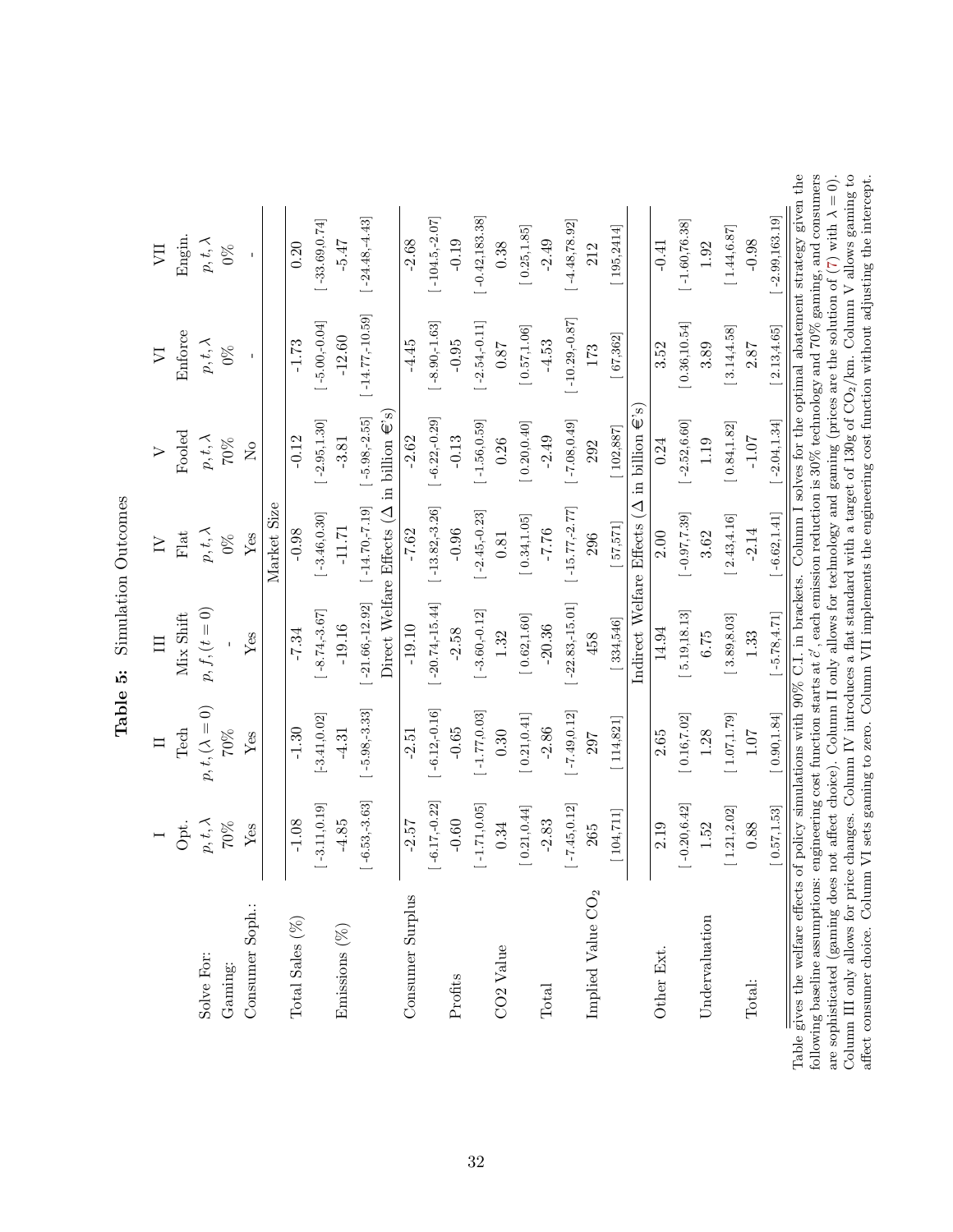Why was the EU emission standard attribute-based? [Deters](#page-39-8) [\(2010\)](#page-39-8) describes the legislation process in detail. He gives the following quote from French president Nicolas Sarkozy, favoring a flat regulation: "There is no legitimate reason to give the buyer of a heavy vehicle a right to more pollution than any other buyer." While Romano Prodi, Italian Prime Minister, stated the following: "A steeper value curve would lead to a significant distortion of competition and an illegitimate hardship for the producers of small cars." Both these statements contrast with Angela Merkel, Chancellor of Germany, who stated the following: "The proposed value curve is already a reduction duty far above average for larger cars." Germany proposed a steeper target with a slope of  $a = 0.06$  instead of 0.04 that would require lower compliance effort from German firms. The attribute basing was the result of a political agreement between car producing countries.

In Table [6,](#page-34-1) I compare the effects of attribute-based and flat regulation. I compare the profits, technologies, and shadow costs for different firms averaged per production region, i.e., Asia, France, Germany, Italy, and the US. The left panel gives changes of compliance to the ABR when firms choose optimally or when I restrict the firms to mix-shift. The right panel does the same for the flat target. When I restrict firms to mix-shift, the shadow costs of the regulation increases with attribute basing. On average, the shadow cost of the regulation triples from 0.29 to 0.94 when introducing attribute basing. To see this, compare  $\lambda$  and  $\lambda'$  in II and IV. Fiat, the only Italian firm, would have automatically complied with a flat target, while they have the highest shadow cost under the attribute-based standard. Because mix-shifting in response to the ABR is so costly for Fiat (and for Asian firms), it abates emissions mostly by technology and gaming. The implications for market equilibrium are substantial because when some firms start improving emission ratings (and consumers benefit from lower fuel costs), other firms face competitive pressure to follow. This equilibrium behavior explains why we see a shift from some technology and some mix-shifting in Column III to almost exclusively technology and gaming in Column I.

The changes in profits in Table [6](#page-34-1) show that French and Italian firms benefit from a flat standard, while all the compliance costs fall on German firms. This result is in line with positions the countries took when bargaining over regulation. The policy debate in 2007 focused mainly on these distributional issues and not on the effect of the slope on the likelihood of different abatement strategies and clearly shows the importance of the political economy of the regulation. The ABR was agreed such that all firms would have similar distances from the target and would face similar compliance efforts. However, this design made mix-shifting more expensive so that the industry needed to reduce the official emission numbers to be able to comply with the regulation.

Enforcement Interestingly, it is again national interests that led to the weak enforcement of emission testing and ultimately led to gaming. In a recent report, the European Parliament [\(Gieseke](#page-40-3) [and Gerbandy](#page-40-3) [\(2017\)](#page-40-3)) blamed both the European Commission and the member states for allowing firms to game emission tests. Member states contravened their legal obligation to monitor and enforce defeat devices. France, Germany, and Italy had evidence that emission control systems did not focus on actual emissions. The report states that these countries did not take steps to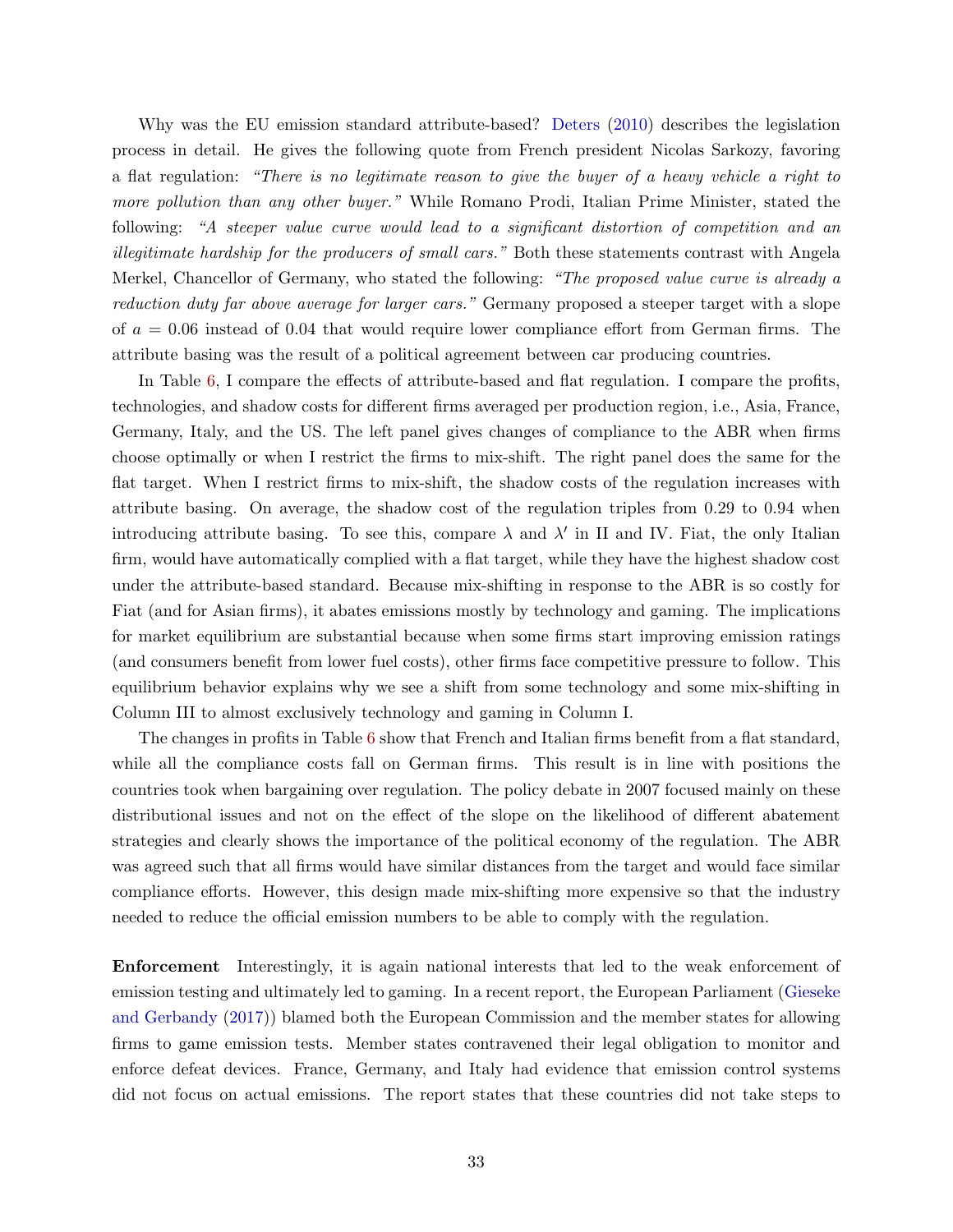

<span id="page-34-0"></span>Figure 2: Position of the Fiat fleet relative to flat and attribute-based target

Figure plots every vehicle sold by Fiat in 2007 as it appears in the base scenario in the counterfactual. Each blue circle is a product and circles scale with sales. The red line is the flat target at  $130$  grams of  $CO<sub>2</sub>$  per km and the green line is the attribute-based target.

<span id="page-34-1"></span>

|            |                | ABR          |      |                |           |                |                  | Flat      |                |      |  |  |  |
|------------|----------------|--------------|------|----------------|-----------|----------------|------------------|-----------|----------------|------|--|--|--|
|            |                |              | Н    |                |           | Ш              |                  | IV        |                |      |  |  |  |
| Solve for: |                | $t, \lambda$ |      | $\lambda$      |           |                | $t, \lambda'$    |           | $\lambda'$     |      |  |  |  |
|            | $\Delta$ Prof. | t.           |      | $\Delta$ Prof. | $\lambda$ | $\Delta$ Prof. | $\boldsymbol{t}$ | $\lambda$ | $\Delta$ Prof. |      |  |  |  |
| Asia       | $-212$         | 14           | 0.09 | $-1660$        | 1.33      | $-380$         | $\overline{2}$   | 0.33      | $-163$         | 0.41 |  |  |  |
| France     | 23             | 4            | 0.04 | 1527           | 0.45      | 382            | $\left( \right)$ | 0.04      | 1296           | 0.05 |  |  |  |
| Germany    | -635           | 13           | 0.08 | $-1855$        | 0.93      | $-1287$        | 8                | 0.33      | $-3196$        | 0.57 |  |  |  |
| Italy      | -84            | 8            | 0.07 | -682           | 1.12      | 28             | $\theta$         | 0.00      | 281            | 0.00 |  |  |  |
| US         | -44            | 8            | 0.06 | 86             | 0.85      | 299            | 3                | 0.21      | 578            | 0.43 |  |  |  |

Table 6: Profits and Stringency per Producing State

The table gives the average shadow costs and changes in profits in millions of euros relative to no policy for German, Italian, French, Asian, and US firms from abatement in response to both the attribute-based Regulation and a Flat Regulation. In all solutions, there is no gaming. Solution I solves for equilibrium abatement to the ABR, II allows only for mix-shifting. Solution III solves for equilibrium abatement to the flat standard, IV allows only for mix-shifting.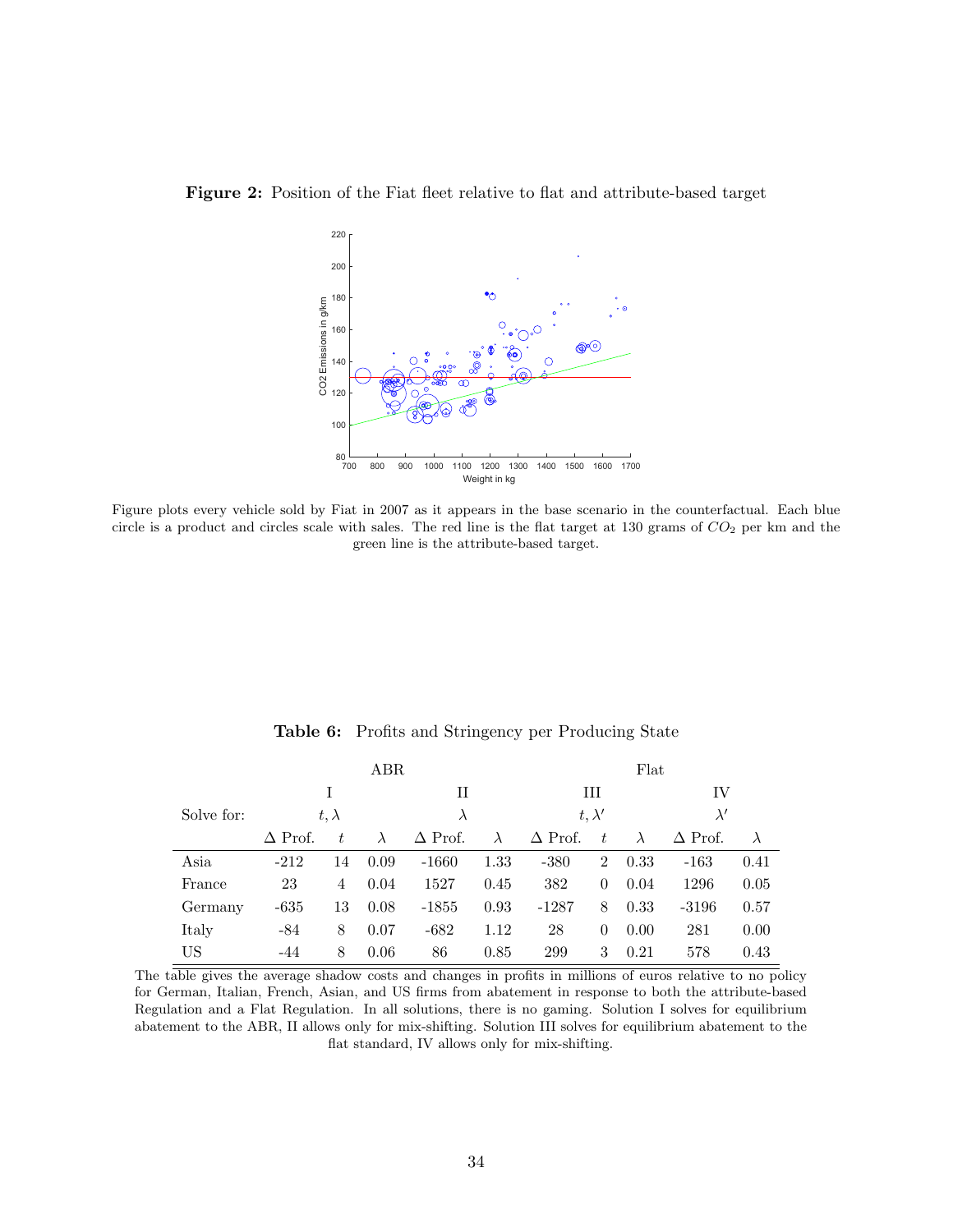understand the performance gap between official and actual emission, indicating maladministration. The report also blames member states for under-funding testing facilities (in practice, carmakers funded the testing facilities themselves). Even after the Volkswagen scandal in the US, most member states did not start immediate and consistent investigations, nor did they adopt a dissuasive penalty system. Additionally, the European Commission failed to oversee the enforcement of member states. In summary, the car-producing countries were aware of the gaming but failed to enforce the regulation. The overseeing European Commission, in its turn, failed to follow up on the signals that downstream enforcement was failing.

Columns I, V and VI of Table [5](#page-32-0) shed light on the economic consequences of weak enforcement. The difference between Columns I and V is the consumer's awareness of gaming. In Column I, the gaming does not affect consumer choice, while it does in Column V. When gaming fools consumers, they perceive cars to have lower fuel consumption, and discover this to be wrong while driving. This choice distortion to consumers causes a further reduction in consumer surplus. Additionally, the firms increase prices because products are perceived to be of higher quality. The situation is worse for the environment as the standard causes almost no reductions in sales and actual emissions. Overall, the regulation now has a negative welfare effect, even when accounting for the indirect effects. Column VI shows the welfare effects under a standard with full enforcement. Enforcement increases private losses in consumer surplus and profits but leads to much higher  $CO<sub>2</sub>$  and other externality savings. Column VI is the simulation that shows the highest welfare numbers when including the indirect welfare effects, but the EU failed to attain this. Finally, if abatement was 100% gaming, there would be no changes in the static equilibrium with sophisticated consumers. Carmakers would report different official emissions to the regulator, but prices and fuel costs would remain the same.

The evidence presented here shows that the design of the regulation is responsible for the observed outcome. First, the political bargaining between France, Germany, and Italy led to an attribute-based standard with a steep slope. The attribute basing increased the cost of mix-shifting as an abatement strategy and increased the likelihood of compliance by gaming and technology adoption. Next, enforcement failures on the level of the member states enabled firms to resort to gaming.

Cost function and investment inefficiencies In the main simulation, the costs for technology adoption start at the point where the marginal benefits of emission reductions equal marginal costs. The engineering reports, however, present a cost function that starts with a lower slope than the estimated point concurring with the economic model. If the engineers are correct, this means that firms leave money on the table, i.e., they do not choose to adopt available cost-actual technology for which consumers have a willingness to pay.<sup>[55](#page-35-0)</sup> Additionally, [Jaffe, Newell, and Stavins](#page-41-13) [\(2005\)](#page-41-13) point to market failures in the supply and adoption of technology such as spillovers in technology, spillovers in adoption, and incomplete information about future returns of the investment. The

<span id="page-35-0"></span><sup>&</sup>lt;sup>55</sup>Notice that the main results already account for the welfare effects of potential undervaluation by consumers; here, I consider the suboptimal technology adoption of firms.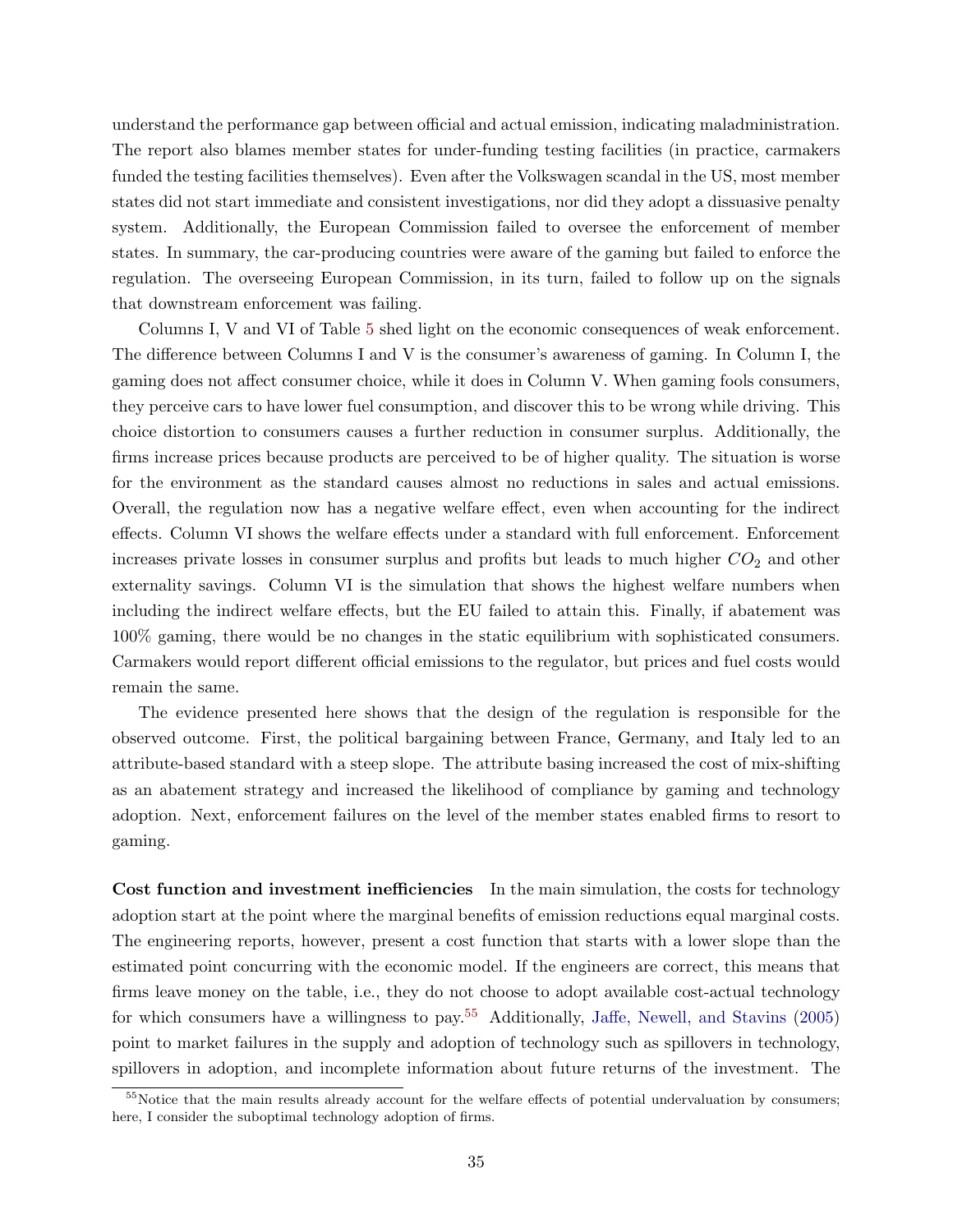result of these market failures could be a socially sub-optimal equilibrium with no or too little investment and technology adoption. The regulation gives clear and binding efficiency targets for the whole industry. It might have succeeded in moving the industry out of a sub-optimal equilibrium by inducing technology adoption. The framework here allows to compute welfare effects of the emission standard when the supply-side undervalues technology.<sup>[56](#page-36-1)</sup>

By comparing Column VI and VII in Table [5,](#page-32-0) I find that supply-side failures in technology adoption are not necessarily bad for welfare when externalities are at play. Because of the inexpensive technology, the regulation makes firms reduce fuel consumption for less than the consumers' willingness to pay. Vehicles become cheaper, as consumers receive better characteristics for a price below their willingness to pay. As such, the market size increases rather than decreases. The reg-ulation now has a rebound effect on the extensive margin.<sup>[57](#page-36-2)</sup> The inexpensive technology reduces consumer and profit losses but also wipes out the savings in other externalities so that, surprisingly, more technology adoption is not necessarily better for welfare. The regulation pushes firms beyond what could be explained by market failures, a policy that only requires cost-efficient technology has a less stringet target than existing policy. In general, I believe this scenario is not very credible. In line with [Anderson and Sallee](#page-39-5) [\(2011\)](#page-39-5), I expect carmakers to abate emissions with the least costly compliance strategies. If technology is so cheap and would have cost only  $\in$ 190 million in variable profits, then why would firms have resorted to gaming?

In Appendix Table A7 Column II, I show the results with the estimated cost function specified in [\(12\)](#page-25-0). The results are similar to the main scenario, but the estimated cost function is less convex than the engineering cost function and results in lower consumer and profit losses.

<span id="page-36-0"></span>Sunk Costs The profit changes reported in Table [5](#page-32-0) are changes in variable profits. Both technology adoption and gaming potentially have sunk costs. I explain the underlying sources of sunk costs, and then I compute an upper bound on these costs by computing deviations in variable profits from optimal strategies.

The fixed costs of technology adoption contain the development of technology, implementation of technology, and the redesign of the vehicle. Engineers stated that the technology to attain emission reductions was available at the time of the policy. The policy allowed for 8 years between announcement and enforcement. Vehicles typically go through faster redesign cycles, see [Blonigen,](#page-39-12) [Knittel, and Soderbery](#page-39-12) [\(2017\)](#page-39-12). The additional sunk costs of redesigning are thus likely to be small. Because of the availability of technology and no additional redesign cycles, I expect little additional sunk costs of technology except for the adoption itself.

<span id="page-36-1"></span>Gaming has expected sunk costs. The defeat devices used to game the emission tests have to

<sup>&</sup>lt;sup>56</sup>Recent work, such as [Hashmi and Van Biesebroeck](#page-40-11) [\(2016\)](#page-40-11) and [Aghion, Dechezlepretre, Hemous, Martin, and](#page-38-4) [Reenen](#page-38-4) [\(2016\)](#page-38-4), has looked at R&D patterns in the automobile industry through patents.

<span id="page-36-2"></span> $57$ See Gillingham, Kotchen, Rapson, and Wagner (2013) for an overview of the possible sources of rebound effects. A second rebound effect is an increase in vehicle usage, a rebound effect on the intensive margin. A further rebound effect could come from the use of savings on vehicle expenses on other energy-intensive activities. Lastly, a decrease in the demand for fuels might lower the price of oil, causing a macro-economic rebound effect. Here, I only focus on the rebound effect on the extensive margin. The reported emission savings are an upper bound on the total savings.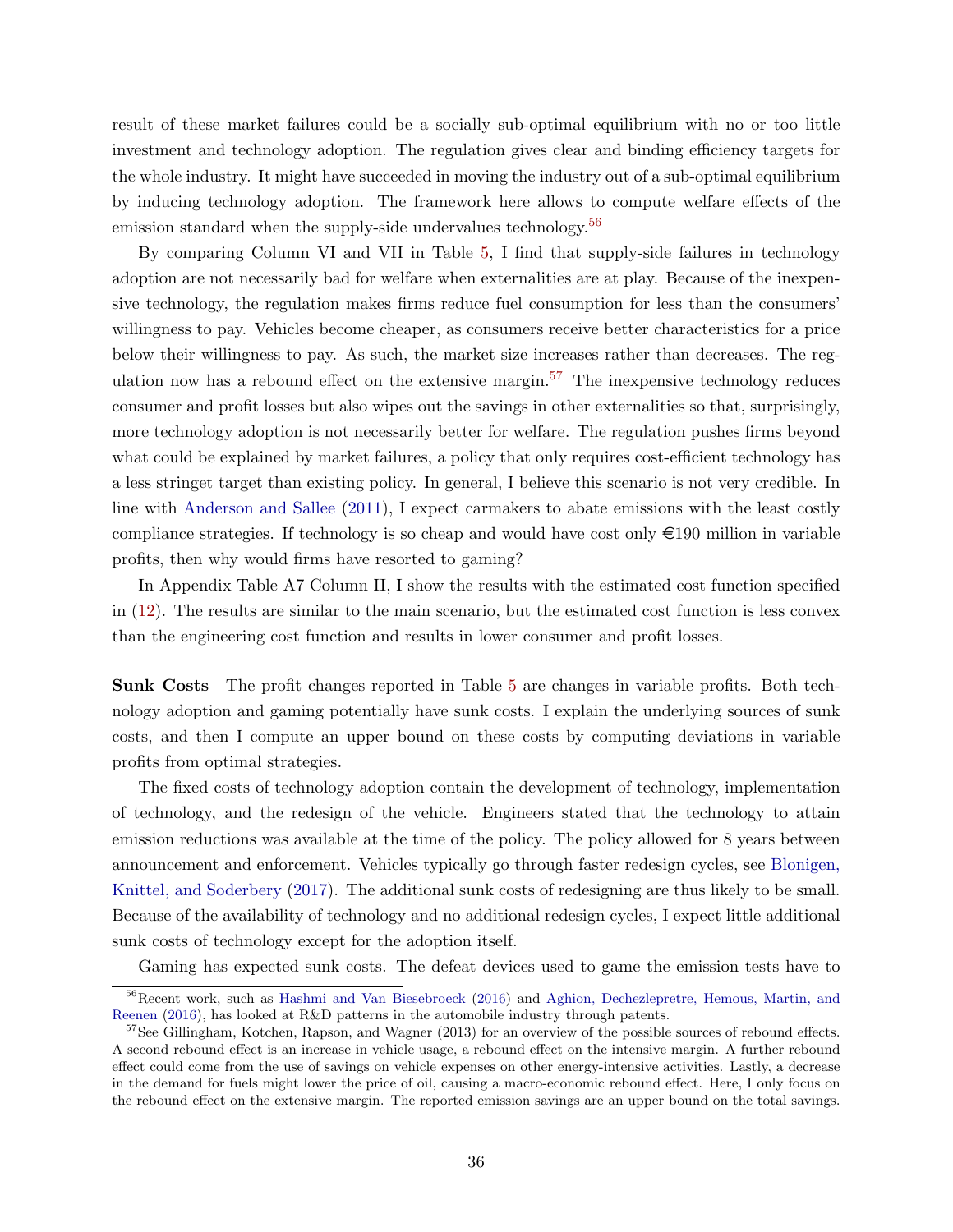be purchased or designed. Firms also face the risk of liability for noncompliance and class actions from consumers and shareholders. A complicating factor is that firms use similar defeat devices to avoid pollution standards so that the legal cases are both about misrepresenting pollutants and fuel economy. It is unclear if I should attribute all of these costs to the emission standard.

Given the estimated static model, I can compute an implied upper bound of sunk costs from the changes in variable profits when firms deviate from the optimal strategy.<sup>[58](#page-37-1)</sup> Appendix A6 discusses the computation of the bounds. I find that the sum of the upper bounds for all firms equals  $\epsilon$ 70 billion. The findings show that firms are willing to sink high amounts to comply with gaming and technology adoption. It also means that the modest positive welfare numbers presented in Table [5](#page-32-0) are not sufficient to claim that the regulation had any positive effect. Carmakers are currently defendants in multiple legal cases, the efforts and costs related to these cases are an additional welfare loss so that the regulation has at best zero effect on welfare.

# <span id="page-37-0"></span>7 Conclusion

This paper evaluates the response to the 2015 EU-wide emission standard. I find that between 2007 and 2011, official sales-weighted emissions from new sales decreased by 14%. A decomposition shows that two-thirds of the decrease in emissions is attributable to firms gaming emission tests. One-third of the decrease stems from actual technology adoption. The projected carbon savings did not materialize because of noncompliance. The reasons that firms chose gaming and technology adoption are attribute basing and a lack of enforcement. Both reasons are a product of the EU political environment. A structural model of demand and supply, allowing for endogenous abatement choices, reveals that the overall effect of the regulation has been negative for consumers and producers. For the regulation to be welfare-improving, non-targeted externalities, such as accidents and local pollution, and corrections in undervaluation need to be counted.

This exercise provides important lessons for studying emission standards. First, the abatement strategy that firms use matters for policy outcomes. Policy design has large impacts on which strategies firms employ. I show that attribute basing made mix-shifting so costly that some firms had to decrease the emission ratings. Second, politics matter for the design, implementation, and enforcement of standards. Third, technology adoption is a crucial mechanism of compliance and needs consideration when evaluating emission standards. This is difficult because the evaluation depends on assumptions about the cost curve of technology adoption. The economic model in this paper estimates technology adoption costs to be higher than projections of engineers, even after accounting for consumers' undervaluation of fuel consumption reductions. It is crucial to further our understanding of why firms might face high costs when adopting greener technologies.

<span id="page-37-1"></span>Overall, I want to stress that emission standards are a risky and unpredictable policy instrument

<sup>&</sup>lt;sup>58</sup>In this setting, I can compute deviations from the single equilibrium with optimal compliance strategies. From observing multiple compliance choices in multiple markets, I could use a moment inequality estimator to estimate the sunk costs, see [Pakes, Porter, Ho, and Ishii](#page-41-14) [\(2015\)](#page-41-14). Here, I can only compute a single deviation profit for each firm implied by the simultaneous game.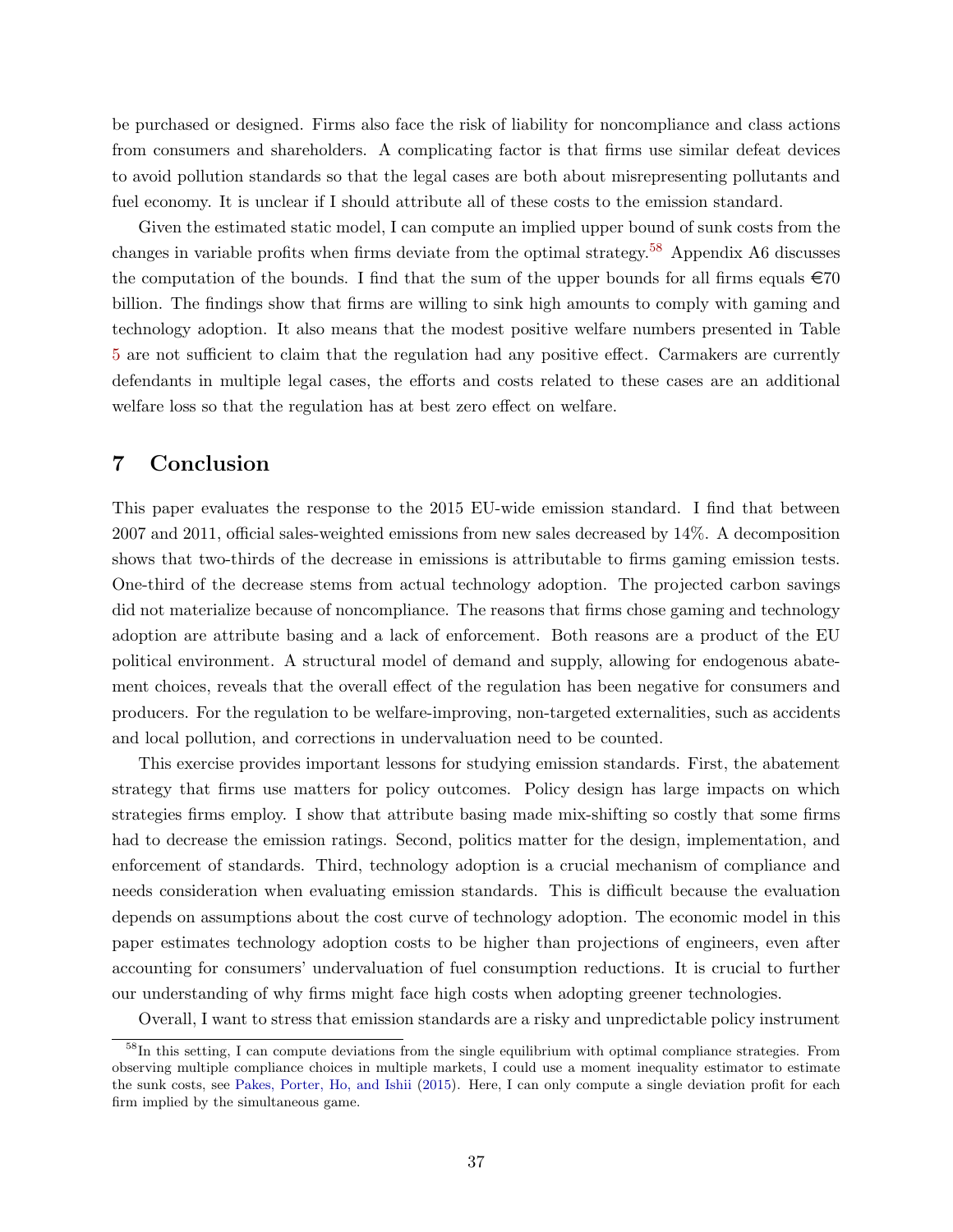when the goal is to reduce carbon emissions. Standards rely on emission tests that are gameable when compliance costs become very high. It is uncertain that emissions reduce because of the policy. If the engineers are correct and cost-actual technology is available, then standards might increase the size of the market rather than decrease it, causing an increase in emissions. The EU could introduce the transport sector into the emission trading system so that the vehicle market contributes to the prices of carbon permits and abatement costs equalize across sectors. Since all EU countries have very high fuel taxes that cover more than the carbon externality, it is difficult to understand why the EU chose for emission standards. The EU has limited fiscal authority to raise taxes. The EU parliament recently approved more stringent emission standards for 2021 to 2030. These standards are so stringent that combustion engines are not capable of reaching the target, which implies an imposed shift to alternative fuels.

The numbers derived in this paper are obtained under various assumptions and limitations. First, I focus only on the sales of new vehicles and assume no effects on prices and vehicle lifetimes in the used car market. It would be interesting to study different effects of gaming, technology adoption, and pricing on this market. Second, all welfare numbers ignore possible rebound effects on driving behavior. Third, I did not include dynamics in the analysis. Fixed costs from the standard on the firm side might have effects on the market structure, and rapid technology adoption might result in consumers strategically timing purchases. Even without these complications, the results presented here show that the welfare effects from emission standards are far from obvious and that the design of the regulation matters for which abatement strategies firms choose.

The data underlying this article are proprietary and are provided to the author under licence. The replication package describes in detail how researchers can obtain access to the data. DOI: 10.5281/zenodo.4013683

#### References

- <span id="page-38-4"></span>Aghion, Philippe, Antoine Dechezlepretre, David Hemous, Ralf Martin, and John Van Reenen. 2016. "Carbon Taxes, Path Dependency, and Directed Technical Change: Evidence from the Auto Industry." Journal of Political Economy 124 (1):1–51. URL <https://doi.org/10.1086/684581>.
- <span id="page-38-3"></span>Allcott, Hunt. 2016. "Paternalism and Energy Efficiency: An Overview." Annual Review of Economics 8 (1):145–176. URL [https://doi.org/10.1146/](https://doi.org/10.1146/annurev-economics-080315-015255) [annurev-economics-080315-015255](https://doi.org/10.1146/annurev-economics-080315-015255).
- <span id="page-38-0"></span>Allcott, Hunt and Nathan Wozny. 2014. "Gasoline Prices, Fuel Economy, and the Energy Paradox." Review of Economics and Statistics 96 (10):779 – 795.
- <span id="page-38-2"></span>Anderson, Michael and Maximilian Auffhammer. 2014. "Pounds that Kill: The External Costs of Vehicle Weight." Review of Economic Studies 81 (2):535–571.
- <span id="page-38-1"></span>Anderson, Soren T., Ryan Kellogg, and James M. Sallee. 2013. "What Do Consumers Believe About Future Gasoline Prices?" Journal of Environmental Economics and Management 66 (3):383–403.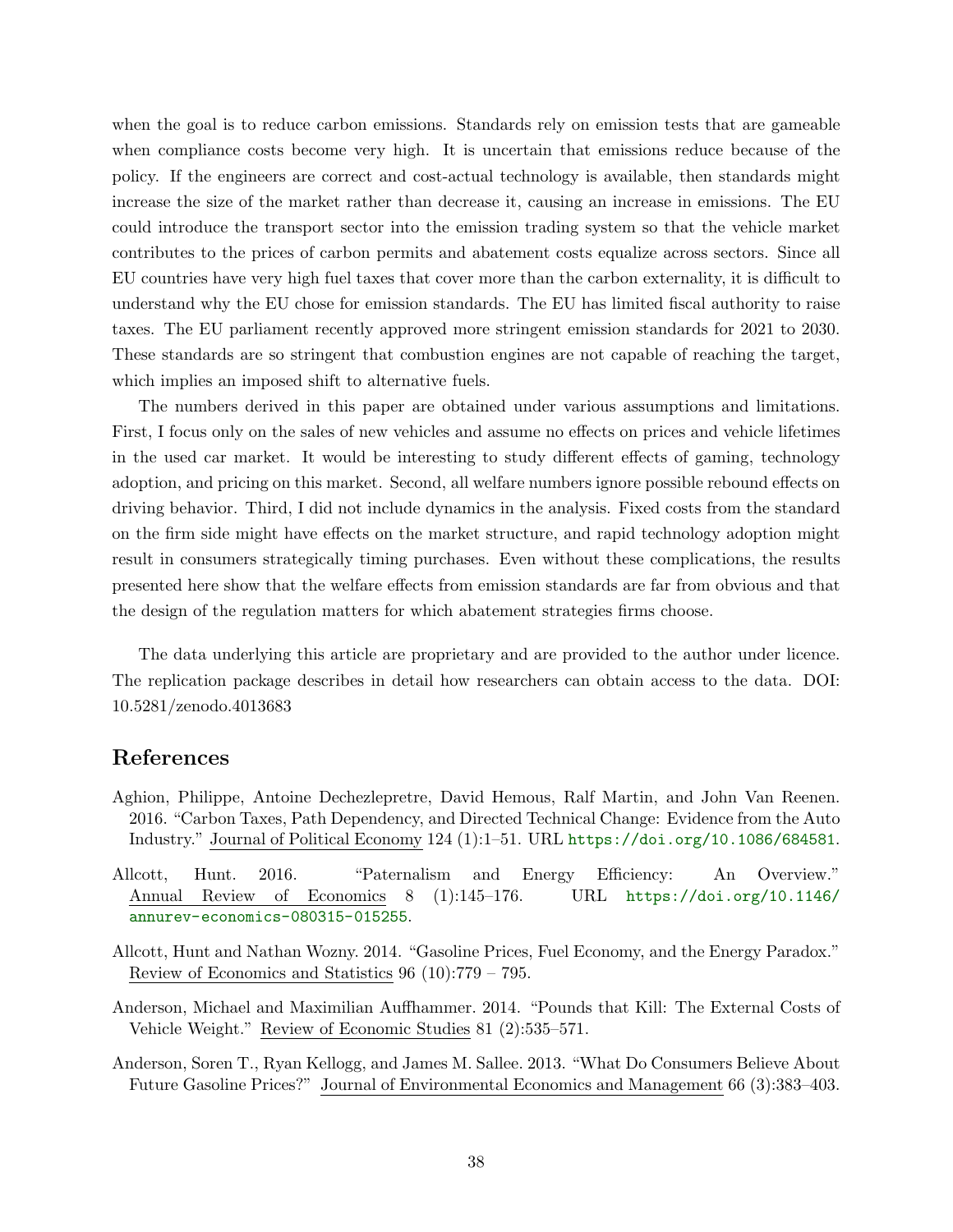<span id="page-39-5"></span>Anderson, Soren T. and James M. Sallee. 2011. "Using Loopholes to Reveal the Marginal Cost of Regulation: The Case of Fuel-Economy Standards." American Economic Review 101 (4):1375– 1409. URL <http://www.aeaweb.org/articles.php?doi=10.1257/aer.101.4.1375>.

<span id="page-39-4"></span>-. 2016. "Designing Policies to Make Cars Greener: A Review of the Literature." Annual Review of Resource Economics 8:157–180. URL [http://www.annualreviews.org/doi/abs/10.](http://www.annualreviews.org/doi/abs/10.1146/annurev-resource-100815-095220) [1146/annurev-resource-100815-095220](http://www.annualreviews.org/doi/abs/10.1146/annurev-resource-100815-095220).

- <span id="page-39-2"></span>Austin, David and Terry Dinan. 2005. "Clearing the air: The costs and consequences of higher CAFE standards and increased gasoline taxes." Journal of Environmental Economics and Management 50 (3):562 – 582. URL [http://www.sciencedirect.com/science/article/pii/](http://www.sciencedirect.com/science/article/pii/S0095069605000550) [S0095069605000550](http://www.sciencedirect.com/science/article/pii/S0095069605000550).
- <span id="page-39-6"></span>Bento, Antonio, Kenneth Gillingham, and Kevin Roth. 2017. "The Effect of Fuel Economy Standards on Vehicle Weight Dispersion and Accident Fatalities." Working Paper 23340, National Bureau of Economic Research.
- <span id="page-39-7"></span>Bento, Antonio M., Kenneth Gillingham, Mark R. Jacobsen, Christopher R. Knittel, Benjamin Leard, Joshua Linn, Virginia McConnell, David Rapson, James M. Sallee, Arthur A. van Benthem, and Kate S. Whitefoot. 2018. "Flawed analyses of U.S. auto fuel economy standards." Science 362 (6419):1119–1121. URL [http://science.sciencemag.org/content/362/6419/](http://science.sciencemag.org/content/362/6419/1119) [1119](http://science.sciencemag.org/content/362/6419/1119).
- <span id="page-39-3"></span>Bento, Antonio M., Lawrence H. Goulder, Mark R. Jacobsen, and Roger H. von Haefen. 2009. "Distributional and Efficiency Impacts of Increased US Gasoline Taxes." American Economic Review 99 (3):667–99. URL [http://ideas.repec.org/a/aea/aecrev/v99y2009i3p667-99.](http://ideas.repec.org/a/aea/aecrev/v99y2009i3p667-99.html) [html](http://ideas.repec.org/a/aea/aecrev/v99y2009i3p667-99.html).
- <span id="page-39-0"></span>Berry, Steven T., James Levinsohn, and Ariel Pakes. 1995. "Automobile Prices in Market Equilibrium." Econometrica 63 (4):841–890.
- <span id="page-39-10"></span>———. 1999. "Voluntary Export Restraints on Automobiles: Evaluating a Trade Policy." American Economic Review 89 (3):400–430.
- <span id="page-39-12"></span>Blonigen, Bruce A., Christopher R. Knittel, and Anson Soderbery. 2017. "Keeping it fresh: Strategic product redesigns and welfare." International Journal of Industrial Organization 53:170 – 214. URL <http://www.sciencedirect.com/science/article/pii/S0167718716301813>.
- <span id="page-39-11"></span>Busse, Meghan R., Christopher R. Knittel, and Florian Zettelmeyer. 2013. "Are Consumers Myopic? Evidence from New and Used Car Purchases." American Economic Review 103 (1):220–56. URL <http://ideas.repec.org/a/aea/aecrev/v103y2013i1p220-56.html>.
- <span id="page-39-1"></span>Crawford, Gregory S., Oleksandr Shcherbakov, and Matthew Shum. 2019. "Quality Overprovision in Cable Television Markets." American Economic Review 109 (3):956–995. URL [https://](https://ideas.repec.org/a/aea/aecrev/v109y2019i3p956-95.html) [ideas.repec.org/a/aea/aecrev/v109y2019i3p956-95.html](https://ideas.repec.org/a/aea/aecrev/v109y2019i3p956-95.html).
- <span id="page-39-9"></span>Datastream International, . 2012. "Available: Datastream International." URL [https://eikon.](https://eikon.thomsonreuters.com/index.html) [thomsonreuters.com/index.html](https://eikon.thomsonreuters.com/index.html).
- <span id="page-39-8"></span>Deters, Henning. 2010. "Legislating on Car Emissions. What Drives Standards in EU Environmental Policy." Tech. rep.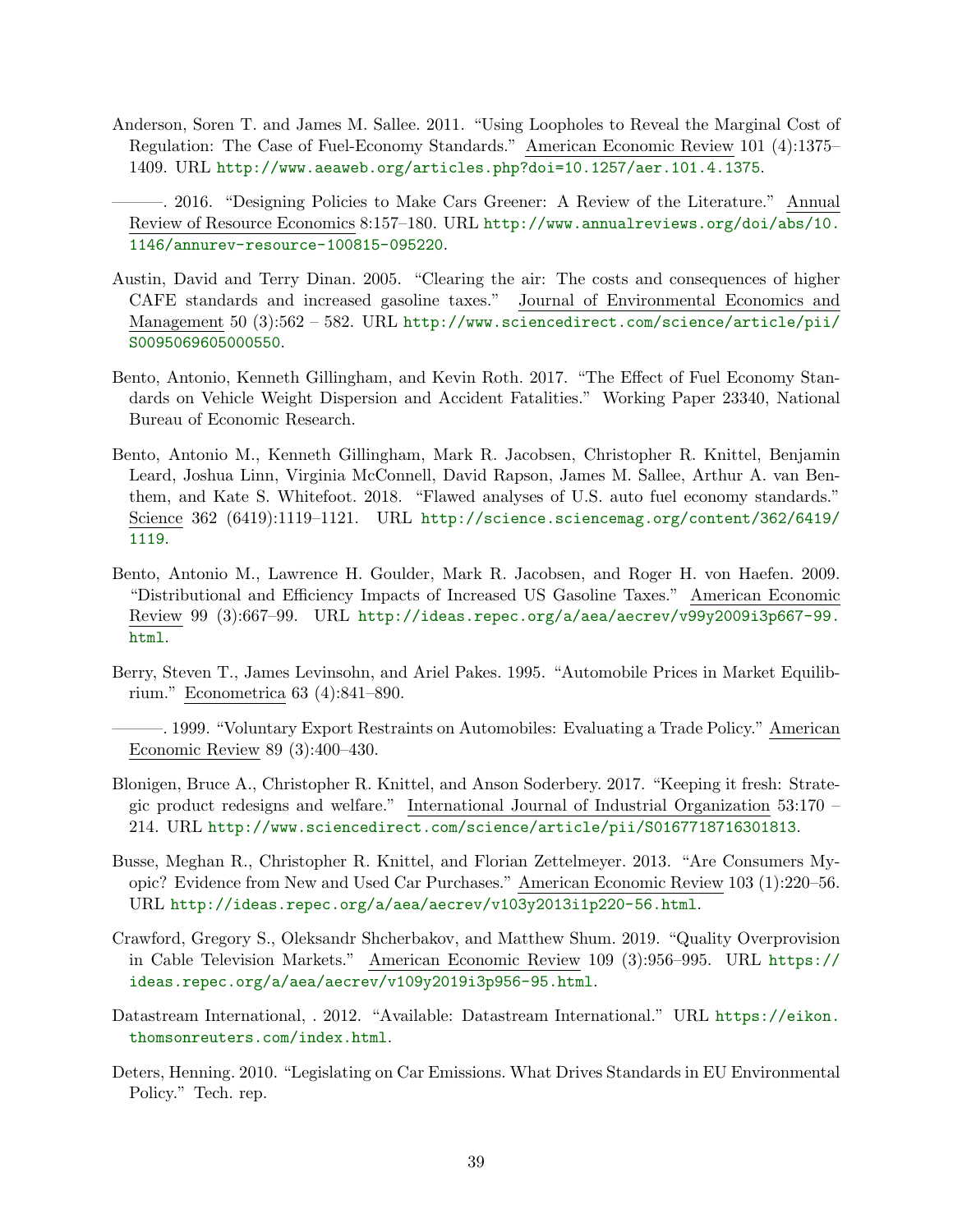- <span id="page-40-0"></span>Durrmeyer, Isis. 2018. "Winners and Losers: The Distributional Effects of the French Feebate on the Automobile Market." TSE Working Papers 18-950, Toulouse School of Economics (TSE). URL <https://ideas.repec.org/p/tse/wpaper/32928.html>.
- <span id="page-40-5"></span>Durrmeyer, Isis and Mario Samano. 2018. "To Rebate or Not to Rebate: Fuel Economy Standards Versus Feebates." The Economic Journal 128 (616):3076–3116.
- <span id="page-40-2"></span>Eizenberg, Alon. 2014. "Upstream Innovation and Product Variety in the U.S. Home PC Market." The Review of Economic Studies 813 (3):10031045.
- <span id="page-40-6"></span>Eurostat, . 2012. "Average number of persons per household by household composition, number of children and working status within households." URL [https://ec.europa.eu/eurostat/web/](https://ec.europa.eu/eurostat/web/products-datasets/product?code=lfst_hhanwhtc) [products-datasets/product?code=lfst\\_hhanwhtc](https://ec.europa.eu/eurostat/web/products-datasets/product?code=lfst_hhanwhtc).
- <span id="page-40-1"></span>Fan, Ying. 2013. "Ownership Consolidation and Product Characteristics: A Study of the US Daily Newspaper Market." American Economic Review 103 (5):1598–1628. URL [http://www.aeaweb.](http://www.aeaweb.org/articles.php?doi=10.1257/aer.103.5.1598) [org/articles.php?doi=10.1257/aer.103.5.1598](http://www.aeaweb.org/articles.php?doi=10.1257/aer.103.5.1598).
- <span id="page-40-3"></span>Gieseke, Jens and Gerben-Jan Gerbandy. 2017. "Report on the Inquiry into emission measurements in the automotive sector." Tech. Rep. 2016/2215(INI), European Parliament. URL [http://www.europarl.europa.eu/sides/getDoc.do?pubRef=-//EP//TEXT+](http://www.europarl.europa.eu/sides/getDoc.do?pubRef=-//EP//TEXT+REPORT+A8-2017-0049+0+DOC+XML+V0//EN) [REPORT+A8-2017-0049+0+DOC+XML+V0//EN](http://www.europarl.europa.eu/sides/getDoc.do?pubRef=-//EP//TEXT+REPORT+A8-2017-0049+0+DOC+XML+V0//EN).
- Gillingham, Kenneth, Matthew Kotchen, David Rapson, and Gernot Wagner. 2013. "The Rebound Effect is Over-played." Nature 493:475–476.
- <span id="page-40-10"></span>Gillingham, Kenneth and James H. Stock. 2018. "The Cost of Reducing Greenhouse Gas Emissions." Journal of Economic Perspectives 32 (4):53–72. URL [https://www.aeaweb.org/](https://www.aeaweb.org/articles?id=10.1257/jep.32.4.53) [articles?id=10.1257/jep.32.4.53](https://www.aeaweb.org/articles?id=10.1257/jep.32.4.53).
- <span id="page-40-4"></span>Goldberg, Pinelopi Koujianou. 1998. "The Effects of the Corporate Average Fuel Efficiency Standards in the US." Journal of Industrial Economics 46 (1):1–33.
- <span id="page-40-8"></span>Griffith, Rachel, Lars Nesheim, and Martin O'Connell. 2018. "Income effects and the welfare consequences of tax in differentiated product oligopoly." Quantitative Economics 9 (1):305–341. URL <https://onlinelibrary.wiley.com/doi/abs/10.3982/QE583>.
- <span id="page-40-7"></span>Grigolon, Laura, Mathias Reynaert, and Frank Verboven. 2018. "Consumer Valuation of Fuel Costs and Tax Policy: Evidence from the European Car Market." American Economic Journal: Economic Policy 10 (3):193–225. URL [http://www.aeaweb.org/articles?id=10.1257/pol.](http://www.aeaweb.org/articles?id=10.1257/pol.20160078) [20160078](http://www.aeaweb.org/articles?id=10.1257/pol.20160078).
- <span id="page-40-11"></span>Hashmi, Aamir and Johannes Van Biesebroeck. 2016. "The Relationship between Market Structure and Innovation in Industry Equilibrium: A Case Study of the Global Automobile Industry." The Review of Economics and Statistics 98 (1):192–208. URL [http://EconPapers.repec.org/](http://EconPapers.repec.org/RePEc:tpr:restat:v:98:y:2016:i:1:p:192-208) [RePEc:tpr:restat:v:98:y:2016:i:1:p:192-208](http://EconPapers.repec.org/RePEc:tpr:restat:v:98:y:2016:i:1:p:192-208).
- <span id="page-40-9"></span>Heiss, Florian and Viktor Winschel. 2008. "Likelihood approximation by numerical integration on sparse grids." Journal of Econometrics 144 (1):62 – 80. URL [http://www.sciencedirect.com/](http://www.sciencedirect.com/science/article/pii/S0304407607002552) [science/article/pii/S0304407607002552](http://www.sciencedirect.com/science/article/pii/S0304407607002552).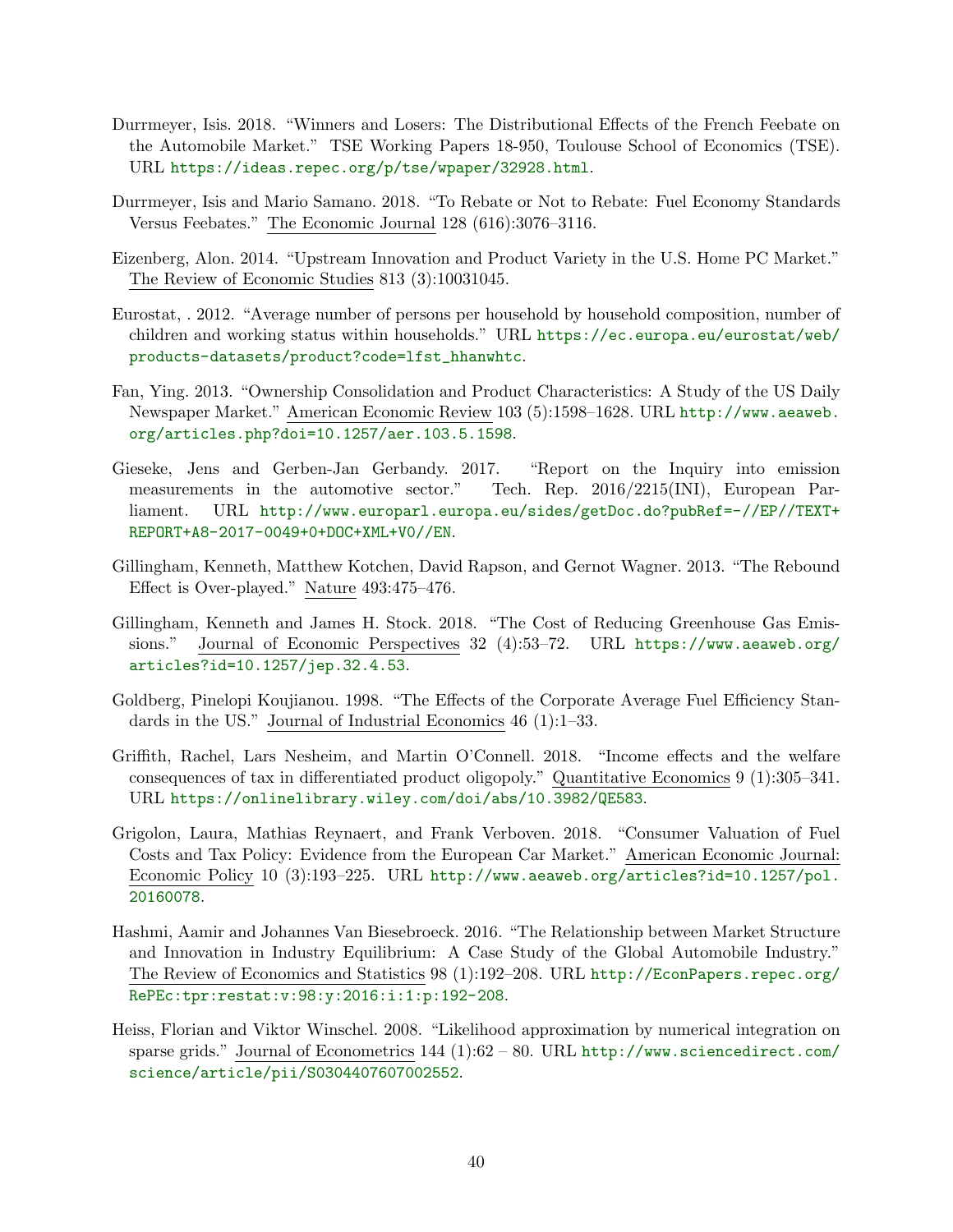- <span id="page-41-4"></span>Holland, Stephen P., Jonathan E. Hughes, and Christopher R. Knittel. 2009. "Greenhouse Gas Reductions under Low Carbon Fuel Standards?" American Economic Journal: Economic Policy 1 (1):106–46. URL <http://www.aeaweb.org/articles.php?doi=10.1257/pol.1.1.106>.
- <span id="page-41-2"></span>Huse, Cristian and Claudio Lucinda. 2014. "The market impact and the cost of environmental policy: evidence from the Swedish green car rebate." The Economic Journal 124 (578):F393– F419.
- <span id="page-41-12"></span>Interagency Working Group on Social Cost of Greenhouse Gases, (IWG). 2016. "Technical Support Document: Technical Update of the Social Cost of Carbon for Regulatory Impact Analysis Under Executive Order 12866." Tech. rep., United States Government. URL [https://www.epa.gov/](https://www.epa.gov/sites/production/files/2016-12/documents/sc_co2_tsd_august_2016.pdf) [sites/production/files/2016-12/documents/sc\\_co2\\_tsd\\_august\\_2016.pdf](https://www.epa.gov/sites/production/files/2016-12/documents/sc_co2_tsd_august_2016.pdf).
- <span id="page-41-6"></span>Ito, Koichiro and James M. Sallee. 2018. "The Economics of Attribute-Based Regulation: Theory and Evidence from Fuel Economy Standards." The Review of Economics and Statistics 100 (2):319–336. URL [https://doi.org/10.1162/REST\\_a\\_00704](https://doi.org/10.1162/REST_a_00704).
- <span id="page-41-3"></span>Jacobsen, Mark R. 2013. "Evaluating US Fuel Economy Standards in a Model with Producer and Household Heterogeneity." American Economic Journal: Economic Policy 5 (2):148–87. URL <http://www.aeaweb.org/articles.php?doi=10.1257/pol.5.2.148>.
- <span id="page-41-7"></span>Jacobsen, Mark R. and Arthur van Benthem. 2015. "Vehicle Scrappage and Gasoline Policy." American Economic Review 105:1312–1338.
- <span id="page-41-13"></span>Jaffe, Adam B., Richard G. Newell, and Robert N. Stavins. 2005. "A tale of two market failures: Technology and environmental policy." Ecological Economics 54 (2-3):164–174.
- <span id="page-41-8"></span>JATO ANALYTICS, . 2012. "Data on Vehicle Sales, Prices and Characteristics for EU Countries 1998-2011."
- <span id="page-41-10"></span>Ketz, Philipp. Forthcoming. "On Asymptotic Size Distortions in the Random Coefficients Logit Model." Journal of Econometrics .
- <span id="page-41-5"></span>Klier, Thomas and Joshua Linn. 2012. "New-vehicle characteristics and the cost of the Corporate Average Fuel Economy standard." The RAND Journal of Economics 43 (1):186–213. URL <http://dx.doi.org/10.1111/j.1756-2171.2012.00162.x>.
- <span id="page-41-1"></span>-. 2016. "The effect of vehicle fuel economy standards on technology adoption." Journal of Public Economics 133:41 – 63. URL [http://www.sciencedirect.com/science/article/pii/](http://www.sciencedirect.com/science/article/pii/S0047272715002030) [S0047272715002030](http://www.sciencedirect.com/science/article/pii/S0047272715002030).
- <span id="page-41-0"></span>Knittel, Christopher R. 2011. "Automobiles on Steroids: Product Attribute Trade-Offs and Technological Progress in the Automobile Sector." American Economic Review 101 (7):3368–99. URL <http://ideas.repec.org/a/aea/aecrev/v101y2011i7p3368-99.html>.
- <span id="page-41-11"></span>Langer, Ashley and Nathan Miller. 2013. "Automakers' Short-Run Responses to Changing Gasoline Prices." Review of Economics and Statistics 95 (4):1198–1211.
- <span id="page-41-9"></span>Nevo, Aviv. 2001. "Measuring Market Power in the Ready-to-Eat Cereal Industry." Econometrica 69 (2):307–42.
- <span id="page-41-14"></span>Pakes, A., J. Porter, Kate Ho, and Joy Ishii. 2015. "Moment Inequalities and Their Application." Econometrica 83 (1):315–334.